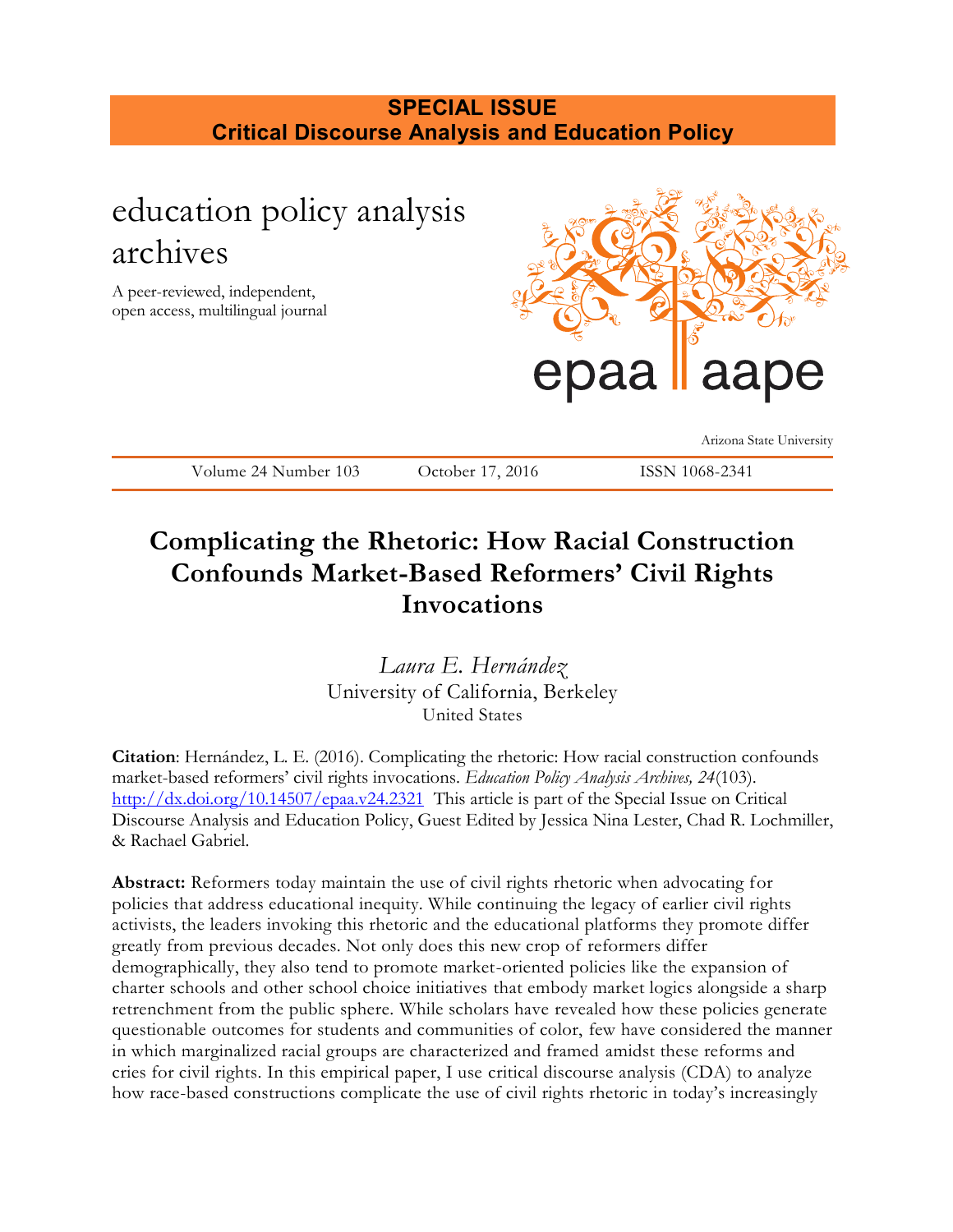#### *Complicating the rhetoric* 2

marketized educational context. Specifically, I investigate how two educational leaders discuss race within comments about education and its connection to civil rights. The findings suggest that the leaders allude to race without explicitly naming it in the context of civil rights discourse. In addition, their civil rights invocations exist alongside subtly constructed, negative racial narratives that they articulate in the context of their statements. Given these findings, this paper ends with a discussion of these seemingly incompatible discourses. In particular, I interrogate how these racial constructions reflect the characteristics of colorblindness and how this, in turn, may undermine policies the aim to address racial inequity. **Keywords**: rhetoric, race, civil rights, discourse analysis

#### **Para complicar la retórica: la forma en la construcción racial confunde invocaciones de los derechos civiles de reforma basada en el mercado**

**Resumen:** Los reformistas hoy a mantener el uso retórico de los derechos civiles cuando defienden políticas que aborden la desigualdad educativa. Mientras que el legado de los activistas de derechos civiles continúa anteriores, los líderes llaman a esta retórica y plataformas educativas que promueven, que difieren enormemente de las décadas anteriores. No sólo estos nuevos cultivos reformistas difieren demográficamente, que también tienden a desarrollar iniciativas orientadas al mercado, iniciativas como la expansión de las escuelas calificadas y otras iniciativas de opciones educativas que incorporan los principios del mercado junto a una fuerte caída de la esfera pública. Aunque los estudiosos han demostrado que estas políticas generan resultados cuestionables para los estudiantes y las comunidades de color, pocos han considerado la forma en que los grupos raciales marginados y se caracterizan forma en medio de estas reformas y llaman a los derechos civiles. Este trabajo empírico, yo uso el análisis crítico del discurso (ACD) para analizar cómo las construcciones basadas en la raza complican el uso retórico de los derechos civiles en el contexto educativo cada vez más hoy en día "commodity". En concreto, se investiga cómo dos líderes de la educación discuten temas de raza dentro de los comentarios sobre la educación y su relación con los derechos civiles. Los resultados sugieren que los líderes aluden a llegar sin nombrar explícitamente el contexto del discurso de los derechos civiles. Por otra parte, sus invocaciones de derechos civiles coexisten sutilmente la forma construida, con narrativas raciales negativos que se articulan en el contexto de sus declaraciones. A partir de estos hallazgos, este documento concluye con una discusión de estos discursos aparentemente incompatibles. En particular, me pregunta cómo estas construcciones raciales reflejan las características de la "ceguera al color racial (?)" ¿Y esto, a su vez, puede socavar las políticas para hacer frente a la desigualdad racial.

**Palabras clave:** la retórica; raza; los derechos civiles; análisis del discurso

#### **Complicando o retórico: como a construção racial confunde invocações de direitos civis reformistas baseadas no mercado**

**Resumo:** Reformistas, hoje, mantêm o uso retórico dos direitos civis quando defendem políticas que abordam a desigualdade educacional. Enquanto o legado de ativistas de direitos civis anteriores continua, os líderes invocam essa retórica, e plataformas educacionais que eles promovem, que diferem muito de décadas anteriores. Não só estas novas safras de reformistas diferem demograficamente, eles também tendem a promover iniciativas orientadas para o mercado, iniciativas como a expansão das escolas qualificadas e outras iniciativas de escolha da escola que incorporam lógicas de mercado ao lado de uma retração acentuada da esfera pública. Embora os estudiosos têm revelado como essas políticas geram resultados questionáveis para estudantes e comunidades de uma cor, poucos têm considerado a maneira na qual grupos raciais marginalizados são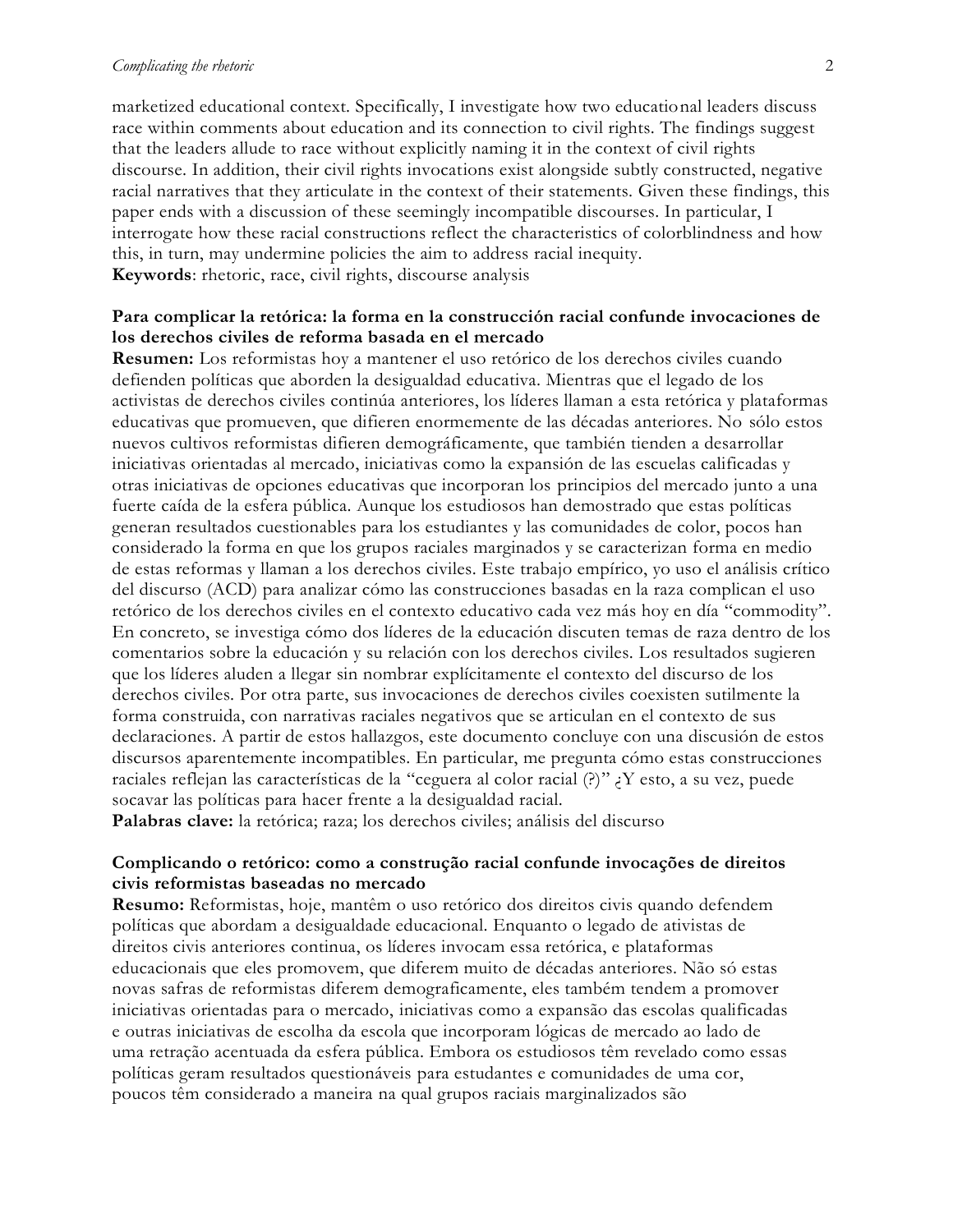caracterizados e moldados em meio à essas reformas e pedem por direitos civis. Neste trabalho empírico, eu uso análise crítica do discurso (CDA) para analisar como construções baseadas em raça complicam o uso retórico dos direitos civis no contexto educacional cada vez mais "mercantilizado" de hoje. Especificamente, eu investigo como dois líderes educacionais debatem questões de raça dentro dos comentários sobre a educação e sua relação com os direitos civis. Os resultados sugerem que os líderes fazem alusão a chegar sem explicitamente nomear no contexto do discurso dos direitos civis. Além disso, suas invocações de direitos civis coexistem, de forma sutilmente construída, com narrativas raciais negativas que articulam no contexto de suas declarações. A partir destas conclusões, este artigo termina com uma discussão desses discursos aparentemente incompatíveis. Em particular, eu questiono como essas construções raciais refletem as características do "*daltonismo racial (?)*" e como esta, por sua vez, pode comprometer as políticas a fim de abordar a desigualdade racial.

**Palavras-chave:** retórica; raça; direitos civis; análise do discurso

#### **Introduction**

To garner support for and adherence to their initiatives, policymakers and reformers actively employ strategies to legitimate their educational platforms in the eyes of the public. They engage in strategic behaviors to persuade political figures, donors, parents, district officials, and communities of the value of their educational missions, approaches, and policies. At a fundamental level, these political processes are about establishing a reform's meaning (Taylor, 2004)—to align one's educational policy to broader social, economic, political, and moral purposes. While these policy processes can be varied and multiple, discourse, or the language used by educational leaders, plays a critical role, serving as a mechanism for which a particular reform is known and understood. Policymaker and reformer discourse can convey purposes behind reforms, which may in turn, guide the manner in which these leaders envision and enact their initiatives.

While reformers and educational leaders employ a variety of rhetorical themes to generate support for their policies, a frequently utilized phrase that is linked to policy efforts is civil rights (Frankenberg, 2011; Scott, 2013a, 2013b; Snider, 1989; Wilgoren, 2000). Though the quest for the advancement of civil rights in the United States (US) has consistently included demands for increased educational equity among racial groups (Anderson, 1988; Perlstein, 2002; Watkins, 2005), the demographic composition of the leaders invoking this rhetoric and the policies they promote differ greatly from previous decades. Earlier, the simultaneous call for educational equity and civil rights tended to elevate communitarian goals and was predominantly led by communities of color. Today, many educational reformers invoking civil rights language include corporate and private sector advocates who appropriate and redefine civil rights to emphasize individualistic aspirations through the expansion of choice and individual empowerment (Scott, 2013a, 2013b). To illustrate, a vice president of Goldman Sachs, also serving on the board of New York City charter school, noted in an interview with the *New York Times* that charter schools were "the civil rights struggle of my generation" (Hass, 2009). Further amplifying the resonance of this message, former U.S. Secretary of Education Arne Duncan presented a similar sentiment when he stated that the proschool choice documentary *Waiting for Superman* represented a "Rosa Parks moment" for education (Allan, 2010; Scott 2013a). In both instances, educational leaders explicitly or implicitly alluded to the Civil Rights era, publicly positioning their ideological and political work in support of school choice and charter schools in the midst of the social justice framework and legacy.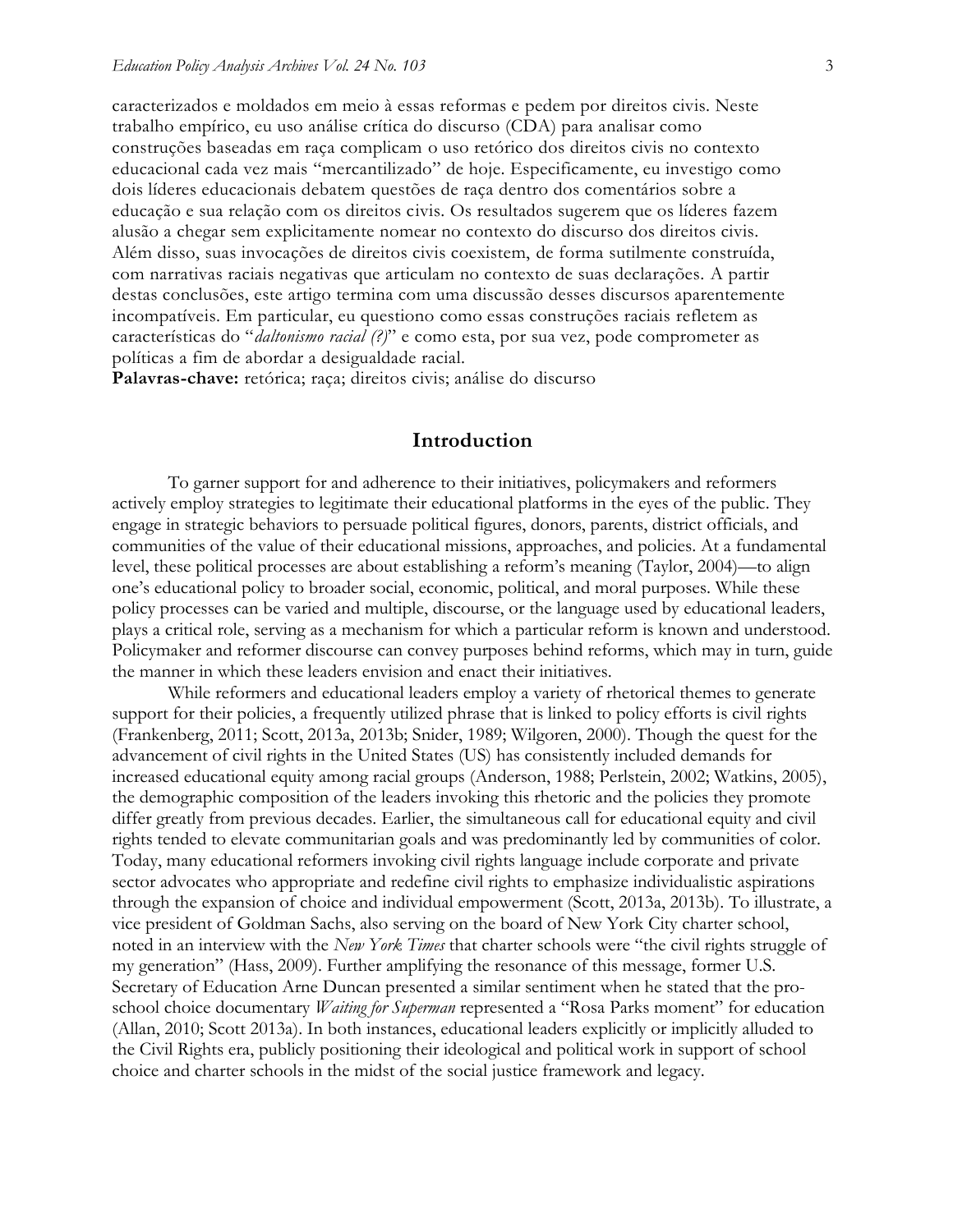#### *Complicating the rhetoric* 4

While the merits of school choice as constituting a civil right are debatable, what is certain is that the promotion and subsequent proliferation of market-oriented policies like charter schools directly affect communities of color and have underlying racial dynamics that may complicate the invocation of this rhetoric and imagery. Beyond the fact that references to the civil rights movement and Rosa Parks conjure racialized images and perceptions, these initiatives have direct racial implications in that they are disproportionately enacted in urban communities of color (Lubienski, 2010; Scott, 2008; Wells, Holme, Lopez, & Cooper, 2000). Moreover, those leading the charge for market-oriented reforms are predominantly wealthy, white males (Scott, 2008) whose ideological interests and networks have historically served to disenfranchise communities of color through a general neglect of structured racial inequity, a pathologization of raced spaces, and minimization of communitarian efforts to empower communities of color (Lipman, 2011).

Given the racial dynamics surrounding market-oriented school reform, it is imperative to examine how race is positioned amidst these reforms and cries for civil rights. While many researchers have examined race and civil rights in the context of charter schools and market reforms, they infrequently consider how race and racial narratives are discursively constructed and circulated in the midst of this rhetoric and how these constructions may then undermine a policy's espoused intention. To address this gap in the literature, I use the theories and methods of critical discourse analysis (CDA) to analyze how race-based constructions complicate the use of civil rights rhetoric in today's increasingly marketized educational context. Specifically, I investigate how two educational leaders, squarely situated within the market-oriented education sector, discuss race amid comments regarding education and its connection to civil rights. The first of these leaders is Joe Perry,<sup>1</sup> a white male who worked as an organizational leader in a prominent charter management organization (CMO). The second leader is the former U.S. Secretary of Education Arne Duncan, one of the nation's leading policymakers who has maintained a deep commitment to promoting market-based reforms like charter schools and school turnarounds at the municipal and federal level. In analyzing their racial constructions, this study addresses the following research questions:

- How, if at all, do Perry and Duncan discuss race in the context of civil rights rhetoric?
- What discursive strategies do Perry and Duncan use to describe students and communities of color?
- How do their racial discourse patterns bolster, complicate, or undermine the use of civil right rhetoric?

The findings suggest that both Perry and Duncan employ linguistic moves that enable them to allude to race without explicitly naming it in the context of civil rights discourse. In addition, their civil rights invocations exist alongside subtly constructed, negative racial narratives that they articulate in the context of their statements. Thus, the racial constructions Duncan and Perry espouse reflect the characteristics of colorblind discourse (Bonilla-Silva, 2002, 2006), enabling them to use semantic moves to 'safely' voice negative racial sentiments. Given the absence of overt racial references *and* the presence of negative racial depictions in the context of their civil rights comments, this paper ends with a discussion of the implications surrounding the espousal of these discourses by educational leaders. It considers how these seemingly incompatible discourses may undermine leadership and policy efforts to redress racial inequity and advance civil rights for people of color under market-based reform.

 $\overline{a}$ 

<sup>1</sup> This name is a pseudonym as to maintain the participant's anonymity.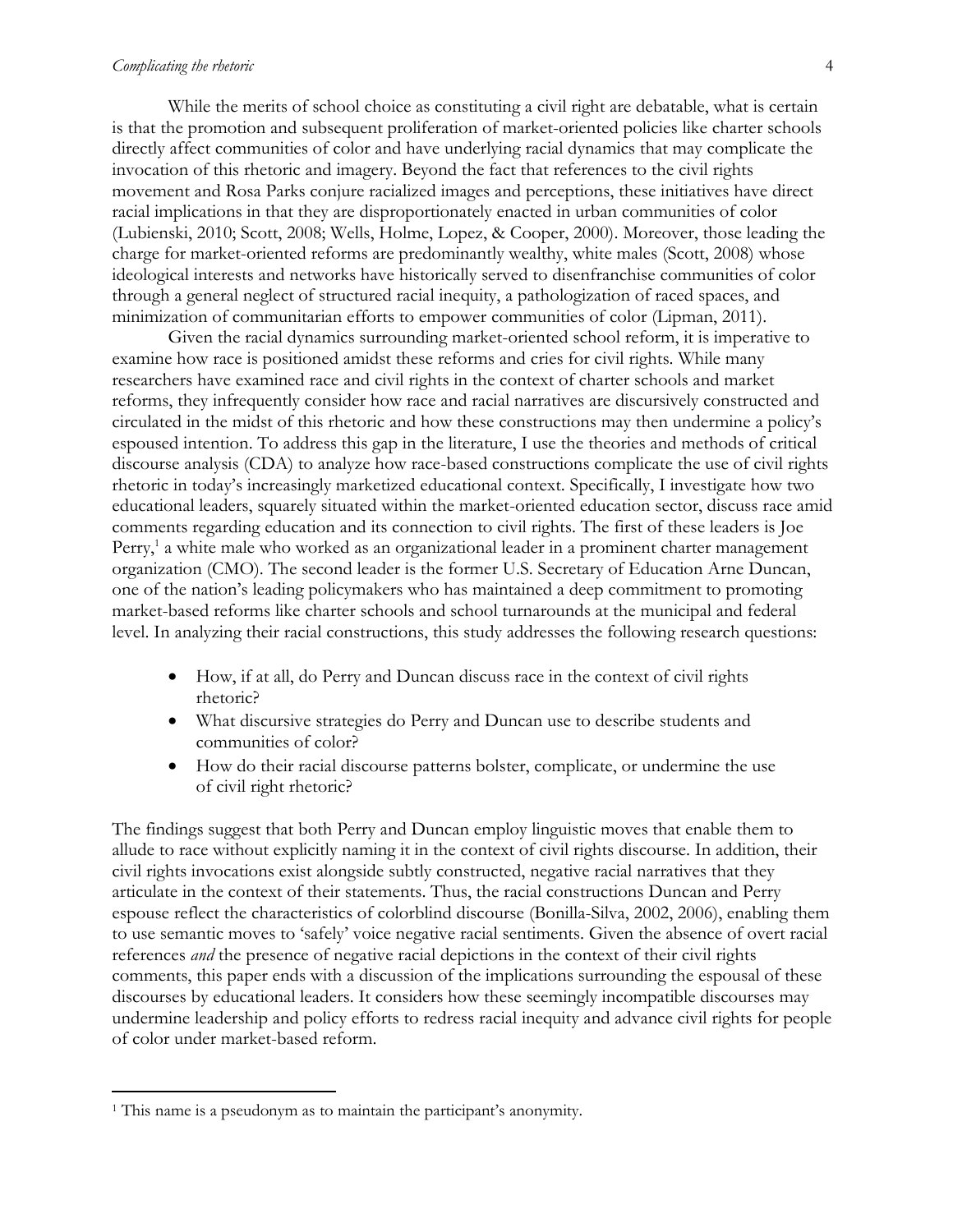## **Race & Civil Rights Under Market-Oriented Policies: A Review of the Literature**

Over the past two decades, researchers have conducted empirical studies examining the intersection between race, civil rights, and market-based policies (Buras, 2011; Dixson, 2011; Frankenberg, Siegel-Hawley, & Wang, 2010; Lipman, 2011; Orfield & Frankenberg, 2013; Scott, 2013a). Because of their growing popularity and bipartisan support, researchers relating these concepts have increasingly attended to the impact of charter schools and examined patterns of racial segregation and its subsequent implications for civil rights' advancement. For instance, researchers have frequently demonstrated that charter schools are more racially segregated and isolated than traditional public schools and in turn, called for more stringent civil rights standards to be applied to these choice initiatives (Frankenberg & Lee, 2003; Frankenberg & Siegel-Hawley, 2009; Fuller, Elmore, & Orfield, 1996). Other scholars shed light on the need for increased oversight of the charter sector as they expose the mechanisms by which this re-segregation pattern has unfolded. Specifically, they demonstrate how charter schools engage in "cropping" students whose language or special education needs make them more costly to educate (Lacireno-Paquet, Holyoke, Moser, & Henig, 2002) and in "counseling out" low-performing or challenging students who do not 'fit' in the charter environment (Welner, 2013)—practices that disproportionately harm particular racial groups and can be inhibited with increased transparency and compliance measures.

While these researchers have successfully interrogated the segregation patterns occurring under school choice and expressed its civil rights implications, they have typically operationalized civil rights through quantitative measures that reflect the tangible or physical impact of these reforms on communities of color. More recently, researchers have begun examining the discursive invocation of civil rights rhetoric by market-oriented reformers and considered its broader implications. On one level, these studies expose the changing conceptualization of civil rights under market-based reform. For example, Scott (2011, 2013b) argued that market reformers have appropriated and reframed civil rights from a concept that elevated communitarian goals to one that emphasizes individual attainment and empowerment. In emphasizing outcome-based data (e.g., test scores, college attendance) and school choice, she argues market reformers assert the importance of individual success and redefine equity in individualist terms, which can inhibit the advancement of competing policies that acknowledge and address structural impediments to equitable schooling (Scott, 2013b). Scott goes on to state:

While school choice is often part of the much-discussed 'unfinished work of the Civil Rights Movement' for which market reformers claim to advocate, their efforts do little to expand access to deliberation, power, and resources for communities of color and their allies beyond the ability to choose schools. (p. 9)

Here, Scott suggests that in their emphasis on individualism and performance, market reformers also neglect less quantifiable outcomes including improved democratic processes, increased decision-making opportunities, and access to robust and well-resourced learning environments for which traditional civil rights advocates have fought.

In addition to examining the changing conceptualization of civil rights, other scholars have investigated how the discourse imparted in market reforms inhibits the ability to advance equity for marginalized racial groups. While varying in the degree to which they frame their analyses explicitly through a civil rights lens, these scholars nonetheless expose how racial discourse and representation are implicated in the development, implementation, and discussions of specific educational policies and how these constructions, in turn, maintain systemic, hierarchical privileges for whites (Au, 2016; Dumas, 2016; Flores, 2016; Gillborn, 2005). To illustrate, in her examination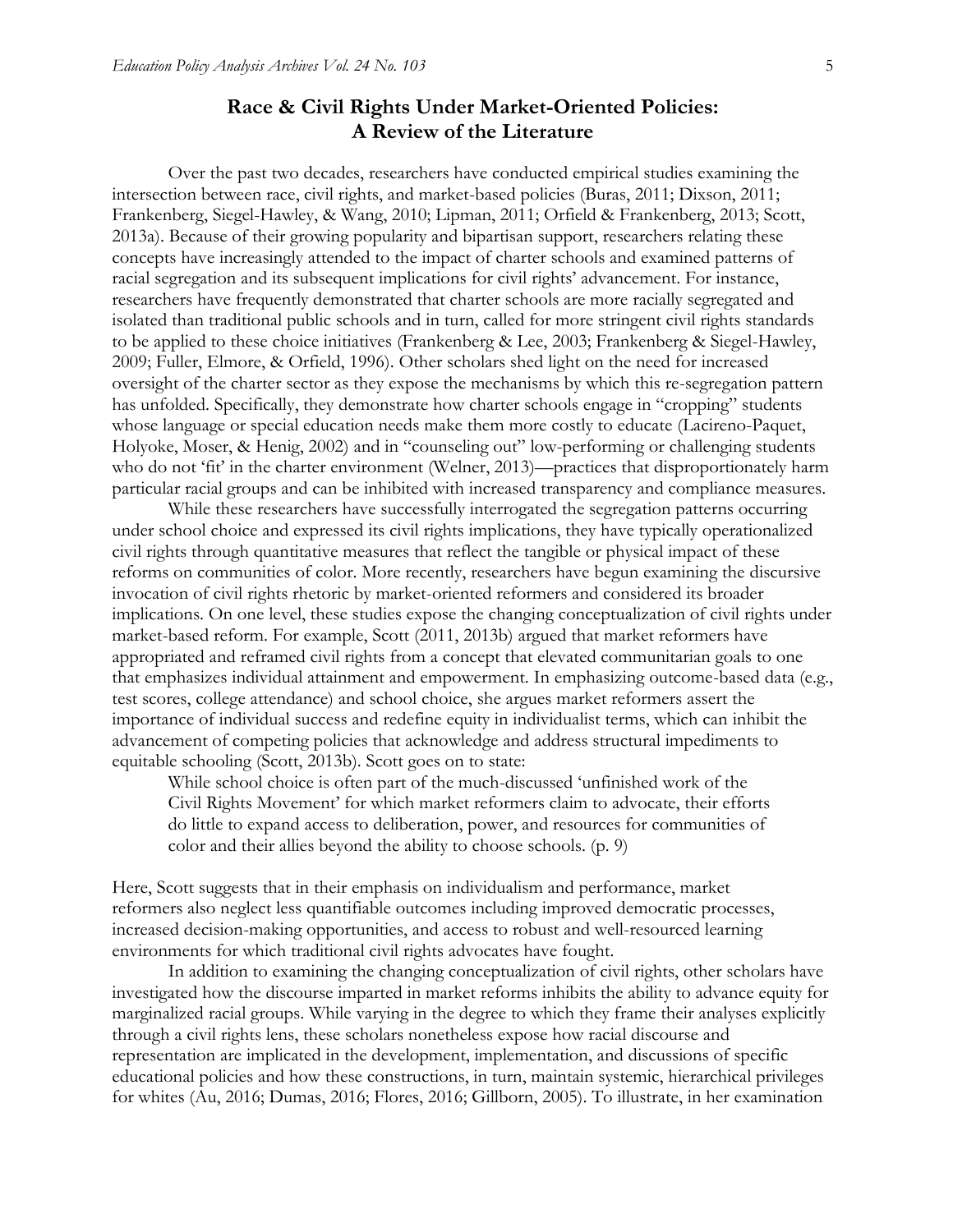#### *Complicating the rhetoric* 6

of Chicago, Lipman (2011) demonstrates how actors with specific business, racial, and social class interests have discursively pathologized race to justify school closure, charter and CMO expansion, and the restructuring of urban space. Similarly, Buras (2011) examined the racial, economic, and spatial dynamics of charter school reform in post-Katrina New Orleans to highlight how race is pathologized in the "strategic assault on black communities by educational entrepreneurs" (p. 296). Other researchers go beyond an examination of specific policies to consider how racial representations are crafted and circulated more broadly in reform movements (Dumas, 2013; Patel, 2016). For instance, in his critical reading of the racial representations advanced in the documentary *Waiting for Superman*, Dumas (2013) argues that the filmmakers reify the logics of neoliberal school reform by reproducing stereotypical understandings of Black families and students as disinterested and culpable for their lack of educational advancement—making it so that only school choosers and those Black families willing to take responsibility for their actions are sympathetic. Overall, these studies, which typically employ the frameworks of critical race theory and critical whiteness, engage in critical, discursive analyses of market-oriented policy efforts, expose the often problematic character of the espoused racial discourse, and in turn, interrogate how the use of these racial constructions can undermine equity and civil rights advancement.

The scholarship examining race, civil rights, and market-based reforms has contributed much to our collective understanding, yet an assessment of the research base reveals important conceptual and methodological gaps. Because much of the research on the intersection of race, civil rights, and marketized school reform has focused on segregation and its implications for communities of color, the scholarship remains primarily quantitative, and thus, has tended to treat race as a variable, neglecting the racialization process itself (Omi & Winant, 1994; powell, 2012). A smaller subset of the scholarship has examined discursive and racialization processes amid market reforms and demonstrated the manner in which problematic constructions of racial groups and narrow conceptualizations of civil rights are crafted and circulated. The purpose of this study is to build upon the emerging discourse-focused body of literature using the tools and methods of CDA. Like other scholars who have examined discourse and educational policy (Ball, 2012; Taylor, 1997; Taylor, Lingard, Rizvi, & Henry, 1997), the aforementioned subset of studies are influenced by general theoretical perspectives of discourse. While this approach illuminates struggles for meaning in the policy arena, it typically does not generate a detailed and systematic linguistic analyses that reveals the way power and race are formulated in everyday language (Taylor, 2004). In examining Perry and Duncan's racial constructions through CDA in this study, I attend to the micro-level manner in which these market reformers discursively construct the racial identities of their constituents and what assumptions those constructions convey. While examining the coherence of racial construction and civil rights rhetoric invoked by two individuals in the sector is not generalizable, this study provides insights into how racial ideologies and social constructions are reproduced at the micro-level, how they complicate broader discourse patterns of civil rights, and how they potentially undermine educational policies that aim to redress persistent racial inequities.

## **Identifying Racial Discourse in the Era of Colorblindness: A Conceptual Framework**

To examine Perry and Duncan's discursive, racial constructions, I utilize a framework that attends to the often nuanced manner in which race is discussed in the current racial context. In the following sections, I provide a discussion of what discourse does in regards to race and race-based power relations and why an examination of educational leaders' racial discourse patterns is imperative. I, then, turn to a discussion of colorblindness, the dominant racial ideology that characterizes the current racial context in the US, and explain its particular presence in market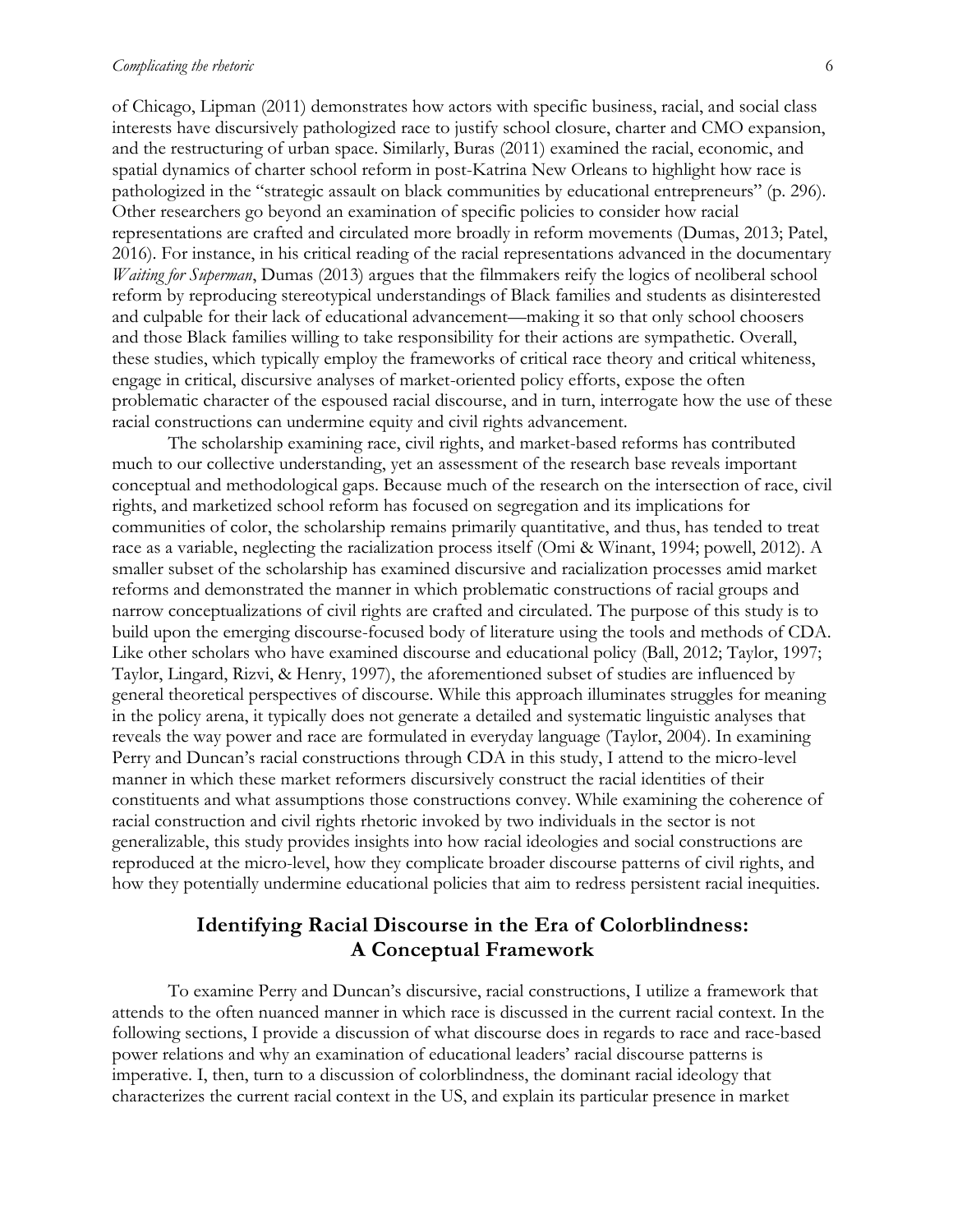ideology. Finally, I describe the linguistic devices described by Bonilla-Silva (2002, 2006) and van Dijk (1997, 2002) that guide this discursive analysis.

#### **Discourse and Racial Ideology**

 $\overline{a}$ 

This study begins from the assumption that race is not a static categorization, but rather a social construction that continuously evolves. Understandings of race and racial groups result from sociohistorical processes as well as contemporary human interactions and forces that construct, reify, or redefine race and racial identity in social thought (Haney López, 1994; Omi & Winant, 1994). Discourse is instrumental in conveying racialized ideas and can reveal the often-subtle ways that understandings of racial groups are articulated through language and messaging (Bonilla-Silva, 2006).

At a fundamental level, race involves discourse. Race and racialized identities are largely formulated by texts, imagery, and language and generate broader social understandings of race (Jiwani & Richardson, 2011, p. 242). <sup>2</sup> Race and understandings of racial groups are also learned, acquired, and legitimated in discourse and representation practices (Hall, 1997; van Dijk, 2002) and thus involves symbolic power—or "the power to mark, assign, and classify" (Hall, 1997, p. 259). This study considers how prominent educational leaders engage in this *discursive racialization*, or the manner in which discourse constructs and extends racial meaning to marginalized racial groups (Omi & Winant, 1994), and how their discourse can complicate broader policy efforts and civil rights invocations.

Racial ideology, or the manner in which a dominant racial group mobilizes rationalizations and structures to justify the status quo (Bonilla-Silva, 2006), is the driving force shaping discourse patterns. Ideologies themselves are both social and cognitive. They include socially created frameworks for organizing the "cognition shared by members of social groups, organizations, or institutions" (van Dijk, 1995, p. 18) that maintain societal interests and positions while providing explanations for individual lived experiences. As a pervasive force, ideology dominates thru efforts to legitimate the status quo, disguise itself as something other than domination or supremacy, or naturalize race-based power relations that are historically and socially created (Leonardo, 2003). Racial discourse is a one vehicle by which this ideology takes form and becomes intelligible (ibid).

Racial ideologies are comprised of frames and discursive strategies, which serve as ways of understanding and explaining the causes and solutions to personal and social problems occurring along racial lines (Lewis, 2004). In other words, these discursive devices help individuals makes sense of race relations and existing racial inequalities (Omi & Winant, 2009), which can generate real, tangible consequences. As Frankenberg (1993) notes, discursive ideas are "made material in the design and creation of institutions and shaping daily practices, interpersonal interactions, and social relations" (p. 266). In providing mental structures for explaining the day-to-day realities of race, discourse necessarily shapes the way individuals behave, the goals they seek, and the plans they make (Lakoff, 2004). The tangible effects of racialized structures and race's discursive dimensions are thus interconnected. As discourse shapes race, racial identities, and the relations of power, it guides action and ideas that influence everyday experiences and institutional arrangements.

For these reasons, it is critical to understand how racial discourse is constructed and circulated by educational leaders, for their racial frames guide the manner in which they envision

<sup>2</sup> While a discursive analysis of race and racism is integral given the discursive production of racial realities and understandings, this is not to say that the race and racism can be reduced to a language or communication problem but rather to call attention to the way that race and racism manifests itself in discourse and the social understandings that result from the frequent immersion in it (van Dijk, 1993a).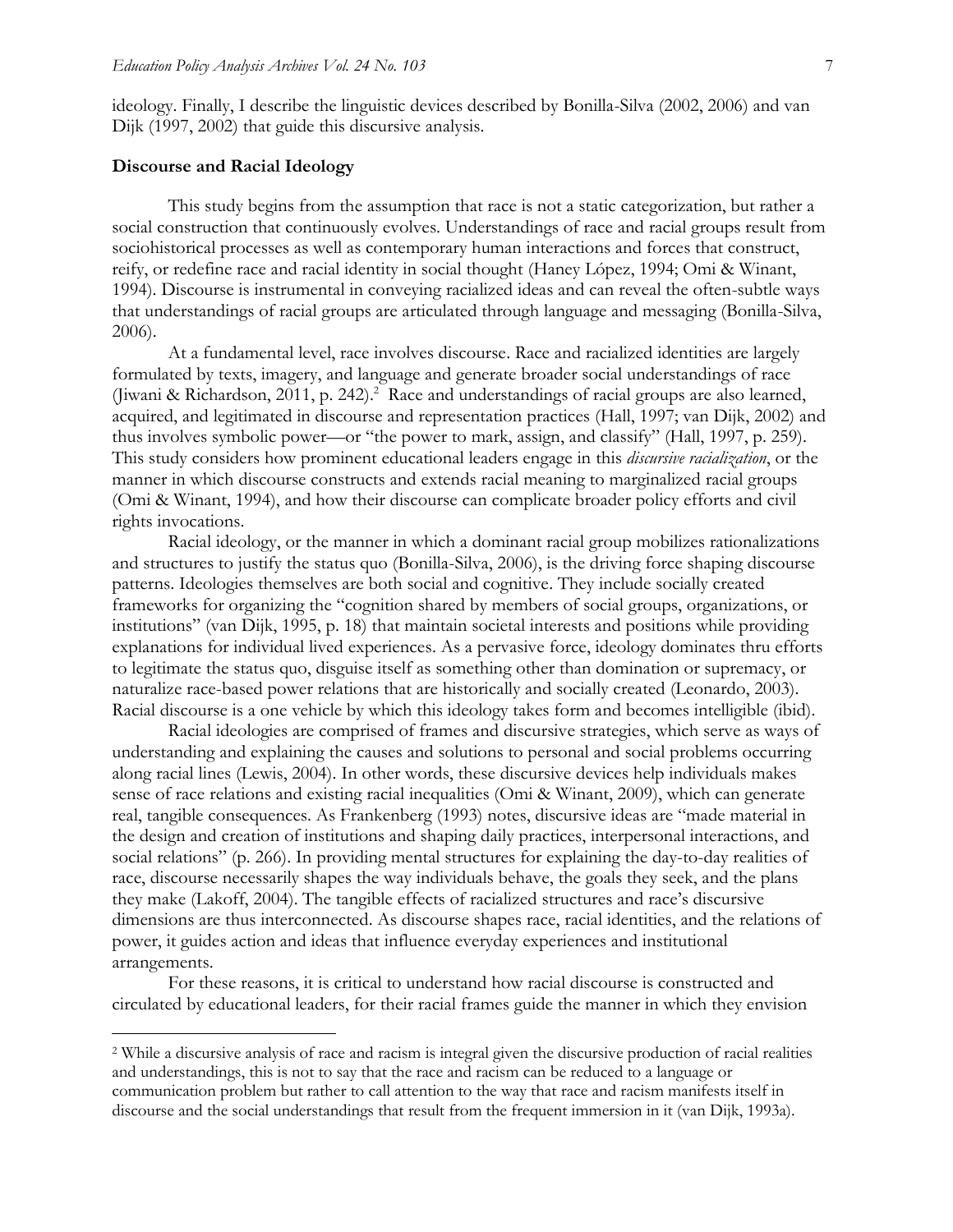#### *Complicating the rhetoric* 8

and enact educational policies. Their discourse informs policy formation and implementation and ultimately, the "public imagination of what is deemed 'effective' or 'good' policy, and what counts as 'fair' or 'just' in the distribution of educational resources" (Dumas, Dixson, & Mayorga, 2016, p. 4). The ideologically driven discourse that is crafted and circulated by prominent leaders also represents an important tool for asserting influence over one's audience (Cohen-Vogel & Hunt, 2007). It relies on persuasive strategies to make particular constructions of reality more appealing than others (Suspitsyna, 2010, citing Edwards & Nicoll, 2001) and conveys a "common sense" within which a proposed reform appears as an appropriate solution to an identified problem (Ball, 2007). Overall, leaders maintain preferential access to varying groups and constituencies and are better positioned to circulate this discourse and inform policies and organizational practices, which influence day-to-day inner workings of the U.S. educational system.

#### **The U.S.'s Colorblind Context**

Because of race's socially constructed nature, dominant racial ideologies and their supporting logics have evolved over time. Today, the prevailing racial ideology is no longer aligned with early sociological theories of race that understood the concept as biological (Omi & Winant, 1994), but rather emphasizes the socially constructed nature of race in arguing for an elimination of the category. Scholars have described this racial ideology as colorblindness (Haney López, 2014; Leonardo, 2007; Wells, 2014). Gaining dominance as institutional reforms aimed at ameliorating racial inequality were being dismantled (Lewis, 2004), colorblindness is based on the notion that race is no longer a factor in the life of an individual, society, or its institutional structures given the social gains made during the civil rights movement (Bonilla-Silva, 2003; Haney López, 2006; powell, 2008). Because of race's decreased salience, this perspective posits that the best way to eliminate racism is to eradicate the use of racial references and categories. Racialized subjects are thus individualized and extended egalitarian values by individuals and institutions, and any challenge or inability for individuals of color to achieve success is rooted in their cultural or individual deficiency, not in egalitarian, race-neutral societal institutions (Bonilla-Silva, 2003). Furthermore, any instances of racism are considered to be overt acts of discrimination by individual racists. As Brown et al. (2003) explain:

Racists are characterized…as deeply prejudiced individuals who express "raw racism," "people who can and will do horrendous things"…. Nonracists, on the other hand, are said to accept the principles of the civil rights movement and display few, if any, traces of prejudice. In this view, racists today are the exception and nonracists the rule. (p. 53)

As the authors assert, this racial ideology assumes an ahistorical framework that obscures continued patterns of institutionalized racism, thus serving to naturalize racialized patterns of inequity.

While colorblindness obscures structural racism and privatizes racist acts, it also serves as a way to deflect responsibility or discomfort when one considers one's own racial positioning. As Brayboy, Castagno, and Maughan (2007) argue, "colorblindness can be a defense mechanism used by those in power because of the direct connection between race relations (historical, present, and future) and conflict and shame" (p. 175). With a colorblind stance, individuals can deny the notion that they project negative racial views into the world. They do so on the basis that racism emanates from overtly prejudiced individuals and through allusions to their belief in egalitarianism and equal opportunity for all people. In doing so, they place the onus of responsibility for societal inequities onto communities of color by drawing upon cultural arguments of racial difference to subtly derogate marginalized racial groups. Thus, one can understand colorblindness as an ideology in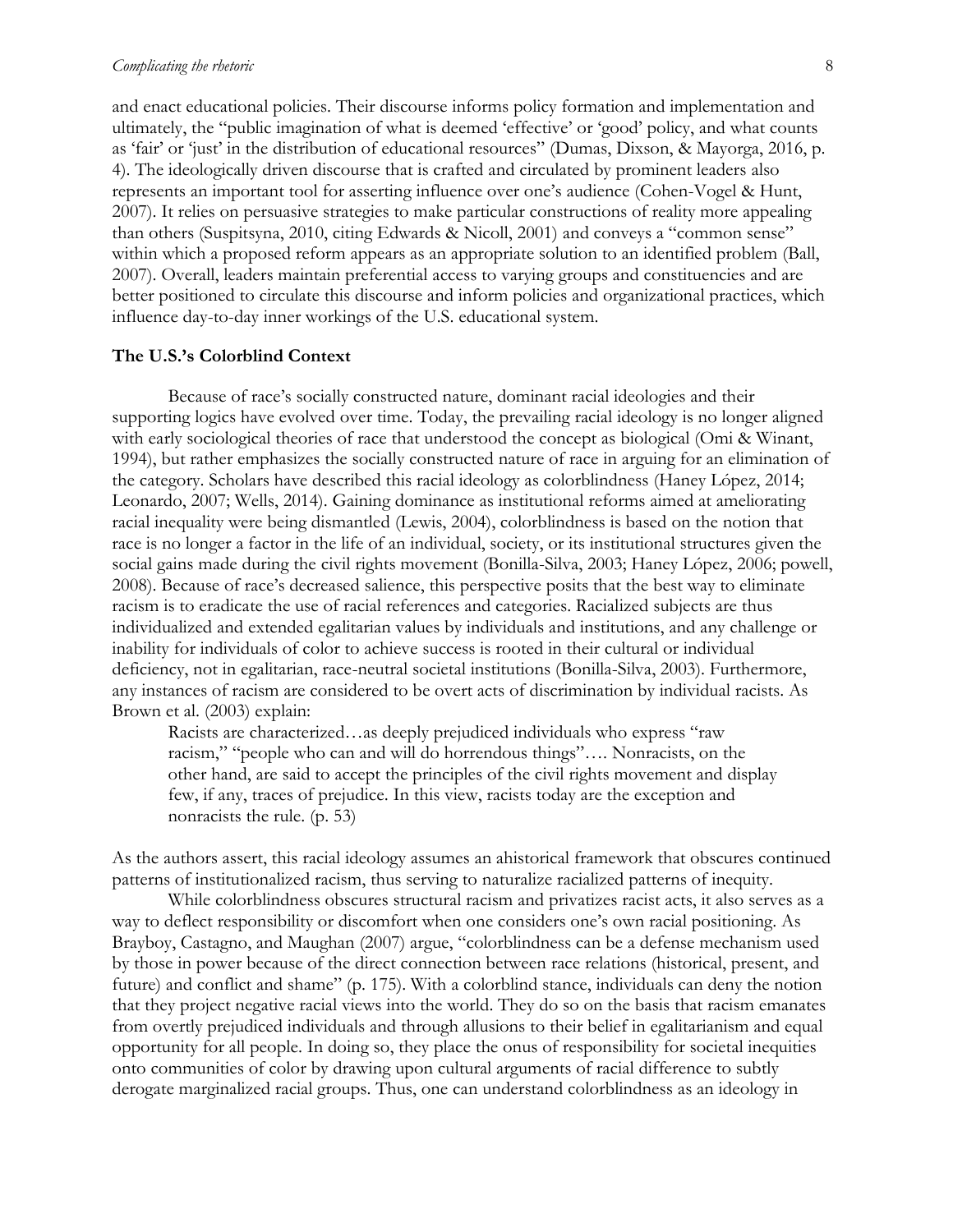service of what van Dijk (1992) calls *the ideological square*. This conceptual tool suggests that race discourse is characterized by a "positive self-presentation and a simultaneous negative otherpresentation" (Jiwani & Richardson, 2011, p. 243). By minimizing the salience of race and projecting responsibility for racial inequality onto racist individuals and communities of color, those espousing colorblindness are able to absolve themselves of responsibility, dissociate themselves from systemic racism, and maintain a positive self-image. All the while, these same individuals often project negative stereotypes of people of color that serve to perpetrate negative racial sentiments.

While individuals of various racial groups can espouse colorblindness, it necessarily serves to maintain the racial position of whites by leaving institutionalized forms of racism that disproportionately benefit them intact while discursively and structurally erasing them as a dominant group. For this reason, some have argued that colorblindness is less about an unwillingness to acknowledge race but more of a selective elevation of whites. For instance, in his analysis of No Child Left Behind, Leonardo (2007) notes how whiteness acts as a "hidden referent" (p.268) to which all others are compared, giving "license to declare students of color failures under a presumed-to-be fair system" (p. 269). Similarly, the legal scholar john a. powell (2012) notes how whites have historically employed a hidden white norm in their Enlightenment ideals of objectivity, rationalism, and universalism—principles used to 'other' and justify societal positions of racial groups. In both instances, these scholars suggest that colorblindness does not ignore race but rather subtly and actively centers whiteness.

#### **Colorblindness & Market Reform: How Do They Intersect?**

While some rightfully argue that the hegemonic nature of colorblindness as a racial ideology means that it permeates all parts of society, this ideology is particularly relevant in the marketoriented education reform effort. Many researchers examining the intersection of race and market orientation have highlighted the manner in which this sector constructs race (Goldberg, 2009; Hutchison, 2011; Kapoor, 2013; Roberts & Mahtani, 2010). Kapoor (2013) suggest that as reformers espouse commitments to individual choice and competition, they simultaneously adhere to the individualization of race in the public arena, mirroring market shifts to increased privatization. As Goldberg (2009) argues in his description of what he calls racial neoliberalism, market-oriented reformers describe "racism without race…the silencing of racial structures in any discourses of race so that if acknowledged at all it is merely as a reflection of the attitude of an individual" (p. 361). Thus, in their promotion of privatization efforts, they tend to espouse an ahistorical perspective that minimizes explicit racial references, asking individuals to give up race without addressing the legacy of racist structures.

This move to privatize race and obscure structural racism is advanced and solidified as stories of people of color "beating the odds" or demonstrating "grit" are circulated and valorized. In privatizing racial problems, market reformers construct minority groups who are unable to beat the odds as culturally deficient, often pathologizing them to further their own interests (Hutchison, 2011). In this way, the racial constructions promoted by market reformers mirrors the patterns of colorblind ideology. In both colorblind ideology and racial neoliberalism, actors individualize racism and pathologize racial groups through the use of cultural arguments. Thus, the racial discourse patterns of market-oriented educational actors, including the focal cases in this study, should be examined through this ideological frame in order to consider the extent to which colorblind frames co-exist and ultimately complicate civil rights invocations.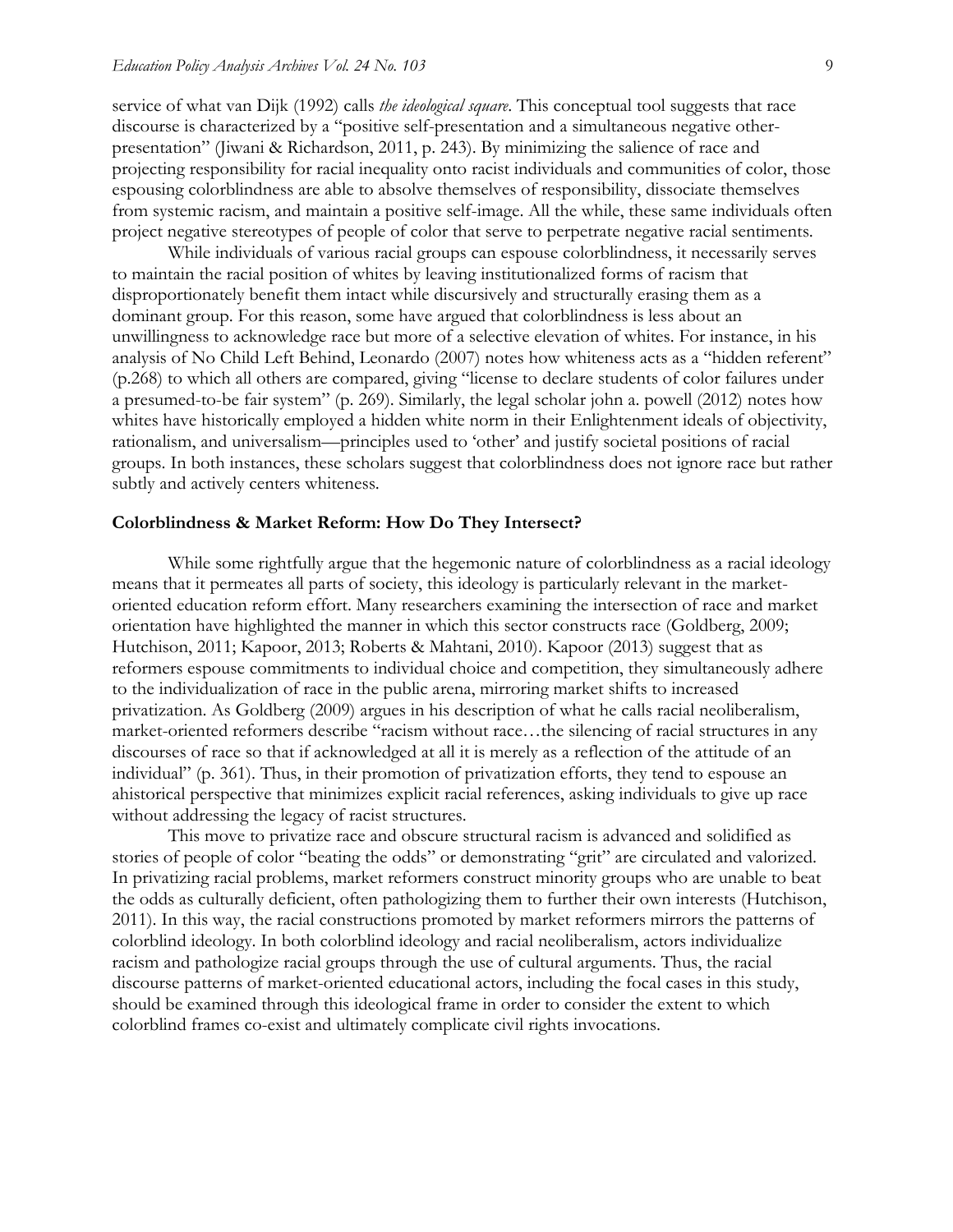#### **Mining Civil Rights Rhetoric for Racial Construction**

This study investigates the racial constructions of two market-oriented education reformers through a synthesis of Bonilla-Silva's (2002, 2006) and van Dijk's (2002, 2007) approaches to elucidating colorblind racial discourse and its subtleties. Bonilla-Silva (2002, 2006) investigated the manner in which colorblindness, or *colorblind racism* as he terms it, manifests itself discursively. Specifically, he noted the linguistic devices whites used in a series of interviews to safely express their prejudicial views of people of color. These devices included an avoidance of direct racial language (i.e., code language) when speaking about people of color and the increased presence of verbal incoherence when communicating ideas that could be perceived as racial. Moreover, he noted the semantic moves that whites made to safely express racial views, using phrases like "I'm not racist, but…" or "I'm not black, so I don't know…" Finally, he noted the use of diminutives (e.g., little, kinda), which serve to soften the impact of racially charged statements, and the role of projection, or the placement of racial motivations unto individual racists or homophilic tendencies among communities of color.

While Bonilla-Silva's framework provides a strong overarching categorization through which to examine how colorblind individuals express racialized views, van Dijk's extensive research into the linguistic moves used to express racist views is a strong supplement in that it names the micro-level semantic, syntactic, and illocutionary moves used to express subtle racial views in this colorblind context. To illustrate, van Dijk (2002) provides enhanced clarity to Bonilla-Silva's discussion of verbal incoherence by naming the linguistic devices of false starts, hesitations, filler language, and general local incoherence (i.e., mixed messages, unclear statements) that often maintain positive self-presentation alongside the derogation of racial groups in these communicative moment. He also calls attention to local semantics and syntax, which supplement Bonilla-Silva's colorblind devices of avoiding direct racial language and using semantic, distancing moves. Van Dijk denotes the use of euphemisms and pronouns as a means to signal the other as well as nominalization and the selective usage of active and passive voice when articulating racialized comments.

Table 1 provides an overview of the linguistic devices used in this study to analyze the degree to which the two leaders embrace colorblind ideology. In applying Bonilla-Silva and van Dijk's discursive frameworks to this analysis, this study elucidates the nuanced manner in which these educational leaders subtly construct race and racial groups in their comments—constructions that can serve to undermine and complicate their civil rights invocations amid the reforms and actions they promote.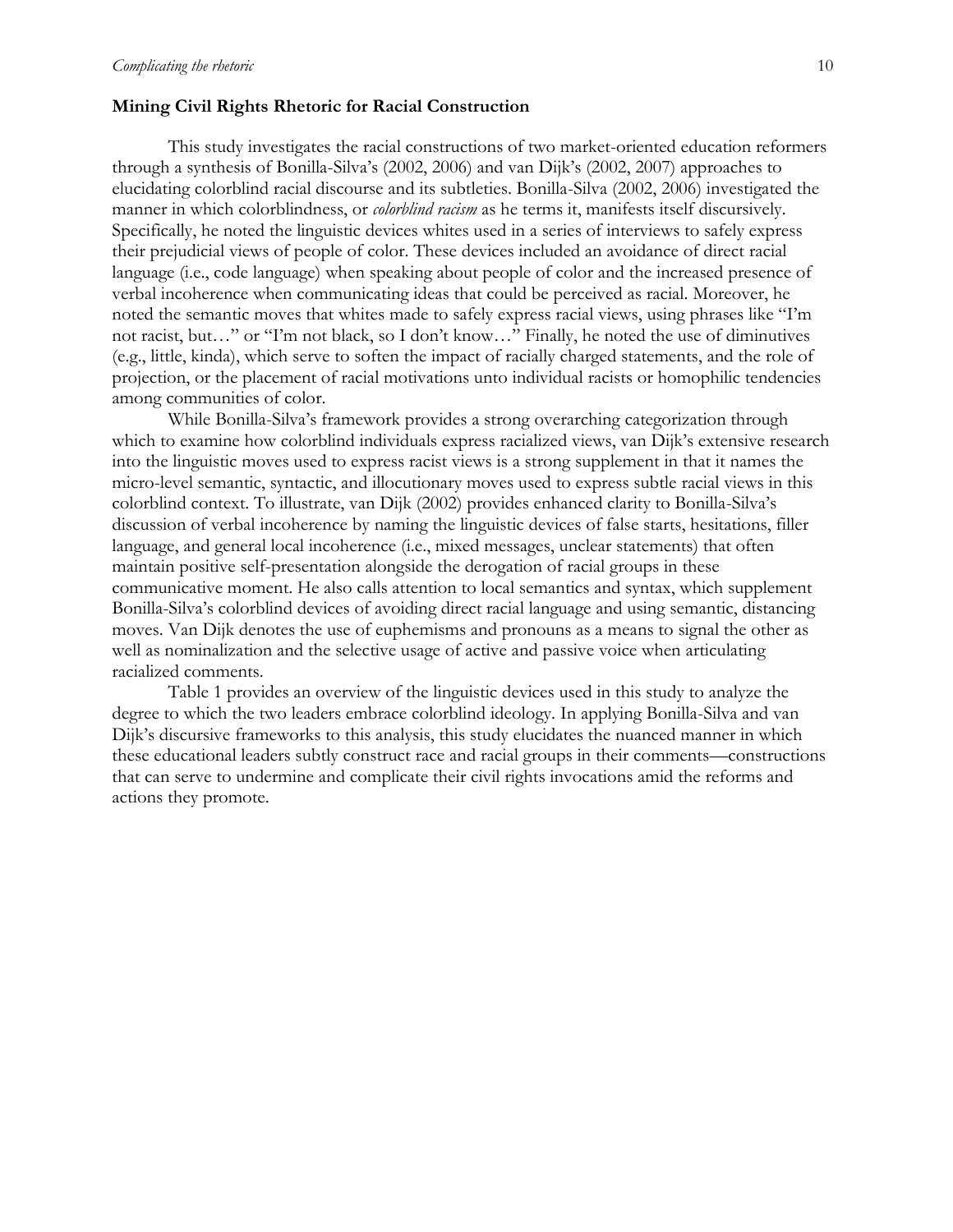Table 1

*Bonilla-Silva and van Dijk's Linguistic Devices of Race Talk: A Framework*

| Bonilla-Silva (2002,       | van Dijk (1997, 2002)                    | Example                                  |
|----------------------------|------------------------------------------|------------------------------------------|
| 2006)                      |                                          |                                          |
| Avoidance of direct racial | Euphemisms                               | -Urban, low-income, at-                  |
| language                   | Use of pronouns (to signal Other)        | risk                                     |
|                            | Imagery (invoking racial images)         | -"Those kids"                            |
|                            |                                          | -Martin Luther King, Jr.,                |
|                            |                                          | Rodney King                              |
| Semantic moves             | Disclaimers                              | -"I don't know, but"                     |
|                            | Lexicon/Word Choice                      | -Terrorist vs. Freedom-                  |
|                            | Passive vs. active voice (de-emphasizing | Fighter                                  |
|                            | agency with racially charged statements) | -"Shots were fired"                      |
|                            |                                          | "The discrimination felt by              |
|                            |                                          | minorities is"                           |
|                            |                                          |                                          |
| Role of projection         | Disclaimer                               | - "I know people have that               |
|                            | Passive vs. active voice (de-emphasizing | idea, but I didn't"                      |
|                            | agency with racially charged statements) | -All I knew of that place<br>came out of |
|                            | Nominalization (agentless comments)      |                                          |
| Use of diminutives         | Lexicon/Mitigation                       | -Kinda, a little, sorta                  |
|                            | Sounds                                   | -hedges,                                 |
|                            |                                          | -Rising intonation                       |
| Verbal incoherence         | Hesitations/false starts/errors          | - um, guttural, laugh                    |
|                            | Filler language                          |                                          |
|                            | Sounds                                   |                                          |
|                            | Local incoherence (i.e., mixed messages; |                                          |
|                            | unclear statements)                      |                                          |
|                            |                                          |                                          |

#### **Methodology**

#### **Critical Discourse Analysis**

To investigate Perry and Duncan's racial constructions, I employ critical discourse analysis (CDA) as means of connecting their race talk to broader patterns of colorblindness. Specifically, CDA can be defined as an investigation of "the properties of what people say or write to accomplish social, political, or cultural acts in various local contexts as well a within broader frameworks of societal structure and culture" (van Dijk, 1997, p. 1). In other words, this analytic approach allows for an examination of how micro-level linguistic, textual, and illocutionary communicative acts reproduce, resist, or reformulate broader ideological factors that may systematically influence text or talk (van Dijk, 1997a). It links macro- and microlevel discourse by positing that verbal interaction reproduces and, at times, resists dominant, discursive patterns and ideologies (Fairclough, 1985, 2003; van Dijk, 1993b, 1997). In assuming the interconnectedness of various levels of language and society, CDA debunks individualistic notions of language and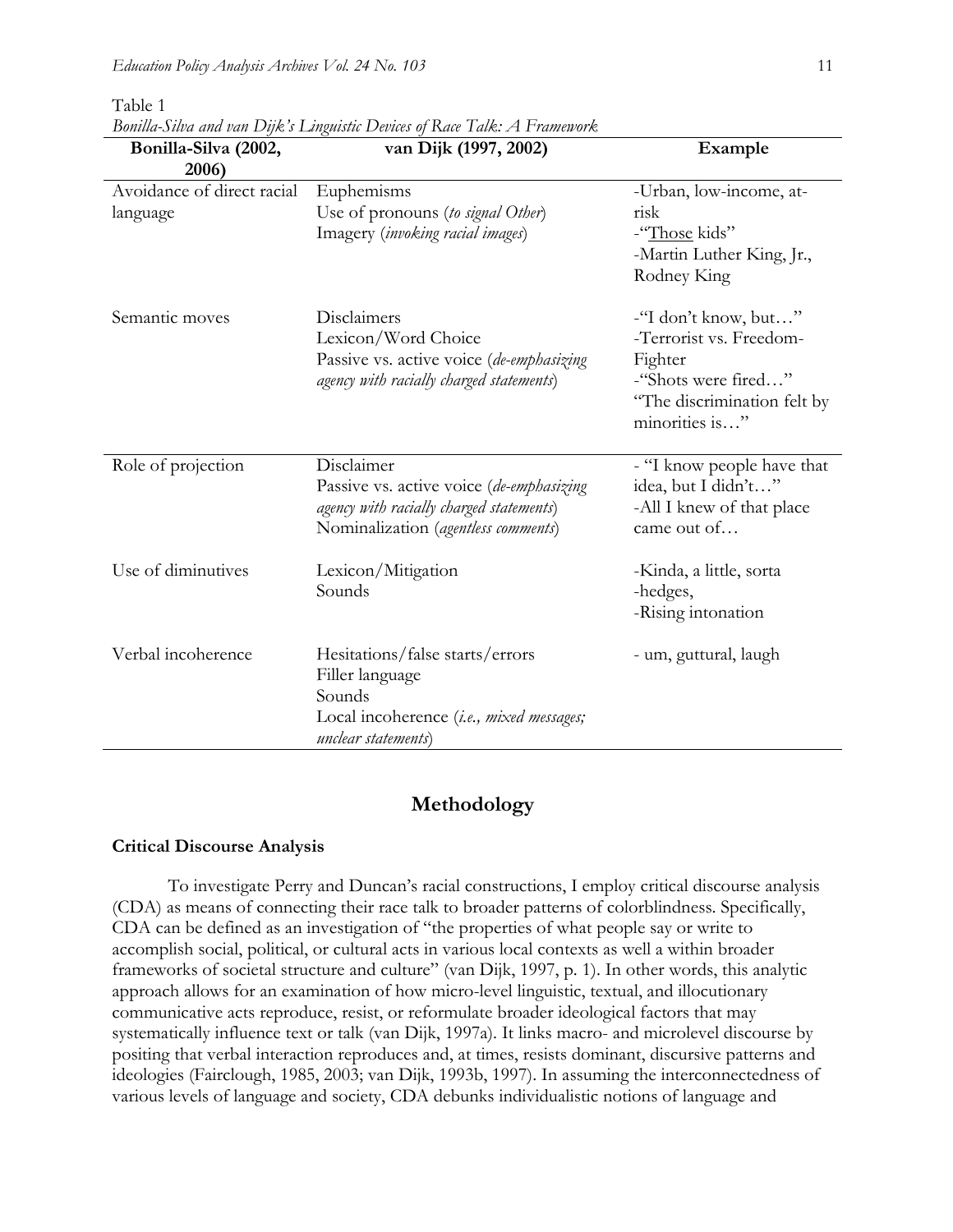communication, positions individuals with a power structure (Fairclough, 1992), and thus strives to make "visible the interconnectedness of things…" (Fairclough, 1985, p. 747). Given this study's purpose in investigating whether Perry and Duncan are reproducing or resisting colorblind discourse patterns, CDA is a highly relevant analytic approach to employ.

The use of CDA to investigate racial discourse patterns also provides key insights for educational policy scholarship. Scholars have employed CDA in educational policy analyses (Falk, 1994; Thomas, 2002; Woodside-Jiron, 2011), yet CDA has typically been under-utilized as a methodological approach in lieu of other traditional quantitative and qualitative approaches, which can provide greater external validity and the ability for generalization. Despite its underutilization and marginalization within the policy analysis field, CDA nonetheless provides important insights into the relationship between language and broader social processes. CDA simultaneously facilitates a linguistic and social analysis, which can reveal the nuanced and subtle manner in which power relations are maintained and one way in which policies may fail to mitigate inequities (Taylor, 2004). Rather than presenting policy prescriptions or evaluations that are often characteristic of policy scholarship, CDA can advance "policy knowledge" that provides relevant "information and ideas useful in framing, deepening our understanding of, and/or enriching our conceptualization of policy problems" (Dumas & Anderson, 2014, p.8).

#### **Case Descriptions**

**Joe Perry.** Growing up and attending college in the Pacific Northwest, Joe Perry has maintained strong affiliations with various market-oriented groups and organizations throughout his career. Perry, a white male in his 30s, began his career as a teacher in the late 2000s when he relocated to Southern California to begin teaching as a Teach for America corps member. After fulfilling his two-year commitment at the traditional public school in which he was placed, he quickly transitioned to teaching in the charter sector, working as a middle school teacher at a prominent CMO that operated many schools in the region. During his seven-year career with the organization, he ultimately worked his way from classroom teacher to the Director of Technology and Entrepreneurship for the CMO's network of schools in Northern California. In his leadership position, Perry was charged with forming organizational policies related to personalized and blended learning efforts and supporting teachers and staff in policy enactment through professional development and other coaching efforts. During his tenure, his efforts reached over 100 faculty and central staff members who in turn translated their learning to reach the network's population of over 3,000 students—95% of which were students of color.

**Arne Duncan.** Before ascending to his role as the U.S. Secretary of Education, Arne Duncan began his career in the realm of educational leadership working with nonprofits in Chicago in the 1990s. During that time, he gained a positive reputation for his role in establishing and maintaining a successful and broadly celebrated elementary school. This reputation and visibility ultimately facilitated his ascendance to the role of Chief Executive Office (CEO) of Chicago Public Schools from 2001 to 2009 (U.S. Department of Education, 2012). During his tenure as CEO, he built upon the legacy of the high-stakes accountability regime that preceded his leadership by instituting a variety of reforms that further solidified market logic and reforms into public school governance, including the expansion of school choice initiatives and the implementation of school turnarounds (Lipman, 2003; Lipman & Haines, 2007). In his position as the U.S. Secretary of Education, Duncan continued to champion these market-oriented reforms and incentivized states to adopt these reform platforms to receive federal funding through the Race to the Top initiative (U.S. Department of Education, 2009).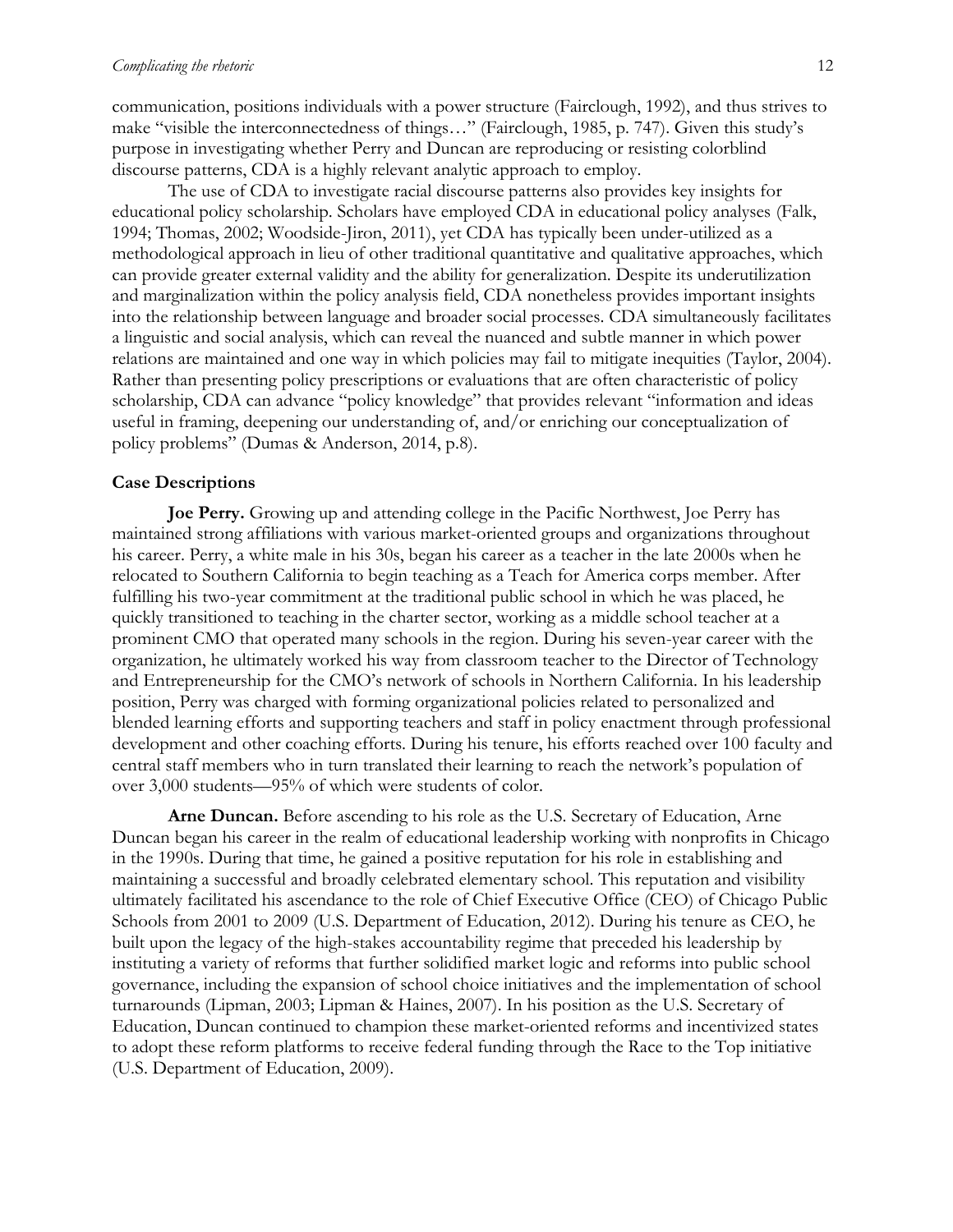**Case significance.** Both Perry and Duncan represent relevant case studies to explore the phenomenon of racial construction amidst invocations of civil rights rhetoric. They represent organizational leaders clearly situated within the market-oriented education reform sector. Longtime participation in, and, in Duncan's case the promotion of these types of policies, makes them ideal cases given their in-depth participation in this institutional context that has characteristically employed marketized constructions of civil rights and an attentiveness to colorblindness. In addition, by virtue of their organizational positions, both Perry and Duncan exhibit a high degree of visibility and power within their respective institutions, allowing their ideas and discourse to reach broader audiences. For Perry, his work in the CMO central office required him to engage with teachers, students, and principals across the region's schools. For Duncan, he received substantial media and policy maker attention as the prominent voice on educational issues in the Obama administration, thus enabling his ideas and discourse to reach national audiences. Given the potential impact and reach of their words, it is imperative to examine how these respective leaders espouse in racial construction alongside civil rights invocations to consider what messages are being conveyed and circulated.

Beyond their power, reach, and embeddedness in the market-oriented educational sector, Duncan and Perry are also significant cases to explore because of their racial demographics. As white males, they reflect the dominant racial profile of leaders within the broader market-oriented reform movement and the broader racial hierarchy. While researchers have documented the challenges in examining whiteness and race consciousness (Leonardo, 2004, 2009), it remains critical to investigate whites' racial views given their "social location and their status within the racial hierarchy" (Lewis, 2004b, p. 624). Thus, Perry and Duncan represent strong focal cases given their positionality within the market-oriented educational sector and their racialized position and status within the hierarchy.

#### **Data Collection**

The data in this study are derived from two interviews, one for each of the focal cases. In Perry's case, this interview was conducted in conjunction with a larger project that investigated the racial politics surrounding CMO growth and sustainability efforts in one urban midsized district in Northern California. In this study, I interviewed a variety of CMO central office leaders and key stakeholders to explore the strategies they employed to secure support from families, donors, and teachers and the degree to which they invoked race or race-based messaging in their efforts. While many of the questions in the semi-structured interview protocol pertained to current organizational efforts, preliminary questions focused on the participant's motivation for entering the teaching profession, their experience in working predominantly with communities of color, and the challenges they faced as a result of any racial mismatch. It is these portions of the Perry interview that I draw upon for analysis. The full interview was audio-recorded and approximately one hour in length. The entire audio recording was then transcribed using F5 transcription software. I listened and refined the transcription three complete times to ensure that accurate intonation, pausing, and wording were captured on the final transcript with the transcription conventions. (See Table A1 in the Appendix.) In selecting segments of the interview for deeper analysis, I chose an instance that reflected an unprovoked moment during the interview when Perry invoked civil rights rhetoric to describe his work. While the selection of one segment can be critiqued as an aberration within the interview, I chose to focus on this particular portion because it allowed me to directly analyze the racial constructions that were conveyed within the context of invoking civil rights, which is the aim of this study.

In Duncan's case, I transcribed and analyzed a 20-minute, public interview conducted by Michel Martin with National Public Radio (NPR) wherein she asked the former Secretary of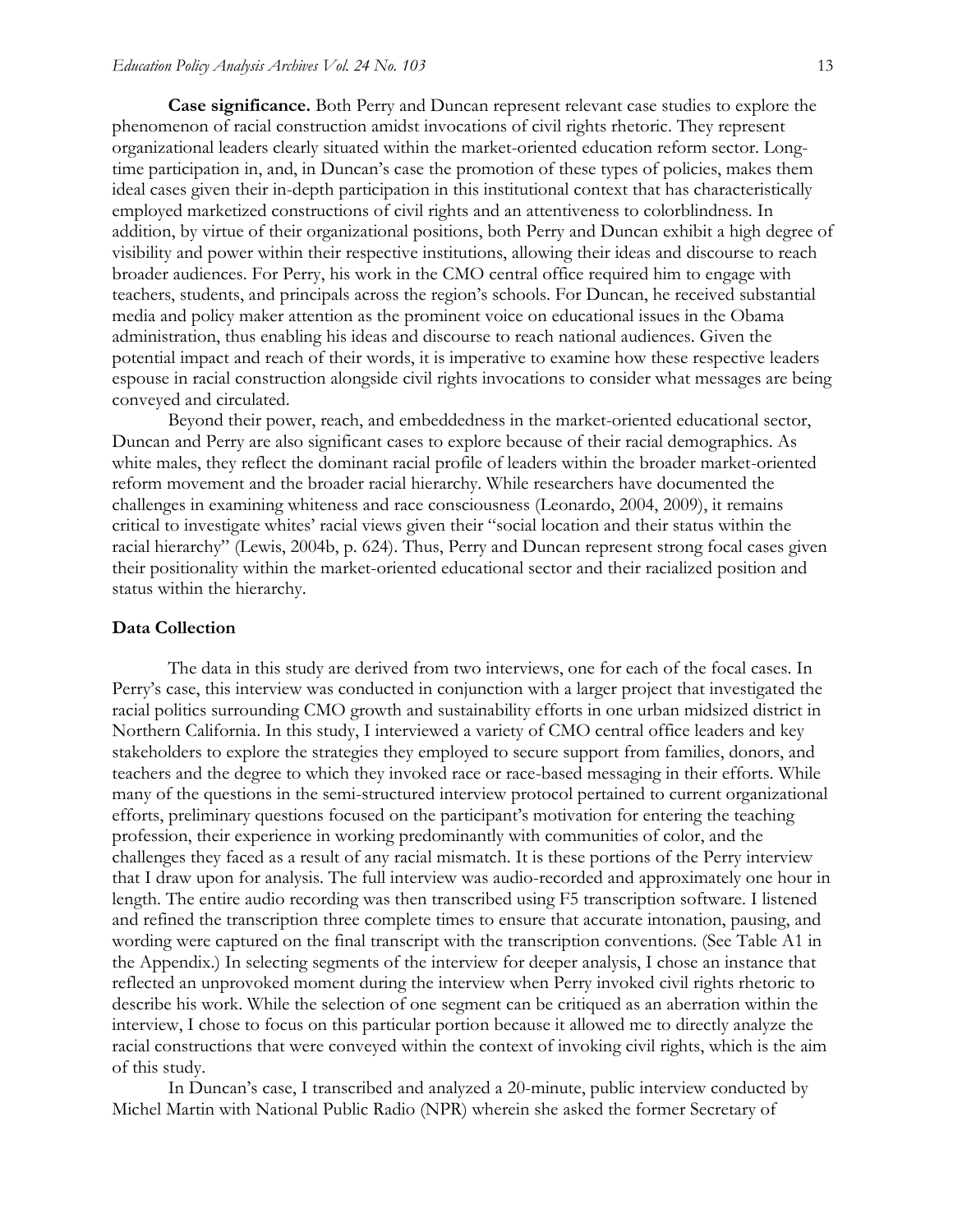#### *Complicating the rhetoric* 14

Education to discuss a variety of topics including the gender achievement gap, the role of race in education, and the current state of educational reform in the US (The Atlantic, 2010). Of particular interest for this study are Martin's questions regarding Duncan's reaction to the documentary *Waiting for Superman* and his comments asserting that the film signified a Rosa Parks moment. While Scott (2013a) has previously interrogated Duncan's "Rosa Parks" reference and its broader implications, I analyzed several comments he made in explaining how the film signified the continuation of Parks' legacy for accompanying racial constructions to juxtapose the two discourses. In following the procedures conducted with the transcription and analysis of Perry's segment, the full interview was transcribed using F5 software and refined after multiple listens to ensure that accurate intonation, pausing, and wording were captured on the final transcript using the list of conventions. (See Table A1 in Appendix for full list.)

#### **Data Analysis**

To analyze the racial construction present within invocations of civil rights, I uploaded the annotated portions of the transcripts to Dedoose, an online qualitative software analysis program, and deductively coded for the linguistic moves identified within Bonilla-Silva and van Dijk's framework (see Table 1). This deductive approach allowed me to see the degree to which the identified discursive devices were present in the speakers' comments and to identify specific examples from the discourse that aligned with the framework constructs for deeper analysis. Some of the codes applied included euphemisms for racial groups, the presence of othering pronouns, invocations of race-based imagery, the use of disclaimers and diminutives, the use of passive voice, and instances of verbal incoherence (e.g., hesitations, errors, filler language, mixed messages). After this deductive analysis, I downloaded the coded transcripts and engaged in an assessment of the patterns and the overall argumentation presented in the speaker's comments. In this portion of the analysis, I considered how race was implicitly or explicitly discussed and the characterizations of racial groups that were conveyed through the research-based constructs that guide this study, ultimately elucidating themes that were expressed through multiple instances and mechanisms in their commentary. Because my analysis was based upon a detailed interpretation of the speakers' discursive patterns which can generate issues related to internal validity (Jaipal-Jamani, 2014; Tonkiss, 2004), I drew my conclusions based on the convergence of the speakers' comments with the Bonilla-Silva and van Dijk's constructs and the consistency in which the ideas were conveyed in the cases' discourse to increase the study's validity.

#### **Findings**

#### **Joe's Racial Construction**

For the purposes of this study, a single segment from Perry's longer interview was annotated and analyzed for racial construction. These comments were uttered in response to him having situated his work as a teacher in the context of civil rights work and social justice. When prompted to elaborate upon the connection between social justice, civil rights, and his work as a teacher, he responded in the following manner:

- 1 Yeah, I /really didn't have much, of uh, a background knowledge on that.
- 2 I /did have an emphas- my- I MAJORED in /history, um,
- 3 with an emphasis in gay studies,
- 4 So, really understo:od.. um..social justice from that /perspective
- 5 = but DIDN'T in terms of like, poverty issues and stuff like at
- $6 =$ Outside of just having, you know, a fascination with the Kennedys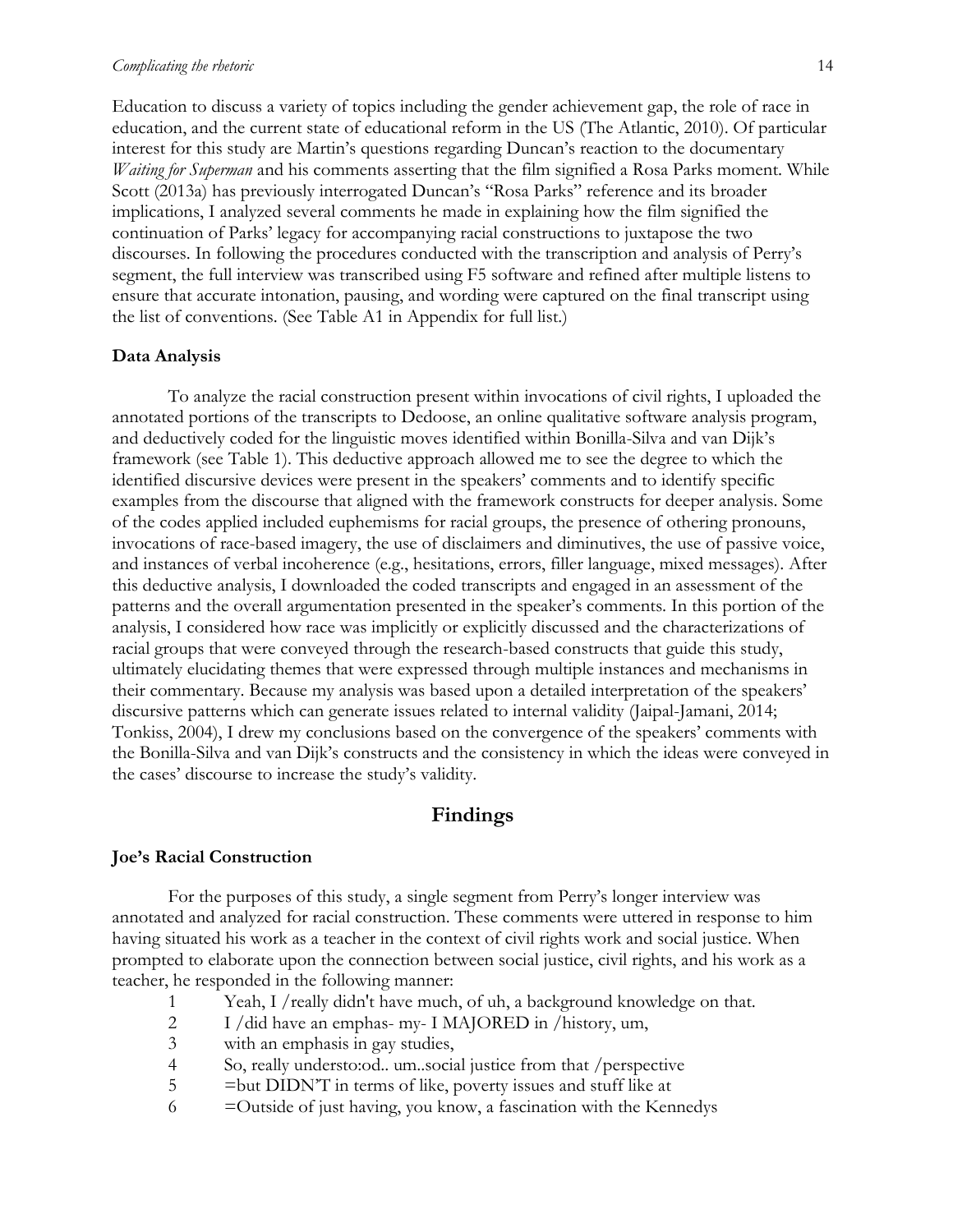- 7 But, nothing like as to what is actually going /on.
- 8 U:m, and really, all I knew of, South LA, and came out of,<br>9 vou know, my listening to Gangster /rap in the early /90s.
- 9 you know, my listening to Gangster /rap in the early /90s,
- 10 And, you know, the the /OJ, case and the LA /Riots and Rodney /King
- 11 = and like that's all I knew of  $/LA$ .
- 12 So, VERY /stereotypical,
- 13 um, ideas in my head of what I was going to be going into.
- 14 Um, and../really, like.../wasn't../totally, like, bought in of /like I'm-
- 15 this idea th- th- that you know,
- $16 = I$  know people have, HAVE that idea
- $17$  = but I didn't have the idea of like
- $18$  =I'm gonna go sa:ve these kids or anything like that.
- 19 I really was like, you know, this is, a job that I might enjoy /doing.

In the context of his discussion of civil rights and education, Perry employs a variety of devices that reflect a colorblind perspective. First and foremost, he reflects a strong reluctance to use explicit racial language though his comments slowly reveal that he envisions civil rights work as a racialized project. Initially, he frames this civil rights work in terms of "poverty" as he notes his lack of knowledge of social justice issues in this area in line 5. Yet, he quickly reveals his racialized construction in lines 8-10 of this script, where he invokes racial imagery to describe the community where he taught. Specifically, he notes that all he knew about South Los Angeles were a result of Gangster rap, the OJ case, the LA Riots, and Rodney King—notorious images and events that necessarily index communities of color. Thus, while Perry initially presented the idea of poverty as a key element of social justice, his reference to these racialized events and genres reveal the fact that he considers race in the discussion of the civil rights work he is doing. Moreover, while Perry's comments suggest he is connecting the idea of civil rights work and racialized communities, he continues to avoid direct racial language. In his initial reference to civil right issues and later in his discussion of racial events and genres, he makes no direct references to race.

More telling in this segment is the presentation of South LA as a pathologized, racialized space. Even though Perry candidly admits that events like the LA Riots and Gangster rap made him think stereotypically of this community, the use of the word stereotype reveals that he held negative preconceptions of the context and what he "was going to be going into." While Perry does not reveal the specific nature of his stereotypical thinking, making references to the riots and Gangster rap indexes notions of violence and gang culture in South LA. In addition to the negative connotation conjured by the images he presented, the manner in which Perry verbally expresses this information reveals a sense of hesitation, mimicking a pattern of rising intonation when presenting sensitive comments that he exhibited throughout the interview. Finally, Perry's negative perceptions of South LA as a racialized space are articulated with his comment in lines 17-18 where he notes that he did not hold the mentality of needing to go into this community and "save these kids." Perry turns to this idea of saving these kids of his own accord after presenting the negative stereotypes of South LA, implying that one might associate these children's life experiences with a need for "saving." In this way, Perry signals the social imaginary of what Leonardo and Hunter (2009) call the "urban jungle," or an urban space "teeming with black, brown, and yellow bodies, which are poor and dirty, criminal, and dangerous" (p. 154) and necessarily in need of behavioral and cultural reconditioning. Overall, Perry's discussion of South LA projects a negative construction of this racialized space. While not explicitly stating the negative social elements of the space, it is implied through his reference to certain events, thus engaging in a negative presentation of the Other, or "outgroup derogation" (van Dijk, 2002, p. 151).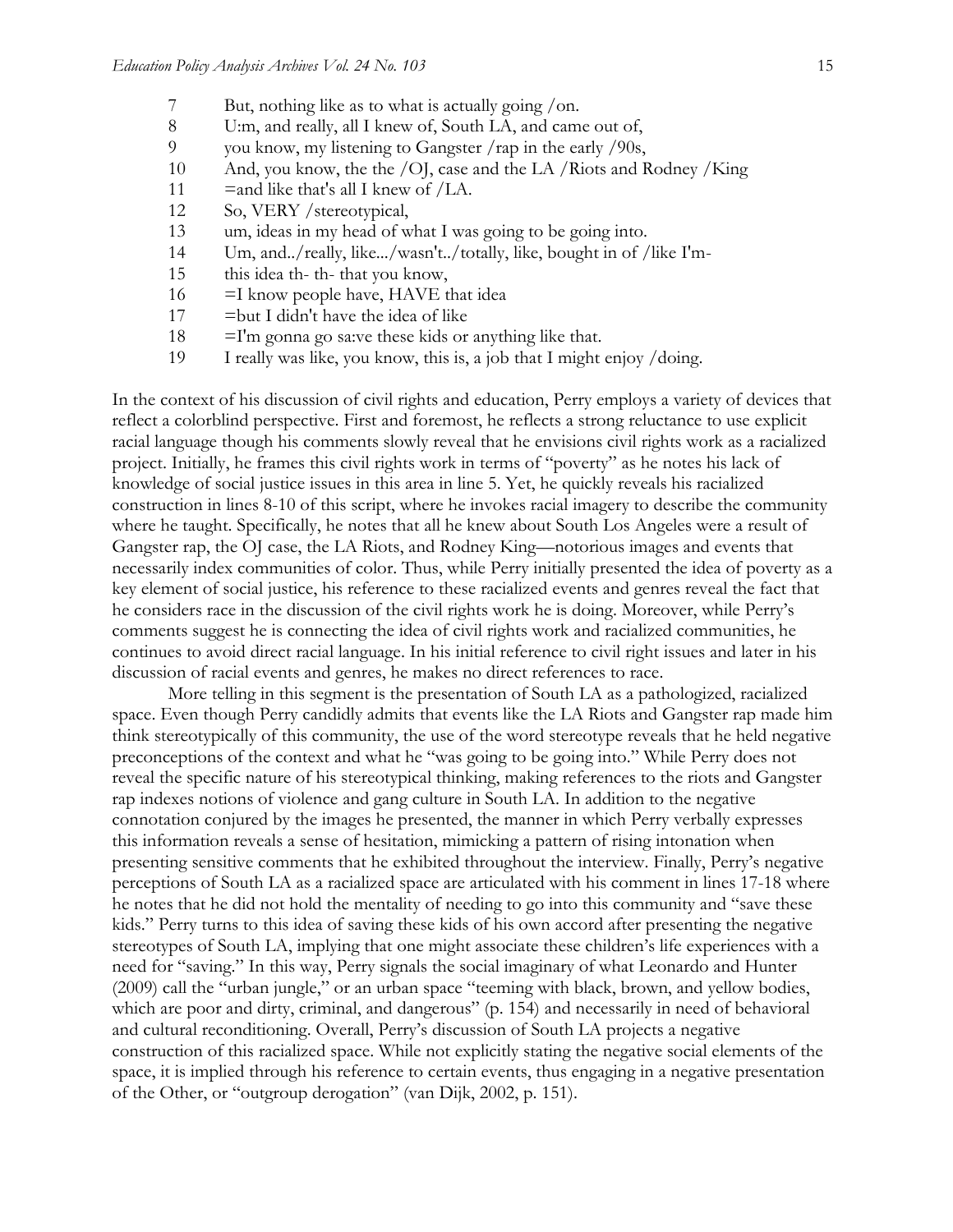#### *Complicating the rhetoric* 16

While his reference to racial stereotypes projects a negative image of racial groups in South LA, Perry simultaneously attempts to save-face or project a positive self-presentation within this same segment. First, the fact that he emphatically admits to holding these stereotypical ideas in line 12 is his first attempt to reconstruct a positive self-image. He expresses what Eagleton (2007) calls "enlightened false consciousness," whereby he openly asserts his awareness and presence of racial ideology and stereotypes as means to establish a sense of autonomy from these ideas. This effort is accompanied by what he discursively constructs as a passive acquisition of these racial ideas. Specifically, he positions himself as a passive recipient of these stereotypes via his attention to popular culture and televised news in lines 8-10. In essence, Perry states that his understanding of these communities "came out of" what they were projecting to the world. Thus, stereotypes and negative perceptions of communities of color are a result of their own action, thus absolving Perry of agency in crafting these mental images of communities of color and serving to project responsibility. Finally, Perry attempts to re-establish a positive self-image after the presentation of racial stereotypes by projecting beliefs onto other teachers who moved to South LA to teach. Specifically, he uses a type of disclaimer that van Dijk (2002) calls a transfer whereby he denies that he had any sense of trying to go in and save "these kids." In lines 14-19, he emphatically notes that individuals hold this sentiment, but that he is not one of them. Instead, Perry reiterates his selfinterested motivation for entering the teaching profession as something he might "enjoy doing," thus attempting to refute any negative opinions of him after the racialized construction of South LA. It is important to note that as Perry transitions to introducing this disclaimer, his speech is incoherent; that is, his utterances contain a higher frequency of hedges, filler words, and incomplete words. The discursive incoherence, particularly in lines 14-15, aligns with Bonilla-Silva's (2003) description of race talk among whites. Specific, he notes:

Rhetorical incoherence (e.g., grammatical mistakes, lengthy pauses, repetition, etc.) is part of all natural speech. Nevertheless, the degree of incoherence increases. And because the new racial climate in America forbids the open expression of racially based feelings, views, and positions, when whites discuss issues that make them feel uncomfortable, they become almost incomprehensible. (pp. 58-59)

While Perry becomes more coherent as he finishes his thoughts on in this segment, his initial incoherence suggests the acknowledgement of and discomfort with the racialized nature of the comments he previously stated.

**Summary.** After situating his work as an educator within the scope of civil rights advancement, Perry subsequently projected negatively connoted racial constructions and deficit perspectives of communities of color in South LA. While he represents himself as someone who does not hold those negative beliefs, he nonetheless communicates and circulates these ideas safely via colorblind linguistic devices. Specifically, Perry actively attempts to avoid racial terminology despite his invocation of negative race-laden imagery. In addition, his speech reflects a high degree of incoherence characteristic of race talk and attempts to lesson the impact of racially charged statements with rising intonation, an elocutionary device that lends doubt to articulated statements. Furthermore, he uses semantic moves to assert his nonparticipation in the development of negative racial thinking. Overall, his comments demonstrate how allusions to civil rights can coexist alongside the circulation of negative racial constructions.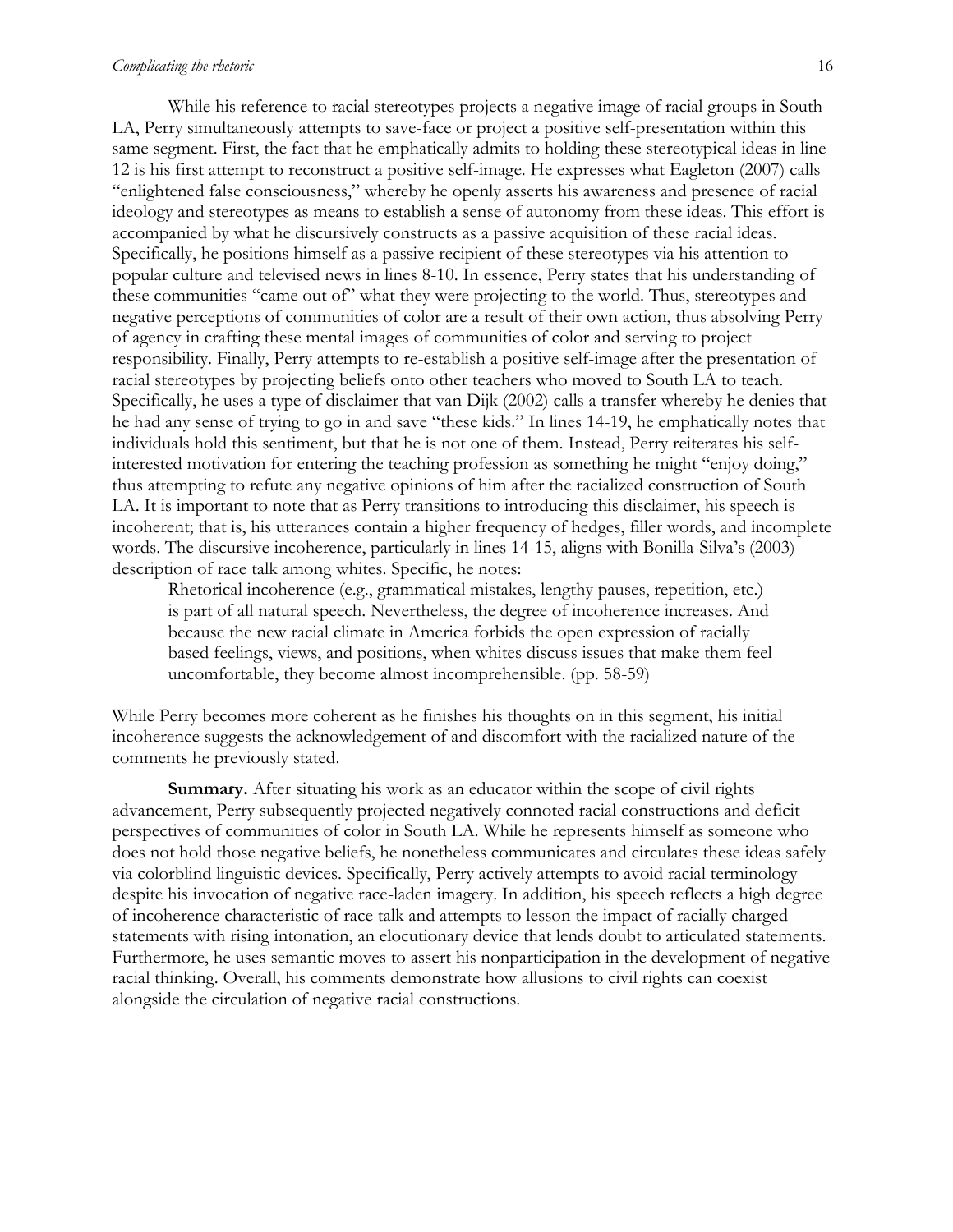#### **Duncan's Racial Construction**

The analyzed segments below contain the remarks U.S. Secretary Duncan made during an interview with NPR's Michel Martin after being explicitly asked to justify his comments regarding the film *Waiting for Superman* constituting a "Rosa Parks moment." He explained:

- Well, well, it's it's starting to happen.
- 2 I think there's something that's really powerful about images,<br>3 and we can /talk about it.
- and we can /talk about it,
- and try to be /eloquent,
- and people can write fantastic /pieces,
- but when you look at the images,
- And when I think the country looked in Rosa Parks' /eyes,
- and saw this, /dignified, /elegant woman,
- who was just trying to get home from work and was /tired,
- and wanted to sit on the bus.
- I think the country recognized that something was radically wrong.
- And I think as the country looks at the images
- of Daisy and Anthony and the other children in the movie and their parents,
- 14 and look at their DESPERATE hope for a better education,
- and how DIFFICULT that is
- 16 = and how WE as a COUNTRY are letting them down.
- You CAN'T look in those children's eyes and those parents' eyes
- 18  $=$  and walk away and do nothing.
- You HAVE to get off the sidelines
- = And that's why I call it a Rosa Parks moment.
- 21 I think the IMAGES are so COMPELLING.
- 22 These are REAL moms, REAL dads, REAL children,
- who unless something changes,
- their children will get a a horrendous education.
- And that is just morally unacceptable,
- and that, to me, is the is the equivalent.

After these initial comments, Martin asked Duncan a follow-up question: "…Given the fact that elites always find or buy themselves out, what is the engine that is going to make it different this time than all the other times that people have promised change?" He explained:

- It wasn't just African /Americans who looked at Rosa Parks
- 28  $=$  and said this wasn't good /enough.
- WHITE folks looked at that situation,
- and said something's wrong with our country.
- And the /elites,
- folks in this /room,
- folks in /Washington,
- when you look at that movie
- = and you start to understand what those families are going through,
- it's NOT just about what's right for YOUR children,
- it's what's right for our NATION'S children.
- And, that's, I think, the, you know,
- 39 the /tipping point we are starting to approach.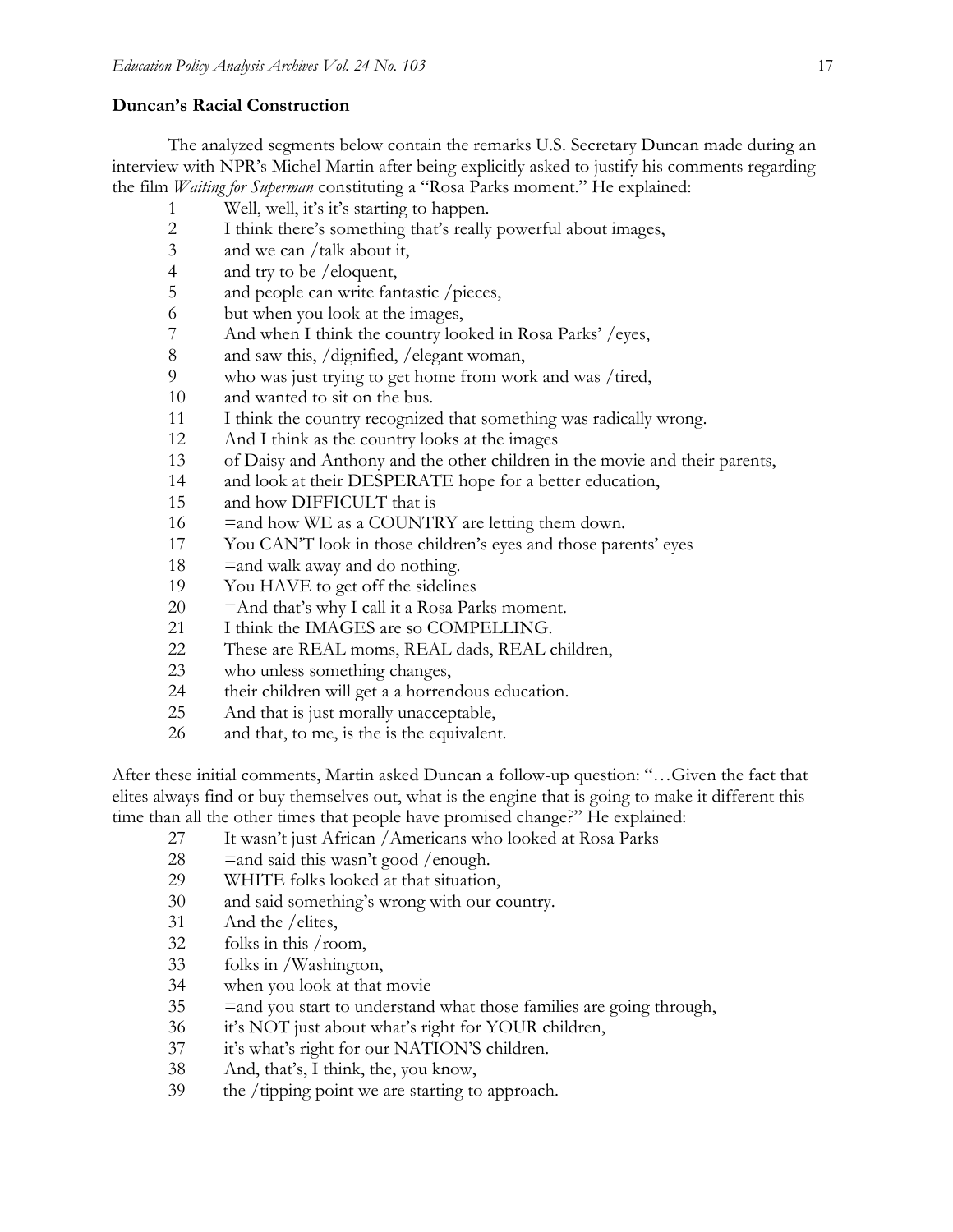- 40 WE'RE not THERE YET,
- 41 but we've moved a HECK of a lot uh further to that tipping point
- $42$  =than I would have thought possible.

In justifying his comments regarding the parallels between Rosa Parks, the civil rights movement, and the current educational reform context, Duncan constructs race in a nuanced way. First, he achieves nuance and subtlety through the relative absence of explicit racial language in his comments. Despite the fact that naming Rosa Parks, Daisy, Anthony, and the other families in the film conjures images of racial segregation, the race-focused civil rights movement, and continued evidence of racial inequality, he makes very few references to race. For instance, his initial response to this line of questioning in lines 1-26 is completely devoid of references to race or racial categorizations. Even his description of Rosa Parks herself in lines 7-10 is presented in a deracialized manner. Specifically, Duncan refers to the "country" as looking into Parks' "eyes" and seeing a "dignified, elegant woman who was just trying to get home from work and was tired and wanted to sit on the bus." In calling attention to Parks' eyes, he discursively moves beyond skin color to alternatively attend to this physical feature, thus downplaying the relevance of race.

The recognition of Parks' dignity, elegance, and basic needs for rest and her subsequent mistreatment is presented as the primary justification for the country's outrage and ability to connect with the movement. Her actions, which she and the NAACP strategically orchestrated as one of several efforts to initiate social and legal battles on behalf of advancing racial equality, are absent from the description of her legacy and instead attributed to her desire to satisfy her personal needs. Similar to his de-racialized descriptions of Parks, Duncan also describes the parents and students who are the focus of the documentary in a de-racialized manner. Despite the fact that all but one of the focal cases in the documentary were families of color, he avoids racial descriptors and again emphasizes how the country "CAN'T look in those children's eyes and those parents' eyes" (line 17-18) and remain idle. Also, while there was one white, suburban family represented in the film, the two students he names specifically—Daisy and Anthony—are students of color, allowing Duncan again to allude to race without explicitly naming it as a social barrier shared among Parks and the individuals in the film.

While Duncan's initial comments were devoid of explicit racial references his follow-up statement in lines 27-42 include overt racial categorizations. In line 27, he openly acknowledges African Americans as a distinct group who struggled in solidarity with Rosa Parks, thus revealing the racial undertones in his initial comments. Moreover, he stresses the inclusion and importance of "white folks" in the struggle, suggesting that their mobilization was the tipping point in advancing the movement. This suggestion is expressed as he draws parallels between the 'collaboration' of African Americans and white individuals in the civil rights movement and the potential mobilization of "elites" in the audience and Washington more broadly who will be motivated to act by the plight of the highlighted families and students. It is important to note that as Duncan draws parallels from the civil rights movement to the educational context, he again de-racializes the actors. He moves away from describing actors in racial terms, and instead, uses the term "elite" to designate the individuals of influence and power in the room. Given the parallels he explicitly drew between the civil rights movement and the current movement for educational change, one could infer that "elite" serves as a euphemism for the dominant racial group—whites.

Alongside the racial commentary embedded in Duncan's statements is an equally subtle derogation of the people of color to which he was alluding. In particular, Duncan uses words like "helpless" and "desperate" to describe the individuals of color and their ineffectual struggles to obtain educational opportunities. For instance, in his description of the families in *Waiting for Superman* in lines 14-16, he stresses the students' and parents' "DESPERATE hope for a better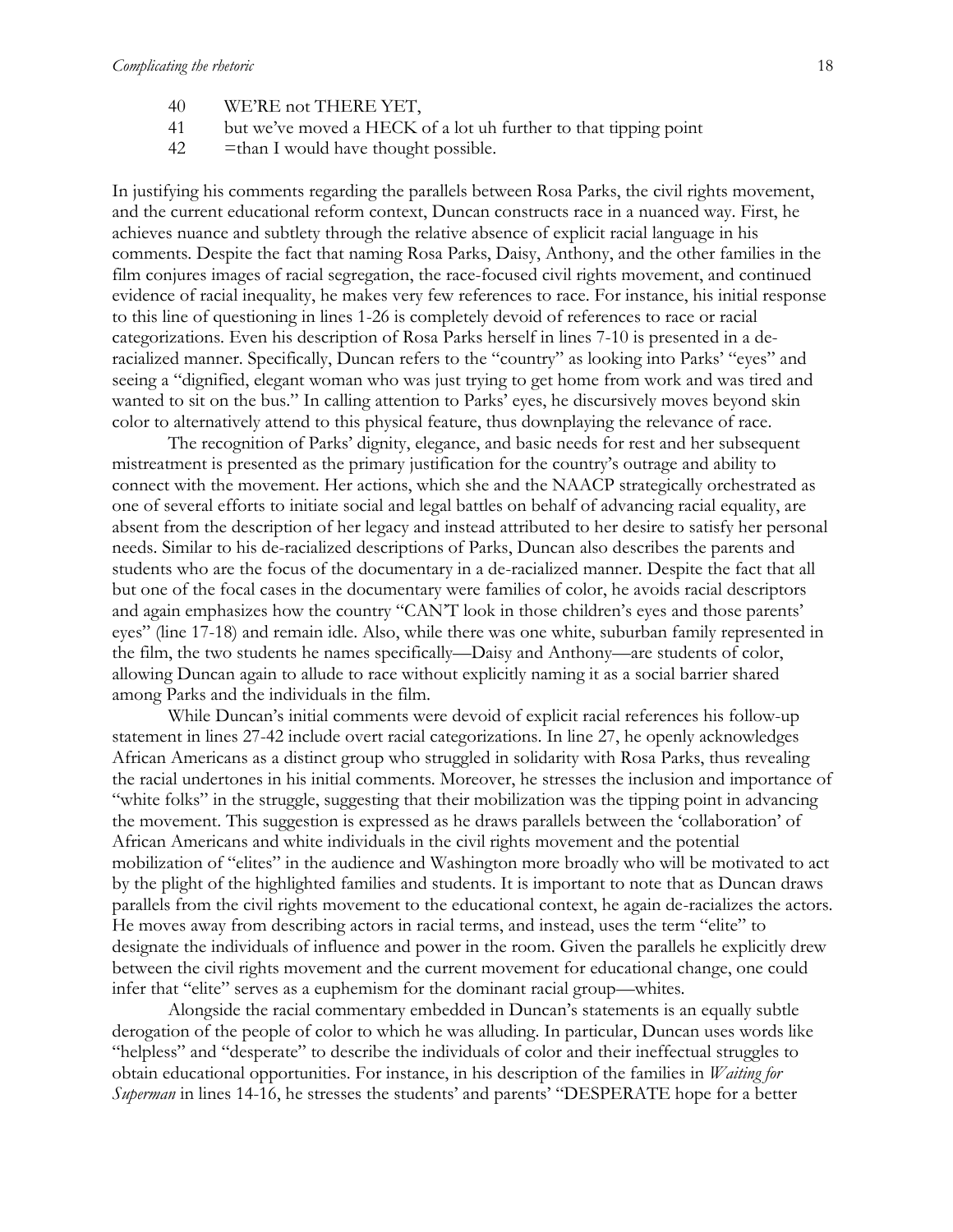education" and "how DIFFICULT that is." These depictions, which imply a sense of futility and passivity, are immediately followed by the claim that "WE as a COUNTRY are letting them down." While the inefficacy of the government and educational agencies is debatable, juxtaposing student and parental impotence against the agency that "we as a country" have characterizes the individuals of color in the film in a particular way. The "we" in his statement suggests the depicted families and students are *not* members of the broader collective that has the means and will to enact true change. Furthermore, the depicted passivity of people of color is reiterated with his description of "white folks" in the struggle for civil rights (lines 27-30). In his depiction, the African-American community appears impotent in bringing about change. That is, it was insufficient when the Black community alone suggested that racial segregation "wasn't good enough." Duncan verbally stresses that the inclusion of whites seemed to provide the impetus and agency to mobilize the country for change. In this way, these statements, which co-occur with the only explicit reference to racial categorization, suggest a distinction between the agency and efficacy of people of color and whites. While the differential ability for racial groups to influence and mobilize on a large-scale is indeed a reality, this depiction nonetheless circulates this narrative without a description of how this disproportionality is perpetuated systematically.

Beyond the differing levels of agency he ascribes to whites and people of color, his comments also attribute other qualities to whites, which ultimately enable a positive presentation of this racial group. Specifically, whites are characterized as empathetic, benevolent actors who are compelled to bring about change when seeing injustice being enacted. In his words, Duncan suggests that this empathy is evoked as "elites" or whites look "into those children's eyes and those parents' eyes" and feel compelled to action as they are able to ascertain the hope and desperation felt by parents, students, and Parks in their daily realities. White benevolence is conveyed as whites "HAVE to get off the sidelines" (Line 19) and use their agency to bring about real change to address the unacceptable situation. Through his comments, Duncan also attributes these qualities to himself, constructing himself as a moral authority who sees the "morally unacceptable" (Line 25) situation and is compelled to act to address the "horrendous education" (Line 24) that these students and families will inevitably face. While the images Duncan describes can legitimately evoke feelings of empathy and compassion that would move one to act, his words provide an overarching characterization that neglects other motivations that could compel those in positions of power to action. For instance, scholars have argued that many whites and elites advance racial equity only when interest convergence is present (Bell, 1979), meaning that whites are not acting to address systemic inequities solely for moral purposes but rather accommodating policies that advance racial equity when it aligns with their interests. Despite the veracity of these alternative explanations for action, Duncan nonetheless foregoes their discussion in service of providing strong argumentation for his position and constructs whites and elites in this positive manner.

Also of note is the manner in which Duncan discursively asserts a particular type of racialized person who is worthy of garnering attention and support. For instance, in describing Rosa Parks with words like "dignified" and "elegant," he implicitly raises questions regarding the deservedness of those who do not embody similar dispositions. His description of the families in *Waiting for Superman* as having a "desperate hope for a better education" in the face of fruitless persistence to find a solution adds an additional layer of characterization to the worthy individual of color. In addition to the decorum exhibited by Parks, he characterizes the deserving individual as someone who embodies a strong moral and work ethic, yet maintains a level of desperation and helplessness despite their persistence. While one cannot infer from Duncan's words that individuals who do not embody these characteristics are unworthy of support, the absence of broader descriptions of the types of families and individuals of color around which to mobilize creates the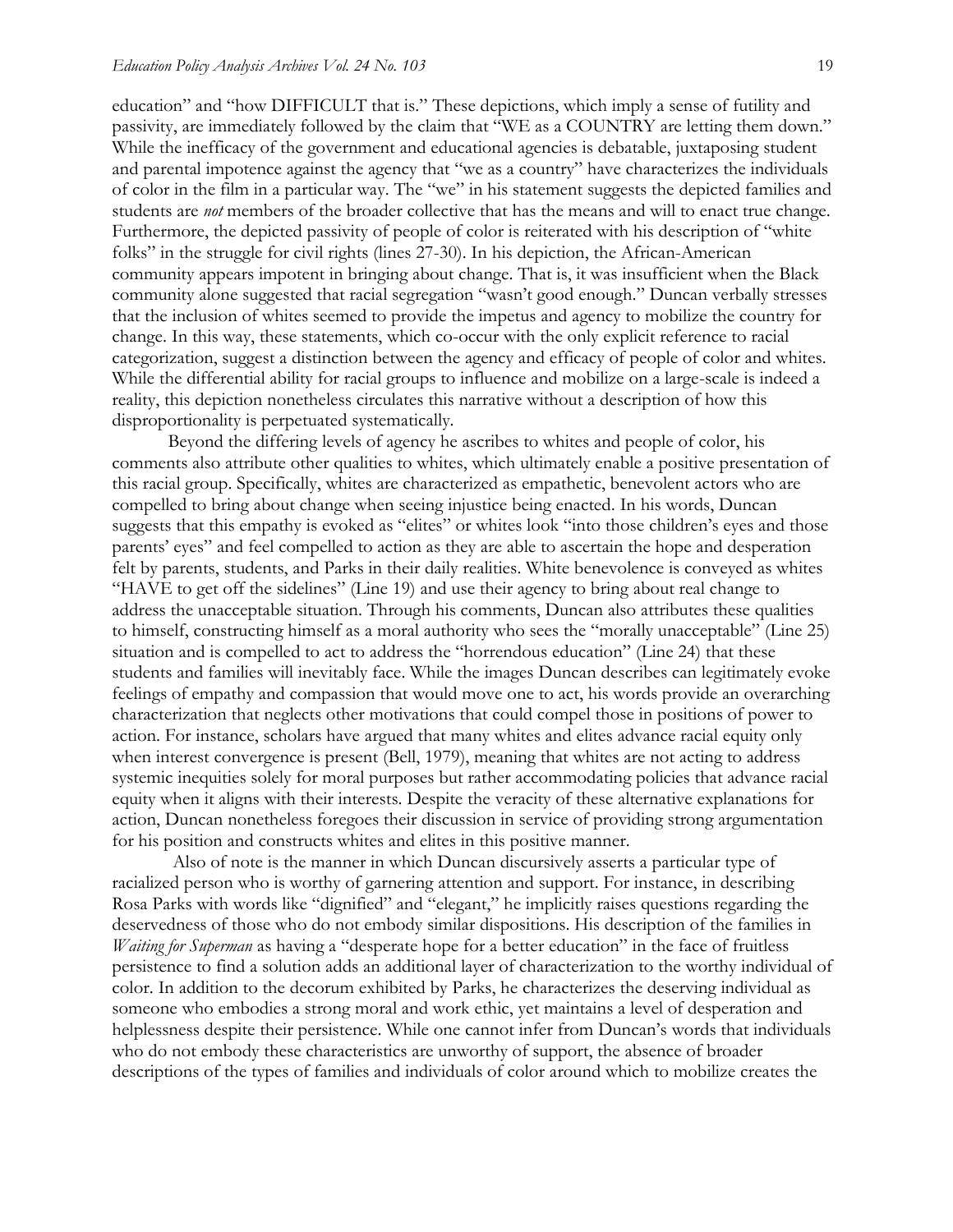space for this interpretation. Overall, in advancing this construction of the deserving individual of color, Duncan implicitly derogates others who do not reflect these desired attributes.

**Summary.** While Duncan's comments are generally devoid of verbal incoherence and the use of diminutives, he does employ other colorblind linguistic devices to speak safely about individuals of color. He generally avoids overt racial terminology while using semantic moves like euphemisms, references to figures that conjure racial imagery, and syntactic moves to strategically "other" individuals in a safe manner. Moreover, he subtly circulates a narrative about these marginalized racial groups that characterizes them as deficient, helpless, and passive, and suggests that a particular type of individual is worthy of support. In doing so, Duncan is able to safely derogate the racialized other with minimal references to race in the context of a discussion of advancing civil rights. Simultaneously, he advances a subtle, overarching racial narrative of whites that constructs them as caring, moral, and agentic, thus attributing positive qualities to this racial group that stand in contrast to those attributed to people of color.

#### **Discussion**

#### **The Prevalence of Colorblind Discourse**

In claiming to promote the advancement of civil rights through their educational work, both Perry and Duncan simultaneously espouse a racial discourse that reflects colorblindness and the subtle derogation of marginalized racial groups. Both educational leaders reflect a general reluctance to discuss race and avoid the use of explicit racial language as predicted by Bonilla-Silva's framework. Instead, they invoke race-laden imagery and events, use euphemisms for racial groups, and employ language that draws distinctions between themselves and other racialized groups as a means to conjure racial distinctions without explicitly naming them. More importantly, the use of racial innuendo provides them with a 'safe' space to express potentially harmful racial sentiments. In Perry's case, his references to popular images and noteworthy news events that necessarily index South LA as a racialized space serve to pathologize this space as violent and gang-infested. While more subtle in nature, Duncan's comments circulate negative racialized ideas, ascribing the qualities of helplessness and desperation to marginalized racial groups as well as circulating archetypical racial identities that are worthy of sympathy and support. The safety within which these sentiments were conveyed was created with differing discursive devices. For Perry, he discursively positions himself as a passive recipient of these stereotypes and projects responsibility for the creation and circulation of these ideas onto others. Duncan distances himself from the negative racial ideas he espouses by assuming the position of a moral authority, noting how this reality for individuals of color is "morally unacceptable" and persistently calling individuals to action. In this way, the use of color-blind discourse in these instances enables the leaders to preserve their positive self-image and cater to their white racial frame while reifying negative conceptualizations of marginalized racial groups.

While both leaders do employ colorblind linguistic devices, it is important to acknowledge that they do so in varying degrees. Duncan's comments are generally devoid of verbal incoherence, the projection of racially charged ideas, and the use of diminutives, which Bonilla-Silva and van Dijk's frameworks predict. Conversely, Perry's comments reflect each of Bonilla-Silva's categories of colorblind talk and include an array of the semantic and syntactic devices van Dijk describes. While the data inhibits an analysis of why colorblind language is disproportionately present in Perry's comments, one can consider how the interview setting and the frequency and ease of speaking on educational and racial issues affect how ideas were communicated. Since Duncan is a public educational figure who frequently imparts crafted speeches and discusses educational topics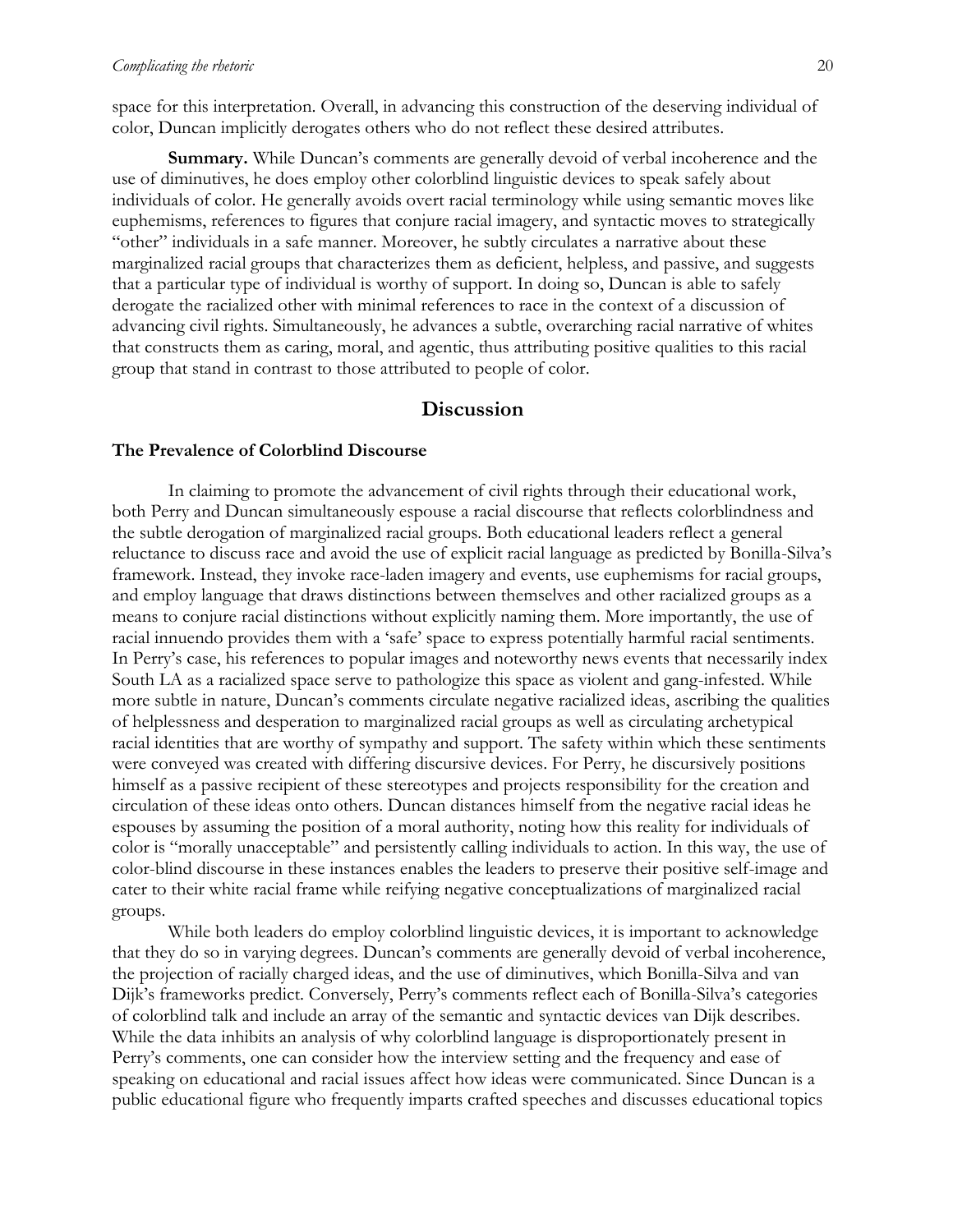in front of large audiences, one could assume that he has considerable facility in expressing and conveying his ideas, even those that touch upon socially sensitive topics like race. Moreover, the public nature of his interview may contribute to the decreased presence of colorblind linguistic devices. That is, Duncan could be more inclined to perform normatively and present socially acceptable ideas given the public nature of the interview and his position as a public figure.

#### **Considering the Impact of the Leaders' Colorblindness**

Despite differences in the degree to which they employ colorblind discursive moves, Perry and Duncan nonetheless espouse colorblindness and circulate negative racial ideas. On one level, the articulation of this discourse and its accompanying racial narratives aligns with and enables the market-oriented reforms in which the focal leaders support. In discursively minimizing race, the leaders de-emphasize the salience of this social category and its structural presence, allowing for the individualistic approach that characterizes market-based policies. This individualization is particularly present in Duncan's comments as he calls attention to people of color who are struggling to attain success and opportunity through individual action rather than communitarian efforts. Furthermore, the leaders advance subtle characterizations of racial groups that align with many of the cultural arguments that market advocates convey in their efforts. While he actively distances himself from these sentiments, one can still see the construction and circulation of stereotypical, negative characterizations of racial groups in Perry's comments that are often called upon by market reformers in their efforts (Buras, 2011; Lipman, 2011). In contrast, Duncan's construction of deserving individuals of color aligns with lauded cultural attributes of hard work and dedication that undergird market ideology's emphasis on meritocracy and grit. Overall, while the leaders comments reflect varying levels of attention to individualism, their minimization of race and allusions to culturally based arguments reflect an alignment with market ideology and the manner in which race is conceptualized within it (Goldberg, 2009).

In addition to the manner in which their discourse supplements and reifies market logic, Perry and Duncan's racial constructions can affect their respective organizations and the broader educational policy landscape. For Perry, he frequently engages with a multitude of teachers, students, and other CMO personnel and is a prominent member of the CMO. By virtue of his leadership position, his discourse is elevated and thus potentially held as a standard given his position of power. His espousal of colorblindness and its accompanying narratives has the potential to permeate his comments and interactions with a variety of actors in the organization, both guiding the instructional approaches he promotes and affecting the manner in which his teachers and organizational leaders engage in their day-to-day work. For Duncan, the ramifications may be greater. The former Secretary espoused these constructions publicly in an audio and visual recording for National Public Radio, giving his words greater potential for circulation. Compounding the potential for circulation is the attention his comments regarding *Waiting for Superman* and its parallels to the civil rights movement have received (Allan, 2010; Scott, 2013a). As the lead educational policymaker for several years, his racial construction represented the core ideas upon which educational policy should be based. While Duncan's deficit-laden racial construction was subtle and nuanced, it nonetheless elevated and perpetuated colorblindness and its accompanying narratives to a prominent rhetorical and political level, lending the discourse a sense of legitimacy for many.

Beyond the visibility of their discourse, the obfuscation of race in the leaders' language minimizes the role of race as central problem facing communities and students of color that policy must address. As researchers have shown, race continues to have real, lived consequences that shape the quality of life for people of color (Bernal, 2002; Ladson-Billings, 2006; Tate, 1997). Social and institutional structures have generated systematic and disparate accumulation of resources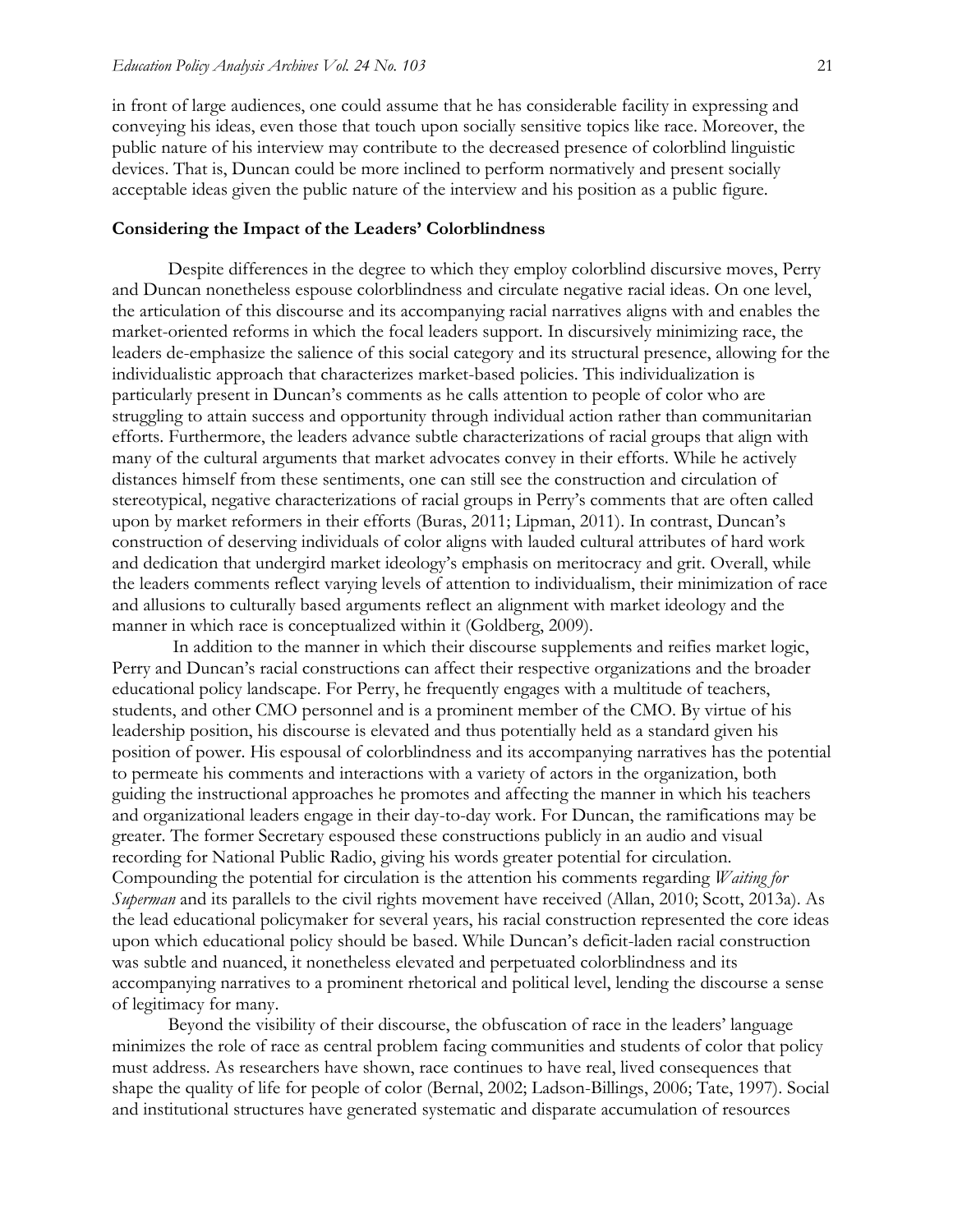among racial groups, yielding social, political, and economic consequences for communities of color (Cox, 2000; Mills, 1999; Omi & Winant, 1994; Park, 2000). Neglecting to explicitly discuss or name race-based inequity prevents the development of an authentic discussion regarding the persistent impact of race and how to address racial injustice. In essence, their minimization of race inhibits the educational solutions and policies that they imagine, prescribe, and implement. Furthermore, the subtle derogation of marginalized racial groups, which coexists with this racial obfuscation, suggests that not only are negative perceptions of racial groups reified through this discourse but that these conceptualizations can serve to inform educational reform development and enactment. For Perry, maintaining a deficit perspective has implications for how he engages with teachers and students. Holding these ideas has potential to negatively affect interactions and relationships with students, teachers, and parents, and can lead to a conscious or subconscious imposition of these ideas and ways of knowing onto individuals. For Duncan, the espousal of deficit-laden perspectives has broader implications. In serving as the nation's leading policymaker, Duncan's way of crafting individuals of color and educational solutions shaped the social and policy context in which states, districts, and schools must operate. His discourse suggests that educational reform must be done on behalf of struggling individuals of color who embody a certain disposition and ethic. This discursive position suggests a form of paternalism that can lead to an imposition of educational reforms onto communities of color with only 'socially acceptable' and 'well behaved' minorities in mind.

#### **The Incoherence of Colorblindness and Civil Rights Rhetoric**

When considering these racial constructions in the context of civil rights rhetoric, these race-based deficit perspectives confound the notion of civil rights. The simultaneous espousal of these claims is seemingly incompatible insofar that a verbal commitment to promoting racial justice while avoiding explicit discussions of race inhibits continued attention to racial disparities. In this context, questions of authenticity and commitment to civil rights advancement arise and are only exacerbated when one considers how Perry and Duncan conveyed these ideas. In particular, they presented their race discourse in a way that preserved their own self-images while derogating racialized groups. They distanced themselves from the negatively charged racial commentary and presented themselves as moral authorities who do not engage in racial discrimination. As Leonardo (2003) argues, discourse is often perpetuated through dissimulation or the distortion of reality to maintain power relations. In these instances, Duncan and Perry's discourses served to maintain the racial status quo under the guise of morality and civil rights.

The conflicting discourses also create a level of incoherence that may complicate the efficacy of the educational policies that aim to advance civil rights for marginalized racial groups. Market-oriented leaders like Perry and Duncan may indeed believe that their policies further civil rights. They may also strategically utilize civil rights rhetoric to garner support for their efforts or employ this language to infuse their approaches with a sense of meaning and purpose. Despite these intentions and motivations, their discursive patterns suggest that they simultaneously articulate negative perceptions of racial groups. This incompatibility begets questions of authenticity of civil rights claims. One could suggest that the rhetoric serves primarily as a legitimation tactic in promoting school choice reforms that disproportionately affect communities of color. Given that the focal cases hold leadership positions within the market-oriented educational reform movement, this possibility is critical to explore. Furthermore, the competing discourses generate questions regarding the degree to which racial equity can be achieved. The leaders' discursive patterns suggest that underlying negative perceptions of racial groups are still maintained or that a particular 'type' of person of color, who exhibits specific characteristics and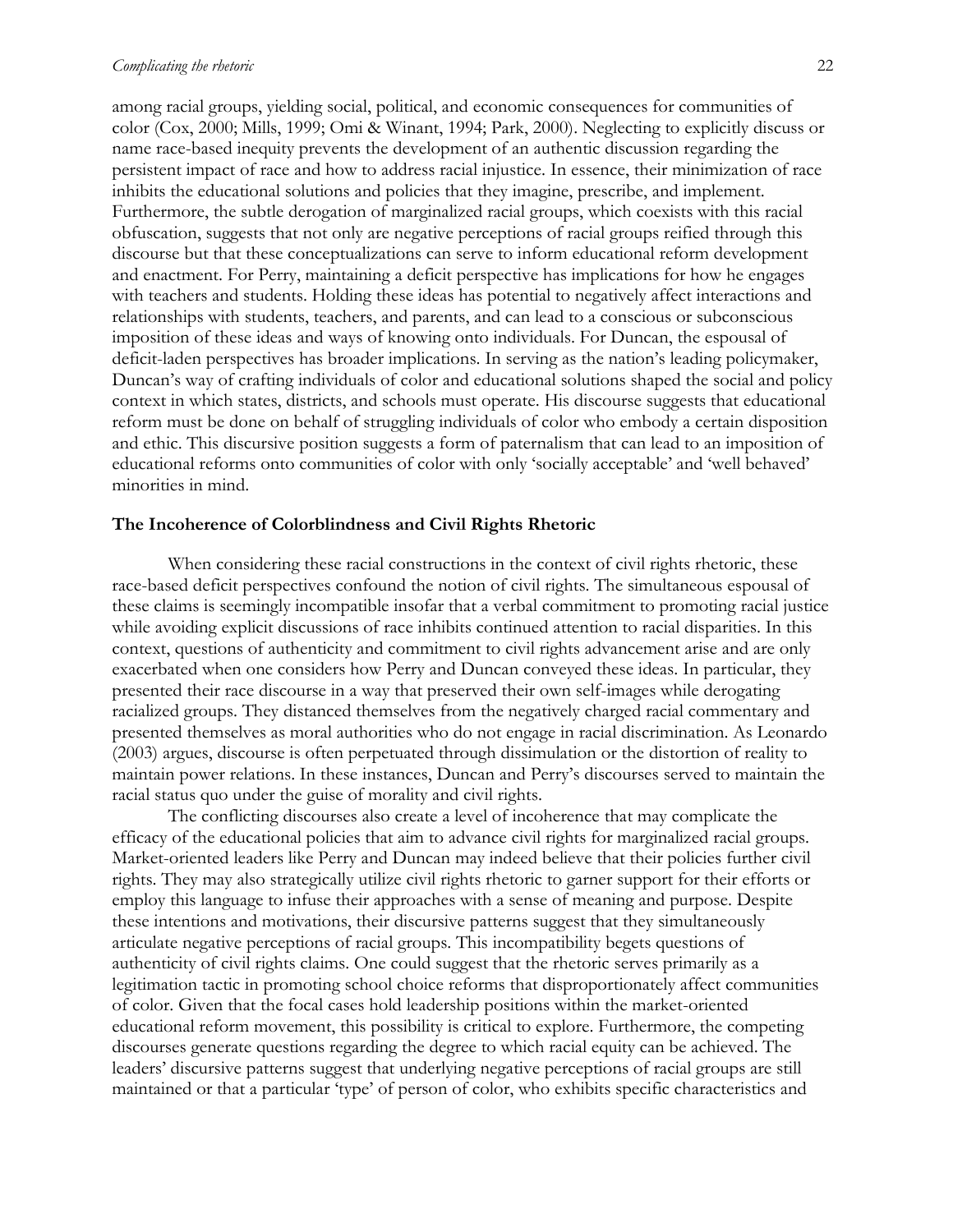behaviors, are the ones who are deserving of policy support. This language suggests that there are boundaries or parameters around which racial equity can be advanced. From these leaders' discourse, we can derive that the policies they advance come with stipulations as to what manner and what degree racial equity can be actualized.

#### **Conclusions and Implications**

While analyzing Perry and Duncan's racial constructions amidst civil rights rhetoric is limited in showcasing how individuals working within the market-oriented education sector use these two discourses, this study provides insight into how colorblindness and negative racial construction can aggravate well-intended efforts to continue the legacy of the civil rights movement through education reform. The findings in this study suggest that espousing civil rights rhetoric alone may not be enough to further the cause of attenuating racial inequity. The use of colorblind discourse can undermine efforts to address racial disparities. Educational policymakers and leaders should consider the ways they discursively address race and the often subtle manner in which they may derogate racial groups to truly advance civil rights for people of color in policy efforts. While negative racial constructions may be consciously or unconsciously espoused, these leaders nonetheless inhabit a precarious position as they claim to stand in solidarity with people of color as they circulate negative depictions of them. This incompatibility may serve to alienate communities of color, delegitimize one's claims to furthering civil rights, and fundamentally undermine their claims to advancing racial equity.

In examining educational leaders' racial constructions amidst their civil rights invocations, this study contributes to educational research on the intersection of race, market reform, and civil rights. In employing CDA, I complement a robust body of literature that has elucidated how market reforms affect communities of color with an investigation of the manner in which leaders within this sector discuss and ultimately envision educational solutions to redress racial inequity. This microlevel unit of analyses also exposes the incompatibility of competing discourses, supplementing a discourse-focused body of research that investigates how racial representation and conceptualizations of civil rights can undermine the advancement of racial equity. The dynamics exposed through this microlevel discursive investigation reveal the manner in which this methodological approach can enhance policy scholarship. Through the use of CDA, policy researchers can interrogate subtle, contradictory messages conveyed in policy rhetoric, suggest how policy implementation may be complicated by the espousal of negative perceptions of marginalized racial groups, and consider how these incompatibilities may undermine claims to redress broader social justice.

While this study does contribute to the research base, future research should more expansively examine how racial constructions and civil rights rhetoric coexist across the landscape. Researchers should systematically examine this racialization process among a variety of marketoriented advocates and organizations so as to assess the degree to which colorblind discourse and deficit-laden narratives characterize the sector. In addition, future research could more extensively examine the juxtaposition of these discourses among a variety of leaders at the federal, state, and municipal levels and examine its articulation among other educational actors including principals and school leaders as means of exploring how the discourse of civil rights and race vary at different institutional levels. A more comprehensive exploration of this phenomenon will enable educational policy scholars to better understand how claims of civil rights advancement are complicated by the racial realities and discourses that characterize their context.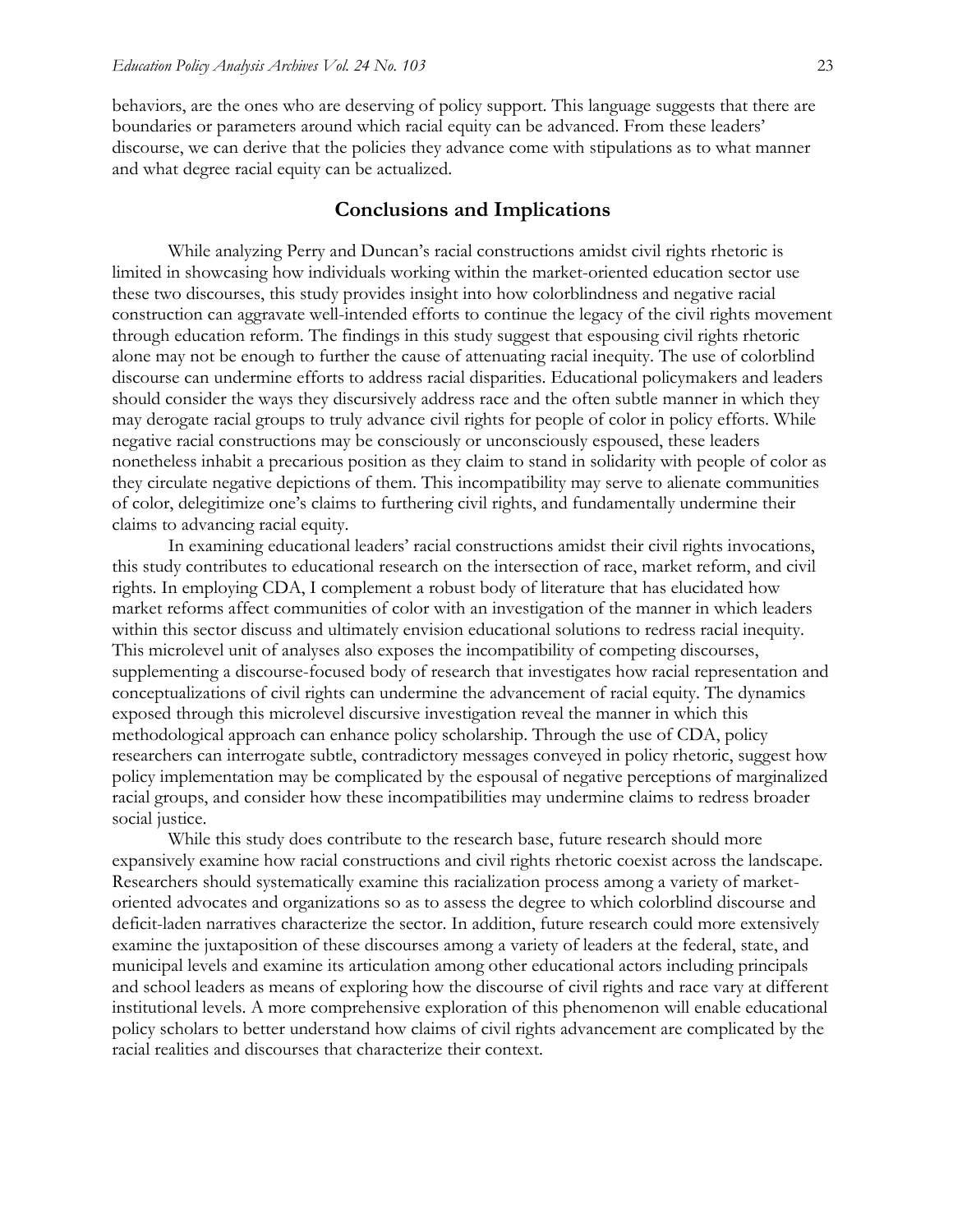#### **References**

- Allan, N. (2010, September 30). Arne Duncan: Education documentary is a "Rosa Parks moment." *The Atlantic*. Retrieved from [http://www.theatlantic.com/politics/archive/2010/09/arne](http://www.theatlantic.com/politics/archive/2010/09/arne-duncan-education-documentary-is-a-rosa-parks-moment/63867/)[duncan-education-documentary-is-a-rosa-parks-moment/63867/](http://www.theatlantic.com/politics/archive/2010/09/arne-duncan-education-documentary-is-a-rosa-parks-moment/63867/)
- Anderson, J. D. (1988). *The education of Blacks in the South, 1860–1935* (1 edition). Chapel Hill, NC: The University of North Carolina Press. <http://dx.doi.org/10.5149/uncp/9780807842218>
- Au, W. (2016). Meritocracy 2.0: High-stakes, standardized testing as a racial project of neoliberal multiculturalism. *Educational Policy*, *30*(1), 39–62. <http://dx.doi.org/10.1177/0895904815614916>
- Ball, S. J. (2007). *Education plc: Understanding private sector participation in public sector education* (New Ed edition). New York, NY: Routledge.
- Ball, S. J. (2012). *Politics and policy making in education: Explorations in sociology*. New York, NY: Routledge.
- Bell, D. A. (1979). Brown v. Board of Education and the interest-convergence dilemma. *Harvard Law Review*, *93*, 518. <http://dx.doi.org/10.2307/1340546>
- Bernal, D. D. (2002). Critical race theory, Latino critical theory, and critical raced-gendered epistemologies: Recognizing students of color as holders and creators of knowledge. *Qualitative Inquiry*, *8*(1), 105–126.<http://dx.doi.org/10.1177/107780040200800107>
- Bonilla-Silva, E. (2002). The linguistics of color blind racism: How to talk nasty about Blacks without sounding "racist." *Critical Sociology*, *28*(1–2), 41–64. <http://dx.doi.org/10.1177/08969205020280010501>
- Bonilla-Silva, E. (2003). Racial attitudes or racial ideology? An alternative paradigm for examining actors' racial views. *Journal of Political Ideologies*, *8*(1), 63–82. <http://dx.doi.org/10.1080/13569310306082>
- Bonilla-Silva, E. (2006). *Racism without racists: Color-blind racism and the persistence of racial inequality in the United States*. Lanham, MD: Rowman & Littlefield Publishers.
- Brayboy, B. M. J., Castagno, A. E., & Maughan, E. (2007). Equality and justice for all? Examining race in education scholarship. *Review of Research in Education*, *31*(1), 159–194. <http://dx.doi.org/10.3102/0091732X07300046159>
- Brown, M. K., Carnoy, M., Currie, E., Duster, T., Oppenheimer, D. B., Shultz, M., & Wellman, D. (2003). *Whitewashing race: The myth of a color-blind society* (1st ed.). Berkeley, CA: University of California Press.
- Buras, K. L. (2011). Race, charter schools, and conscious capitalism: On the spatial politics of whiteness as property (and the unconscionable assault on black New Orleans). *Harvard Educational Review*, *81*(2), 296–331. <http://dx.doi.org/10.17763/haer.81.2.6l42343qqw360j03>
- Cohen*-*Vogel, L., & Hunt, H. (2007). Governing quality in teacher education: Deconstructing federal text and talk. *American Journal of Education*, *114*(1), 137–163. <http://dx.doi.org/10.1086/520694>
- Cox, O. C. (2000). Race relations: Its meaning, beginning, and progress. In L. Back & J. Solomos (Eds.), *Theories of race and racism: A reader* (pp. 96–103). New York, NY: Routledge.
- Dixson, A. (2011). Whose choice? A critical race perspective on charter schools. In C. Johnson (Ed.), *Neoliberal deluge : Hurricane Katrina, late capitalism, and the remaking of New Orleans* (pp. 130–151). Minneapolis, MN: University of Minnesota Press. <http://dx.doi.org/10.5749/minnesota/9780816673247.003.0005>
- Dumas, M., & Anderson, G. L. (2014). Qualitative research as policy knowledge: Framing policy problems and transforming education from the ground up. *Education Policy Analysis Archives*, *22*(0), 11.<http://dx.doi.org/10.14507/epaa.v22n11.2014>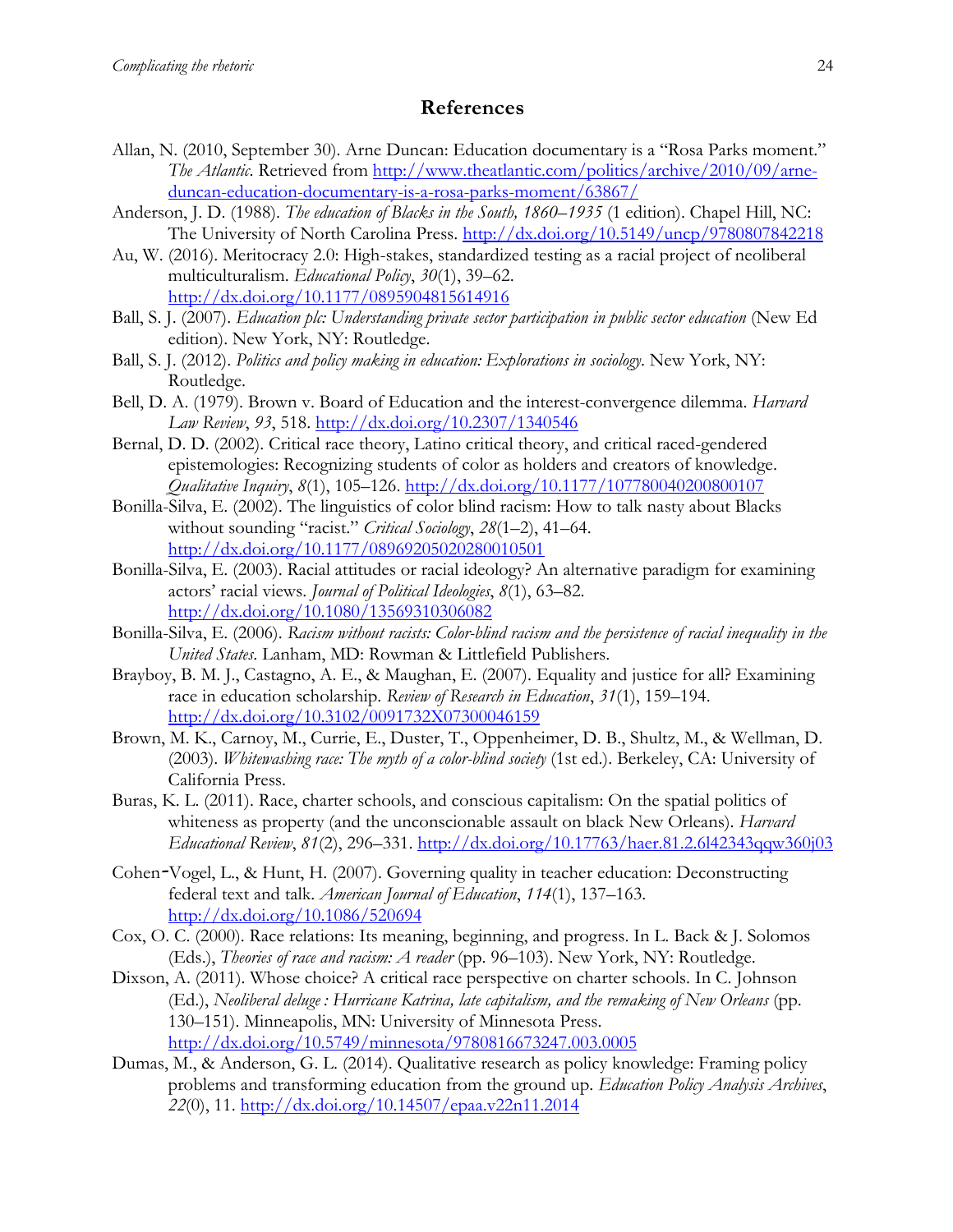- Dumas, M. J. (2013). "Waiting for Superman" to save black people: Racial representation and the official antiracism of neoliberal school reform. *Discourse (Abingdon)*, *34*(4), 531–547. <http://dx.doi.org/10.1080/01596306.2013.822621>
- Dumas, M. J. (2016). My brother as "problem": Neoliberal governmentality and interventions for Black young men and boys. *Educational Policy*, *30*(1), 94–113. <http://dx.doi.org/10.1177/0895904815616487>
- Dumas, M. J., Dixson, A. D., & Mayorga, E. (2016). Educational policy and the cultural politics of race: Introduction to the special issue. *Educational Policy*, *30*(1), 3–12. <http://dx.doi.org/10.1177/0895904815616488>
- Eagleton, T. (2007). *Ideology: An introduction* (New and Updated Edition). New York, NY: Verso.
- Fairclough, N. (1992). *Discourse and social change*. London, England: Polity Press.
- Fairclough, N. (2003). *Analysing Discourse: Textual Analysis for Social Research*. New York, NY: Routledge.
- Fairclough, N. L. (1985). Critical and descriptive goals in discourse analysis. *Journal of Pragmatics*, *9*(6), 739–763. [http://dx.doi.org/10.1016/0378-2166\(85\)90002-5](http://dx.doi.org/10.1016/0378-2166%2885%2990002-5)
- Falk, I. (1994). The making of policy: Media discourse conversations. *Discourse: Studies in the Cultural Politics of Education*, *15*(2), 1–12.<http://dx.doi.org/10.1080/0159630940150201>
- Flores, N. (2016). A tale of two visions: Hegemonic whiteness and bilingual education. *Educational Policy*, *30*(1), 13–38.<http://dx.doi.org/10.1177/0895904815616482>
- Frankenberg, E. (2011). Charter schools: A civil rights mirage? *Kappa Delta Pi Record*, *47*(3), 100– 105.<http://dx.doi.org/10.1080/00228958.2011.10516571>
- Frankenberg, E., & Lee, C. (2003). Charter schools and race: A lost opportunity for integrated education. *Education Policy Analysis Archives*, *11*, 32. <http://dx.doi.org/10.14507/epaa.v11n32.2003>
- Frankenberg, E., & Siegel-Hawley, G. (2009). *Equity overlooked: Charter schools and civil rights policy*. Los Angeles, CA: Civil Rights Project/Proyecto Derechos Civiles.
- Frankenberg, E., Siegel-Hawley, G., & Wang, J. (2010). *Choice without equity: Charter school segregation and the need for civil rights standards*. Los Angeles, CA: Civil Rights Project/Proyecto Derechos Civiles.
- Frankenberg, R. (1993). *White women, race matters: The social construction of whiteness* (1 edition). Minneapolis, MN: University Of Minnesota Press.
- Fuller, B., Elmore, R. F., & Orfield, G. (Eds.). (1996). *Who chooses? Who loses?: Culture, institutions, and the unequal effects of school choice*. New York, NY: Teachers College Press.
- Gillborn, D. (2005). Education policy as an act of white supremacy: Whiteness, critical race theory and education reform. *Journal of Education Policy*, *20*(4), 485–505. <http://dx.doi.org/10.1080/02680930500132346>
- Goldberg, D. T. (2009). Enduring occupations (on racial neoliberalism). In *The threat of race: Reflections on racial neoliberalism* (pp. 327–376). Malden, MA: Wiley-Blackwell.
- Hall, S. (1997). *Representation: Cultural representations and signifying practices*. Thousand Oaks, CA: SAGE.
- Haney López, I. (1994). The social construction of race: Some observations on illusion, fabrication, and choice. 29 HARV *C.R.-C.L.L. REV*. *1*.
- Haney López, I. (2006). Introduction: On the necessity and challenges of race scholarship. In I. Haney López (Ed.), *Race, law and society* (pp. xi–xxi). Farnham, England: Ashgate.
- Haney López, I. (2014). *Dog whistle politics: How coded racial appeals have reinvented racism and wrecked the middle class*. New York, NY: Oxford University Press.
- Hass, N. (2009, December 6). Scholarly investments. *The New York Times*. Retrieved from <http://www.nytimes.com/2009/12/06/fashion/06charter.html>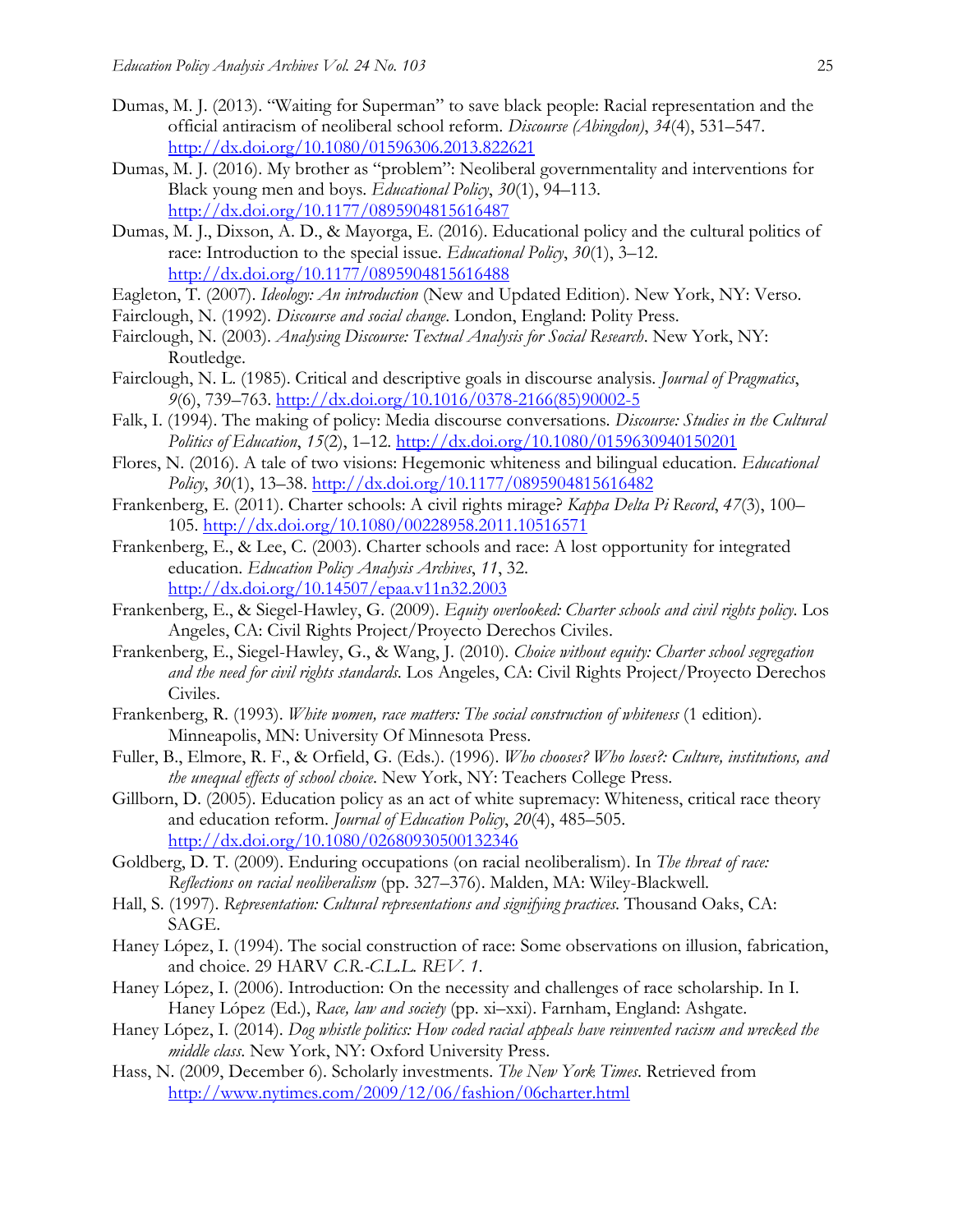- Hutchison, P. A. (2011). The political economy of colorblindness: Neoliberalism and the reproduction of racial inequality in the United States. *Dissertation Abstracts International Section A: Humanities and Social Sciences*, *72*(1–A), 379.
- Jaipal-Jamani, K. (2014). Assessing the validity of discourse analysis: Transdisciplinary convergence. *Cultural Studies of Science Education*, *9*(4), 801–807. [http://dx.doi.org/10.1007/s11422-013-](http://dx.doi.org/10.1007/s11422-013-9567-7) [9567-7](http://dx.doi.org/10.1007/s11422-013-9567-7)
- Jiwani, Y., & Richardson, J. E. (2011). Discourse, ethnicity, and racism. In T. A. van Dijk (Ed.), *Discourse studies: A multidisciplinary introduction* (pp. 241–262). Thousand Oaks, CA: Sage Publications. <http://dx.doi.org/10.4135/9781446289068.n12>
- Kapoor, N. (2013). The advancement of racial neoliberalism in Britain. *Ethnic and Racial Studies*, *36*(6), 1028–1046.<http://dx.doi.org/10.1080/01419870.2011.629002>
- Lacireno-Paquet, N., Holyoke, T. T., Moser, M., & Henig, J. R. (2002). Creaming versus cropping: Charter school enrollment practices in response to market incentives. *Educational Evaluation and Policy Analysis*, *24*(2), 145–158.<http://dx.doi.org/10.3102/01623737024002145>
- Ladson-Billings, G. (2006). From the achievement gap to the education debt: Understanding achievement in US schools. *Educational Researcher*, *35*(7), 3–12. <http://dx.doi.org/10.3102/0013189X035007003>
- Lakoff, G. (2004). *Don't think of an elephant!: Know your values and frame the debate--The essential guide for progressives* (1st edition). White River Junction, VT: Chelsea Green Publishing.
- Leonardo, Z. (2003). Discourse and critique: Outlines of a post-structural theory of ideology. *Journal of Education Policy*, *18*(2), 203–214. <http://dx.doi.org/10.1080/0268093022000043038>
- Leonardo, Z. (2004). The color of supremacy: Beyond the discourse of "white privilege." *Educational Philosophy and Theory*, *36*(2), 137–152. [http://dx.doi.org/10.1111/j.1469-](http://dx.doi.org/10.1111/j.1469-5812.2004.00057.x) [5812.2004.00057.x](http://dx.doi.org/10.1111/j.1469-5812.2004.00057.x)
- Leonardo, Z. (2007). The war on schools: NCLB, nation creation and the educational construction of whiteness. *Race Ethnicity and Education*, *10*(3), 261–278. <http://dx.doi.org/10.1080/13613320701503249>
- Leonardo, Z. (2009). *Race, whiteness, and education*. New York, NY: Routledge.
- Leonardo, Z., & Hunter, M. (2009). Race, class, and imagining the urban. In *Race, whiteness, and education* (pp. 143–165). New York, NY: Routledge.
- Lewis, A. E. (2004). "What group?": Studying whites and whiteness in the era of "color-blindness." *Sociological Theory*, *22*(4), 623–646. <http://dx.doi.org/10.1111/j.0735-2751.2004.00237.x>
- Lipman, P. (2003). *High stakes education: Inequality, globalization, and urban school reform*. New York, NY: Routledge.
- Lipman, P. (2011). *The new political economy of urban education: Neoliberalism, race, and the right to the city* (1st ed.). New York, NY: Routledge.
- Lipman, P., & Haines, N. (2007). From accountability to privatization and African American exclusion Chicago's "Renaissance 2010." *Educational Policy*, *21*(3), 471–502. <http://dx.doi.org/10.1177/0895904806297734>
- Lubienski, C. A., & Weitzel, P. C. (Eds.) (2010). *The charter school experiment: Expectations, evidence, and implications*. Cambridge, MA: Harvard Education Press.
- Mills, C. W. (1999). *The racial contract*. Ithaca, NY: Cornell University Press.
- Omi, M., & Winant, H. (1994). *Racial formation in the United States: From the 1960s to the 1990s (Second Edition)*. New York, NY: Routledge.
- Omi, M., & Winant, H. (2009). Thinking through race and racism. *Contemporary Sociology*, *38*(2), 121– 125. <http://dx.doi.org/10.1177/009430610903800205>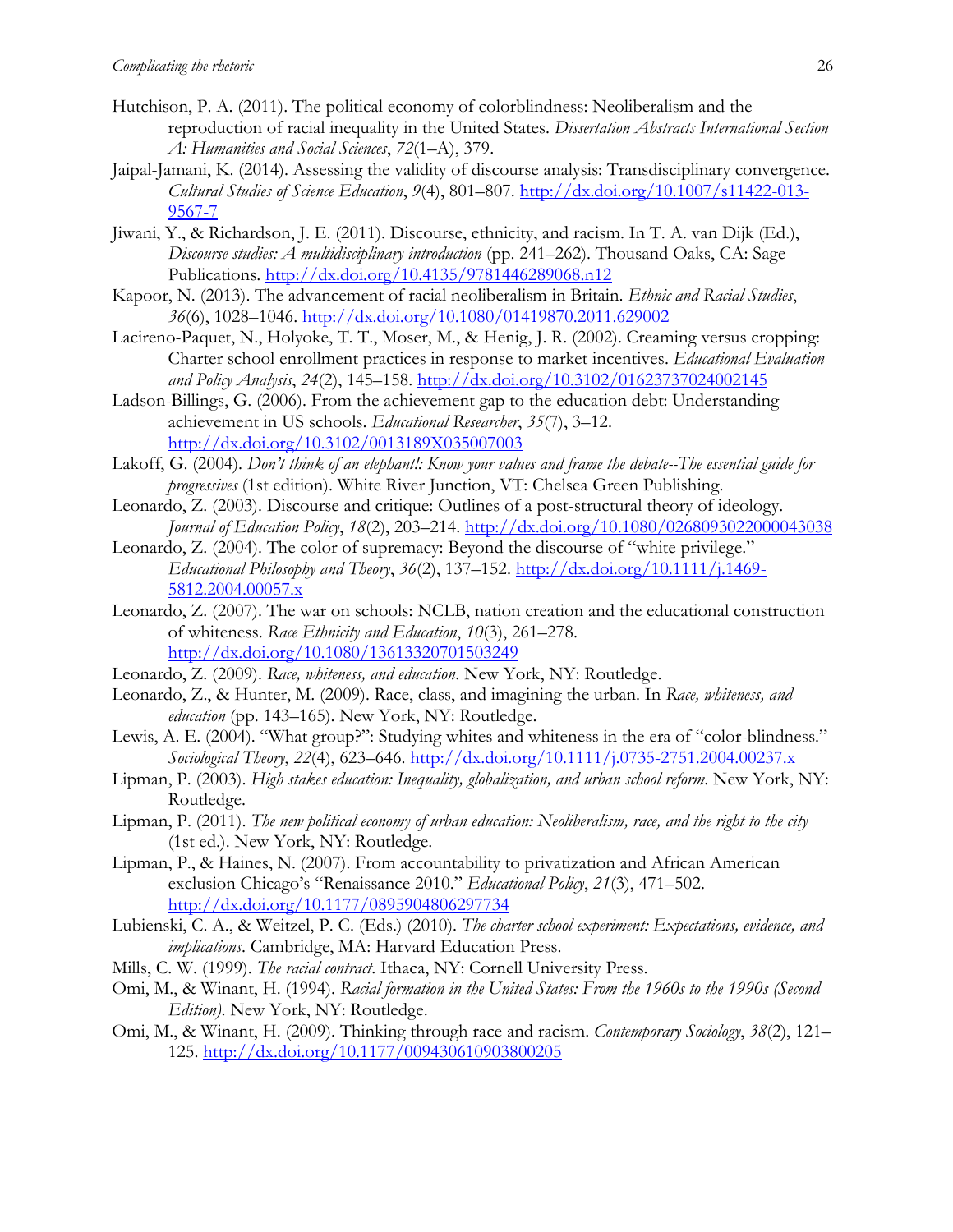- Orfield, G., & Frankenberg, E. (2013). *Educational delusions?: Why choice can deepen inequality and how to make schools fair*. Berkeley, CA: University of California Press. <http://dx.doi.org/10.1525/california/9780520274730.001.0001>
- Park, R. E. (2000). The nature of race relations. In L. Back & J. Solomos (Eds.), *Theories of race and racism: A reader* (pp. 130–137). New York, NY: Routledge.
- Patel, L. (2016). Reaching beyond democracy in educational policy analysis. *Educational Policy*, *30*(1), 114–127.<http://dx.doi.org/10.1177/0895904815614915>
- Perlstein, D. (2002). Minds stayed on freedom: Politics and pedagogy in the African-American freedom struggle. *American Educational Research Journal*, *39*(2), 249–277. <http://dx.doi.org/10.3102/00028312039002249>
- powell, j. a. (2012). The racing of American society: Race functioning as a verb before signifying as a noun. In *racing to justice: Transforming our conceptions of self and other to build an inclusive society* (p. 49–72). Bloomington, IN: Indiana University Press.
- powell, j. a. (2008). Post-racialism or targeted universalism. *Denv. UL Rev.*, *86*, 785.
- Roberts, D. J., & Mahtani, M. (2010). Neoliberalizing race, racing neoliberalism: Placing "race" in neoliberal discourses. *Antipode*, *42*(2), 248–257. [http://dx.doi.org/10.1111/j.1467-](http://dx.doi.org/10.1111/j.1467-8330.2009.00747.x) [8330.2009.00747.x](http://dx.doi.org/10.1111/j.1467-8330.2009.00747.x)
- Scott, J. T. (2008). Managers of choice. In W. Feinberg & C. Lubienski (Eds.), *School choice policies and outcomes: Empirical and philosophical perspectives* (pp. 149–176). Albany, NY: SUNY Press.
- Scott, J. T. (2011). School choice as a civil right: The political construction of a claim and implications for school desegregation. In E. Frankenberg & E. DeBray (Eds.), *Integrating schools in a changing society: New policies and legal options* (pp. 32–51). Chapel Hill, NC: University of North Carolina Press. [http://dx.doi.org/10.5149/9780807869208\\_frankenberg.6](http://dx.doi.org/10.5149/9780807869208_frankenberg.6)
- Scott, J. T. (2013a). A Rosa Parks moment? School choice and the marketization of civil rights. *Critical Studies in Education*, *54*(1), 5–18.<http://dx.doi.org/10.1080/17508487.2013.739570>
- Scott, J. T. (2013b). School choice and the empowerment imperative. *Peabody Journal of Education*, *88*(1), 60–73.<http://dx.doi.org/10.1080/0161956X.2013.752635>
- Snider, W. (1989, October 11). Conservatives' civil-rights agenda puts spotlight on choice. *Education Week*. Retrieved from

http://www.edweek.org/ew/articles/1989/10/11/09090016.h09.html

- Suspitsyna, T. (2010). Accountability in American education as a rhetoric and a technology of governmentality. *Journal of Education Policy*, *25*(5), 567–586. <http://dx.doi.org/10.1080/02680930903548411>
- Tate, W. F. (1997). Chapter 4: Critical race theory and education: History, theory, and implications. *Review of Research in Education*, *22*(1), 195–247. <http://dx.doi.org/10.3102/0091732X022001195>
- Taylor, S. (1997). Critical Policy Analysis: Exploring contexts, texts and consequences. *Discourse: Studies in the Cultural Politics of Education*, *18*(1), 23–35. <http://dx.doi.org/10.1080/0159630970180102>
- Taylor, S. (2004). Researching educational policy and change in "new times": Using critical discourse analysis. *Journal of Education Policy*, *19*(4), 433–451. <http://dx.doi.org/10.1080/0268093042000227483>
- Taylor, S., Lingard, B., Rizvi, F., & Henry, M. (1997). *Educational policy and the politics of change*. London, England: Routledge.
- The Atlantic. (2010). Arne Duncan at the Washington Ideas Forum [Video file]. Retrieved from http://link.brightcove.com/services/player/bcpid42950271001?bckey=AQ%7E%7E%2C AAAABvb\_NGE%7E%2CDMkZt2E6wO3LtfIeoh6Zb7QdQVJE3mcx&bctid=62417381 7001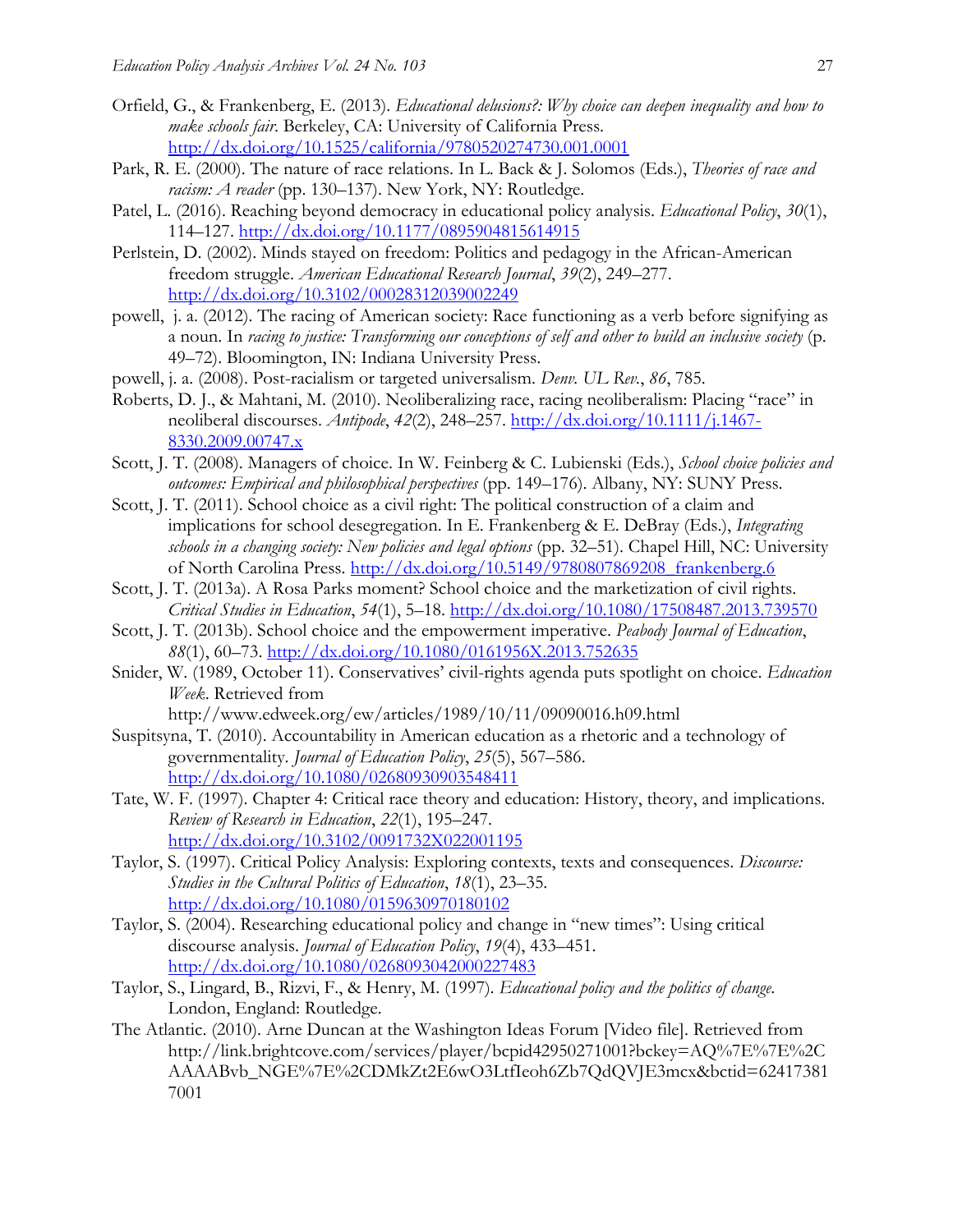- Thomas, S. (2002). Contesting education policy in the public sphere: Media debates over policies for the Queensland school curriculum. *Journal of Education Policy*, *17*(2), 187–198. <http://dx.doi.org/10.1080/02680930110116525>
- Tonkiss, F. (2004). Analysing text and speech: Content and discourse analysis. In C. Seale (Ed.), *Researching society and culture* (pp. 368–382). Thousand Oaks, CA: SAGE.
- U.S. Department of Education. (2009). *Race to the Top program: Executive summary*. Retrieved May 4, 2013, from http://www2.ed.gov/programs/racetothetop/executive-summary.pdf
- U.S. Department of Education. (2012, November 19). Arne Duncan, U.S. Secretary of Education— Biography. Retrieved from http://www2.ed.gov/news/staff/bios/duncan.html
- van Dijk, T. A. (1992). Discourse and the denial of racism. *Discourse & Society*, 3(1), 87–118. <http://dx.doi.org/10.1177/0957926592003001005>
- van Dijk, T. A. (1993a). *Elite discourse and racism*. Thousand Oaks, CA.: Sage Publications. <http://dx.doi.org/10.4135/9781483326184>
- van Dijk, T. A. (1993b). Principles of critical discourse analysis. *Discourse & Society*, 4(2), 249–283. <http://dx.doi.org/10.1177/0957926593004002006>
- van Dijk, T. A. (1995). Discourse analysis as ideology analysis. *Language and Pace*, *10*, 17–33.
- van Dijk, T. A. (1997). Chapter 1: Discourse as interaction in society. In T. A. van Dijk (Ed.), *Discourse as social interaction* (pp. 1–37). London, England: Sage.
- van Dijk, T. A. (2002). Discourse and racism. In D. Goldberg & J. Solomos (Eds.), *The Blackwell companion to racial and ethnic studies* (Vol. 10, pp. 145–159). Oxford, England: Blackwell.
- van Dijk, T. A., Ting-Toomey, S., Smitherman, G., & Troutman, D. (1997). Discourse, ethnicity, culture, and racism. In T. A. van Dijk (Ed.), *Discourse as social interaction* (pp. 1–37). London, England: Sage.
- Watkins, W. H. (Ed.). (2005). *Black protest thought and education*. New York, NY: Peter Lang International Academic Publishers.
- Wells, A. S. (2014). *Seeing past the "colorblind" myth of education policy: Addressing racial and ethnic inequality and supporting culturally diverse schools*. Boulder, CO: National Education Policy Center. Retrieved from http://nepc.colorado.edu/files/pb-colorblind\_0.pdf
- Wells, A. S., Holme, J. J., Lopez, A., & Cooper, C. W. (2000). Charter schools and racial and social class segregation: Yet another sorting machine? In R. D. Kahlenberg (Ed.), *A notion at risk: Preserving public education as an engine for social mobility* (pp. 169–221). New York, NY: Century Foundation Press.
- Welner, K. G. (2013). *The dirty dozen: How charter schools influence student enrollment*. Retrieved from http://nepc.colorado.edu/publication/TCR-Dirty-Dozen
- Wilgoren, J. (2000, October 9). Young Blacks turn to school vouchers as civil rights issue. *The New York Times*. Retrieved from http://www.nytimes.com/2000/10/09/us/young-blacks-turnto-school-vouchers-as-civil-rights-issue.html?pagewanted=all&src=pm
- Woodside-Jiron, H. (2011). Language, power, and participation: Using Critical Discourse Analysis to make sense of public policy. In R. Rogers (Ed.), *An introduction to Critical Discourse Analysis in education* (2 edition, pp. 173–205). New York, NY: Routledge.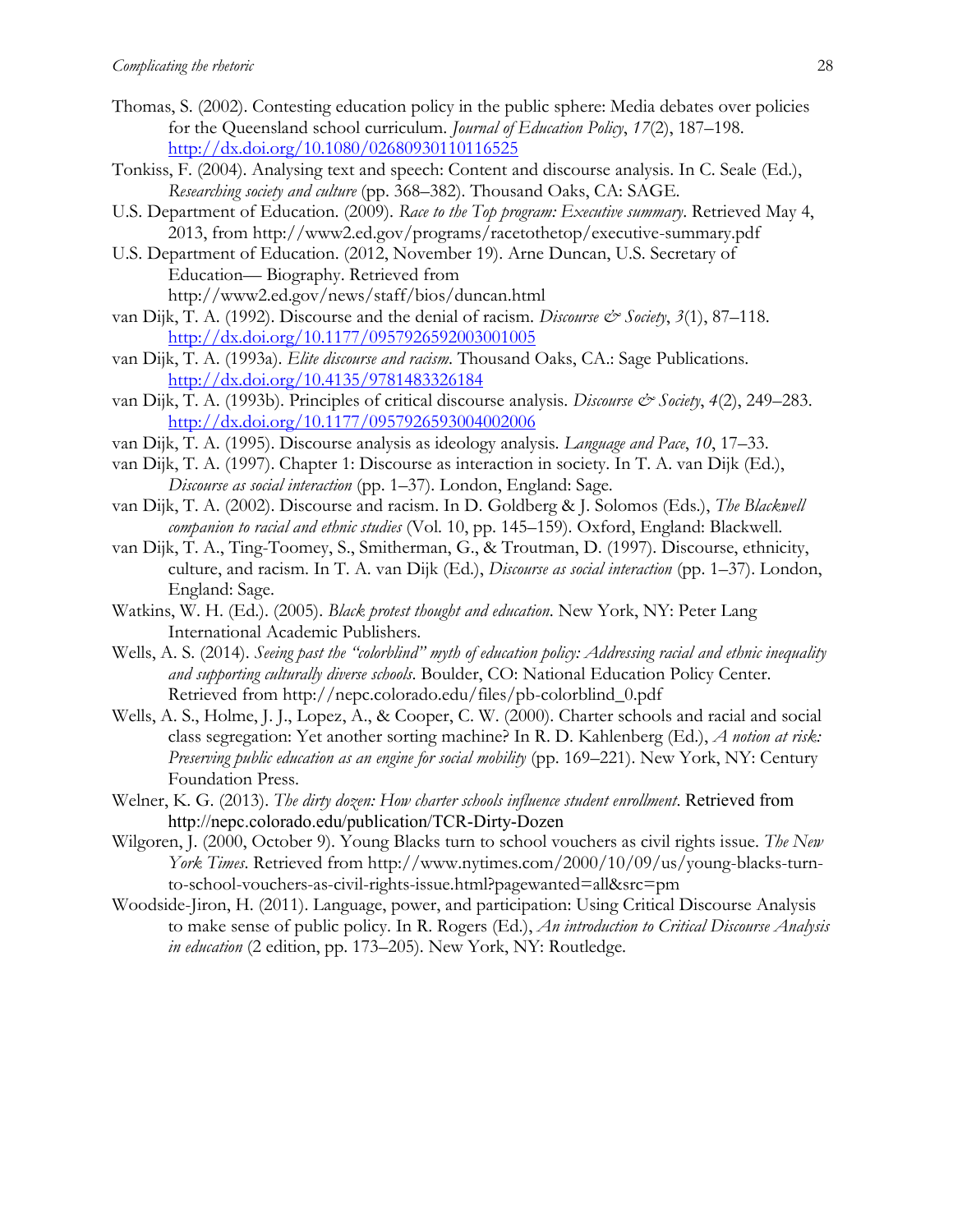## **Appendix**

## **I. Transcription Conventions**

| Table A1                     |                                                                                                                          |  |
|------------------------------|--------------------------------------------------------------------------------------------------------------------------|--|
| Transcription Convention Key |                                                                                                                          |  |
| Symbol                       | Meaning                                                                                                                  |  |
|                              |                                                                                                                          |  |
|                              | final falling intonation (as in end of declarative sentence)                                                             |  |
| ç                            | end of interrogative question; end of sentence that ends in rising<br>intonation                                         |  |
| I                            | animated tone                                                                                                            |  |
| , (comma)                    | indicates clause-final intonation (more to come) OR short pause in<br>speaking; break in speech                          |  |
|                              | brief pause without falling intonation (under $\frac{1}{2}$ second, but more than<br>one a comma)                        |  |
|                              | clear pause without falling intonation (over .5 second)                                                                  |  |
| - (hyphen)                   | self-interruption (usually mid-word)                                                                                     |  |
|                              | extension of syllable/sound                                                                                              |  |
|                              | more prolonged syllable/sound                                                                                            |  |
| $=$                          | latching (signaling no stop/pause between speaker's utterances OR no<br>pause/stop between utterances in a conversation) |  |
|                              | rising intonation (placed immediately before the rise)                                                                   |  |
|                              | falling intonation (placed immediately before the fall                                                                   |  |
| CAPS                         | emphasis on word/sound                                                                                                   |  |
| ((description))              | sounds or actions captured (i.e., laughing, coughing, sneezing, clearing<br>throat, interruption)                        |  |
| $(t-$                        | inaudible                                                                                                                |  |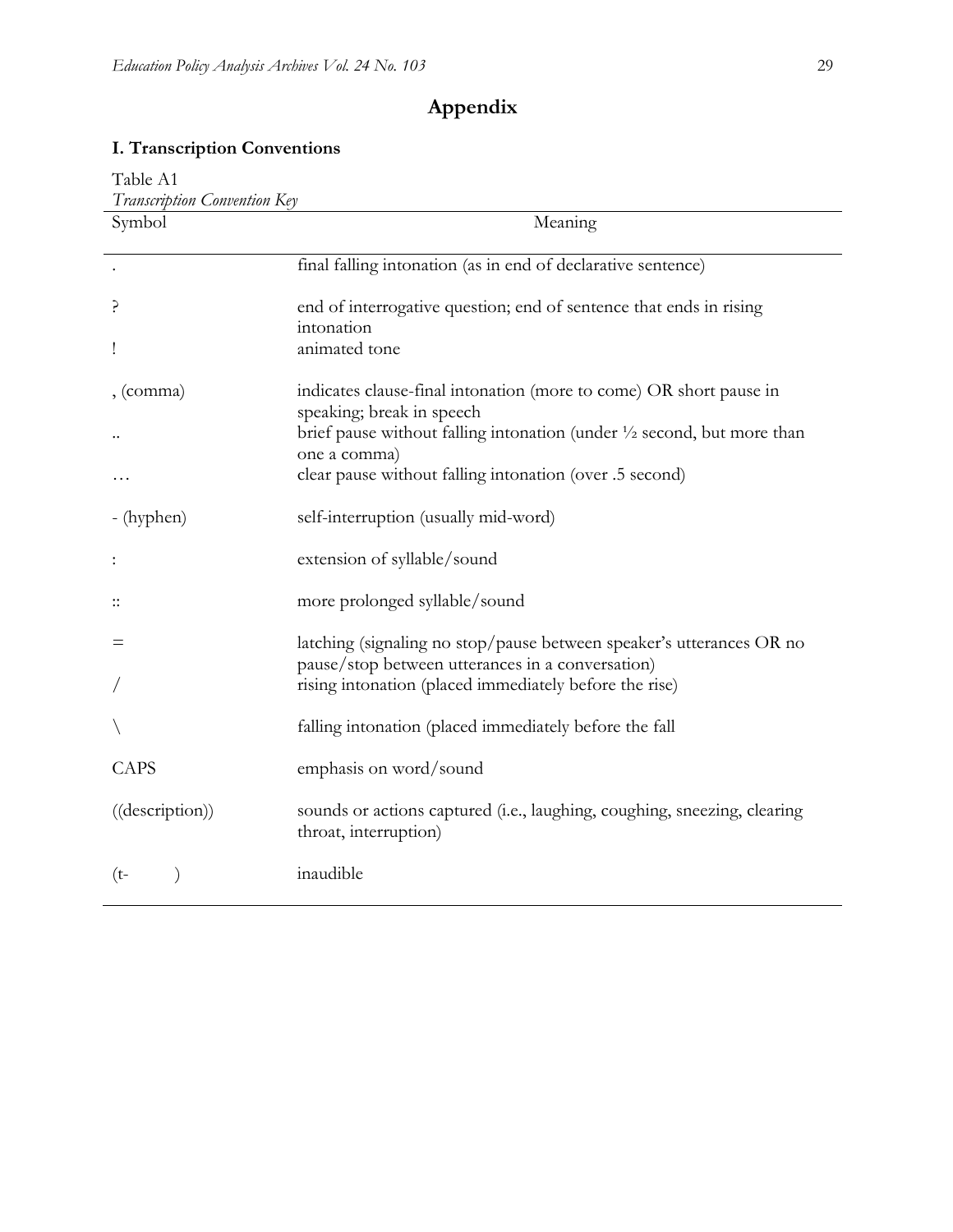## **About the Author**

#### **Laura E. Hernández**

Doctoral Candidate University of California, Berkeley [lehernandez@berkeley.edu](mailto:lehernandez@berkley.edu)

Laura E. Hernández is a doctoral candidate in the Graduate School of Education at the University of California at Berkeley. Her research focuses on the racial politics of K-12 reform, particularly those surrounding school choice initiatives, charter school expansion, and community-based reforms.

## **About the Guest Editors**

#### **Jessica Nina Lester**

Indiana University

[jnlester@indiana.edu](mailto:clochmil@indiana.edu)

Jessica Nina Lester is an Assistant Professor of Inquiry Methodology in the School of Education at Indiana University, US. She teaches research methods courses, with a particular focus on discourse analysis approaches and conversation analysis. She focuses much of her research on the study and development of qualitative methodologies and methods, and situates her substantive research at the intersection of discourse studies and disability studies.

#### **Chad R. Lochmiller**

Indiana University

#### [clochmil@indiana.edu](mailto:clochmil@indiana.edu)

Chad R. Lochmiller is an Assistant Professor of Educational Leadership and Policy Studies in the School of Education at Indiana University and a faculty affiliate of the Center for Evaluation & Education Policy. He teaches graduate and certification courses to students in the Educational Leadership Program. His research examines education policy issues broadly related to human resource management, instructional supervision, and school finance.

#### **Rachael Gabriel**

University of Connecticut

## [rachael.gabriel@uconn.edu](mailto:rachael.gabriel@uconn.edu)

Rachael Gabriel is an Assistant Professor of Literacy Education at the University of Connecticut, and is an associate of the Center for Education Policy Analysis (CEPA), and the Center on Postsecondary Education and Disability (CPED). Her research interests include: teacher preparation, development and evaluation, as well as literacy instruction, interventions, and related policies. Rachael's current projects investigate supports for adolescent literacy, disciplinary literacy, state policies related to reading instruction and tools for teacher evaluation.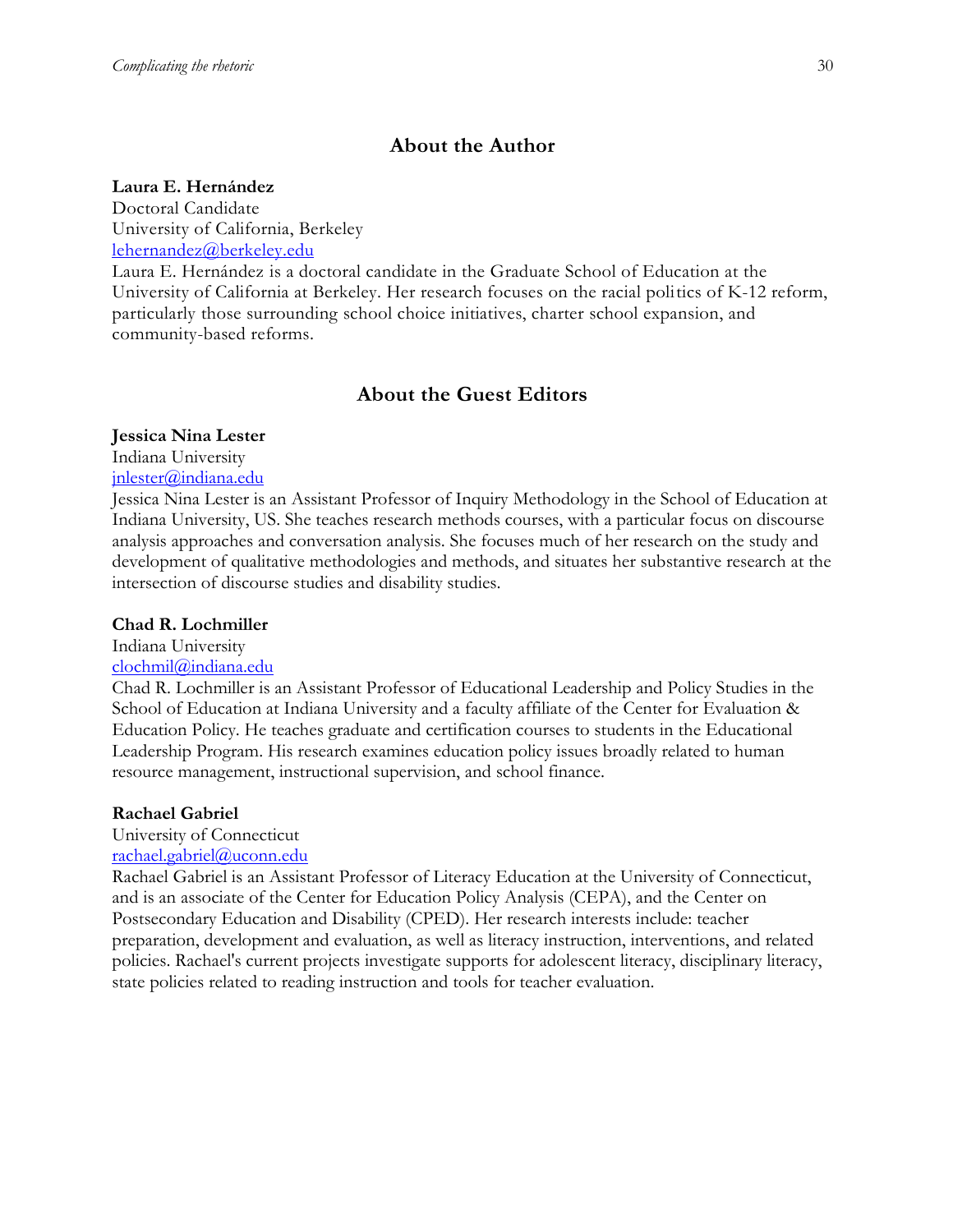## **SPECIAL ISSUE Critical Discourse Analysis and Education Policy**

## education policy analysis archives

Volume 24 Number 103 October 17, 2016 ISSN 1068-2341

### $(c)$

SOME RIGHTS RESERVED Readers are free to copy, display, and distribute this article, as long as the work is attributed to the author(s) and **Education Policy Analysis Archives,** it is distributed for noncommercial purposes only, and no alteration or transformation is made in the work. More details of this Creative Commons license are available at

http://creativecommons.org/licenses/by-nc-sa/3.0/. All other uses must be approved by the author(s) or **EPAA**. **EPAA** is published by the Mary Lou Fulton Institute and Graduate School of Education at Arizona State University Articles are indexed in CIRC (Clasificación Integrada de Revistas Científicas, Spain), DIALNET (Spain), [Directory of Open Access Journals,](http://www.doaj.org/) EBSCO Education Research Complete, ERIC, Education Full Text (H.W. Wilson), QUALIS A2 (Brazil), SCImago Journal Rank; SCOPUS, SOCOLAR (China).

Please contribute commentaries at http://epaa.info/wordpress/ and send errata notes to Gustavo E. Fischman [fischman@asu.edu](mailto:fischman@asu.edu)

**Join EPAA's Facebook community** at<https://www.facebook.com/EPAAAAPE> and **Twitter feed** @epaa\_aape.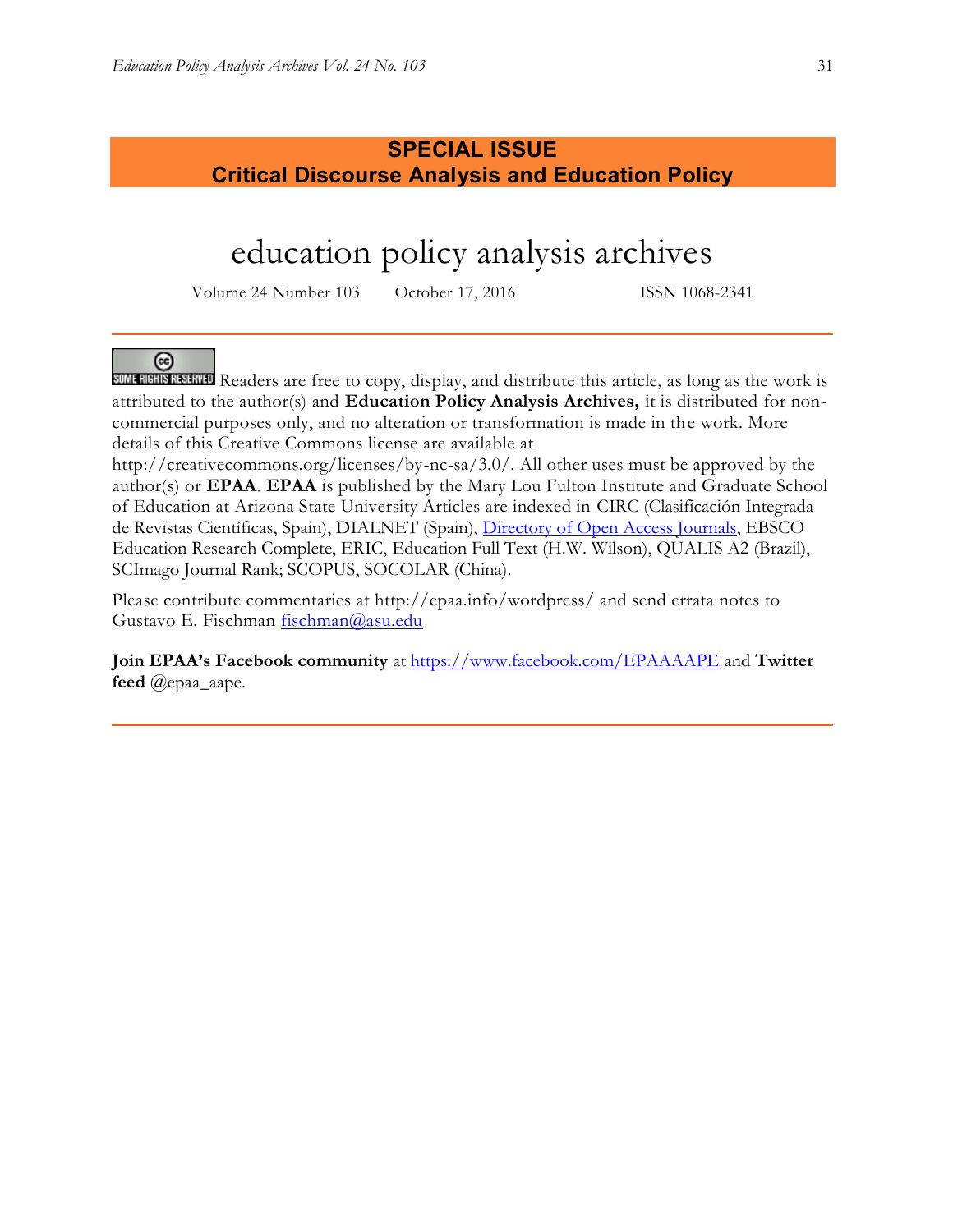## education policy analysis archives editorial board

Lead Editor: **Audrey Amrein-Beardsley** (Arizona State University) Consulting Editor: **Gustavo E. Fischman** (Arizona State University) Associate Editors: **David Carlson, Sherman Dorn, David R. Garcia, Margarita Jimenez-Silva, Eugene Judson, Jeanne M. Powers, Iveta Silova, Maria Teresa Tatto** (Arizona State University)

**Cristina Alfaro** San Diego State University

**Gary Anderson** New York University

**Michael W. Apple** University of Wisconsin, Madison **Jeff Bale** OISE, University of Toronto, Canada

**David C. Berliner** Arizona State University

**Casey Cobb** University of Connecticut

**Arnold Danzig** San Jose State University

**Linda Darling-Hammond**  Stanford University

**Elizabeth H. DeBray** University of Georgia

**Chad d'Entremont** Rennie Center for Education Research & Policy

**John Diamond** University of Wisconsin, Madison

**Matthew Di Carlo** Albert Shanker Institute

**Michael J. Dumas** University of California, Berkeley

**Kathy Escamilla** University of Colorado, Boulder

**Melissa Lynn Freeman** Adams State College

**Rachael Gabriel** University of Connecticut

**Amy Garrett Dikkers** University of North Carolina, Wilmington

**Gene V Glass** Arizona State University

**Ronald Glass** University of California, Santa Cruz

**Jacob P. K. Gross** University of Louisville

**Julian Vasquez Heilig** California State University, Sacramento **Aaron Bevanot** SUNY Albany **Kimberly Kappler Hewitt** University of North Carolina Greensboro

**Aimee Howley** Ohio University **Noah Sobe** Loyola University

**Henry Braun** Boston College **Steve Klees** University of Maryland **Nelly P. Stromquist** University of

**Jaekyung Lee S**UNY Buffalo

**Jessica Nina Lester** Indiana University

**Amanda E. Lewis** University of Illinois, Chicago

**Chad R. Lochmiller** Indiana University

**Christopher Lubienski** University of Illinois, Urbana-Champaign

**Sarah Lubienski** University of Illinois, Urbana-Champaign

**William J. Mathis** University of Colorado, Boulder

**Michele S. Moses** University of Colorado, Boulder

**Julianne Moss** Deakin University, Australia

**Sharon Nichols** University of Texas, San Antonio

**Eric Parsons** University of Missouri-Columbia

**Susan L. Robertson** Bristol University, UK

**Gloria M. Rodriguez** University of California, Davis **R. Anthony Rolle** University of Houston

**A. G. Rud** Washington State University

**Eric M. Haas** WestEd **Patricia Sánchez** University of University of Texas, San Antonio **Janelle Scott** University of California, Berkeley **Jack Schneider** College of the Holy Cross

Maryland

**Benjamin Superfine** University of Illinois, Chicago

**Maria Teresa Tatto**  Michigan State University

**Adai Tefera** Virginia Commonwealth University

**Tina Trujillo** University of California, Berkeley

**Federico R. Waitoller** University of Illinois, Chicago

**Larisa Warhol** University of Connecticut

**John Weathers** University of Colorado, Colorado Springs

**Kevin Welner** University of Colorado, Boulder

**Terrence G. Wiley** Center for Applied Linguistics

**John Willinsky**  Stanford University

**Jennifer R. Wolgemuth** University of South Florida

**Kyo Yamashiro** Claremont Graduate University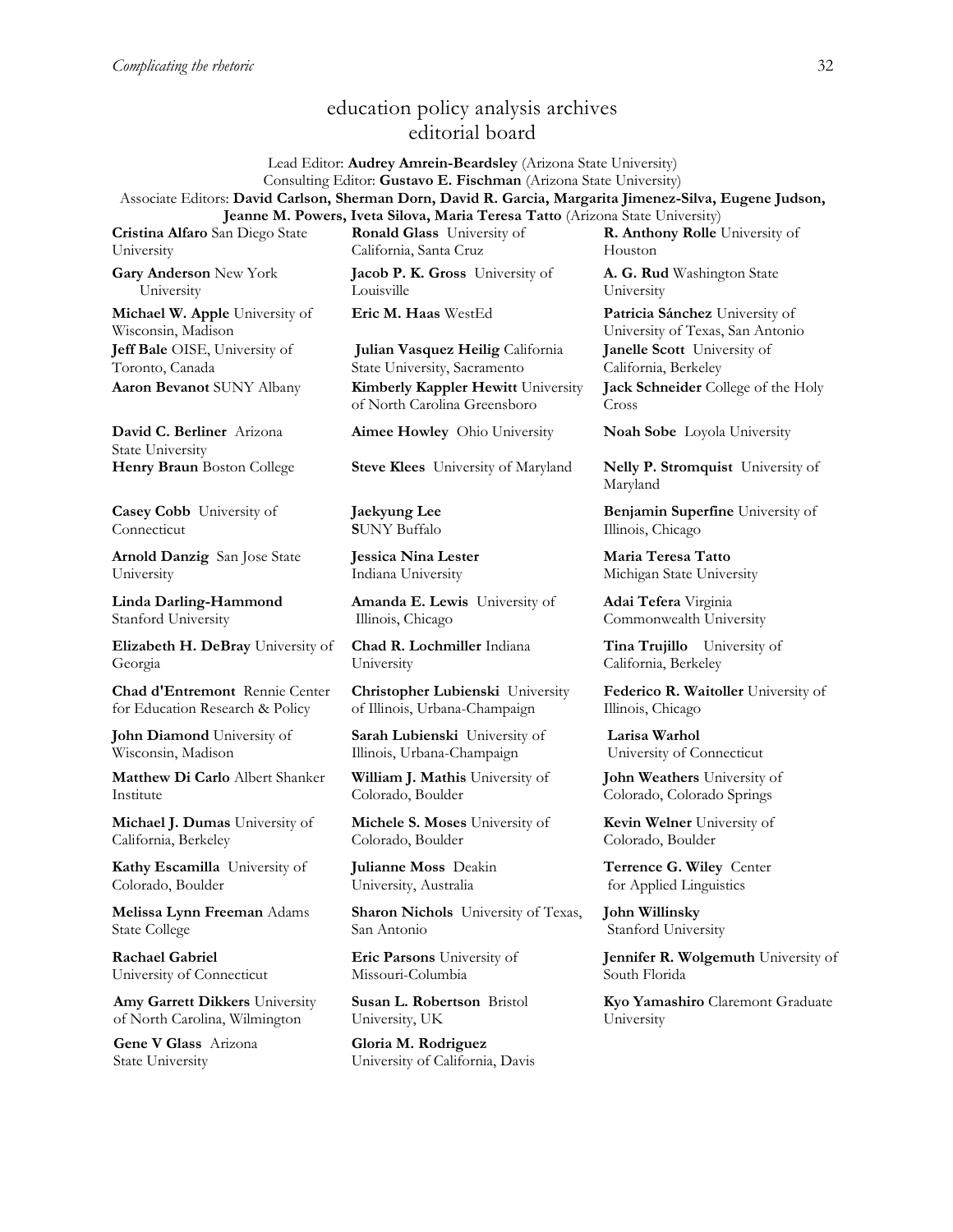## archivos analíticos de políticas educativas consejo editorial

Editor Consultor: **Gustavo E. Fischman** (Arizona State University) Editores Asociados: **Armando Alcántara Santuario** (Universidad Nacional Autónoma de México), **Jason Beech**, (Universidad de San Andrés), **Ezequiel Gomez Caride**, Pontificia Universidad Católica Argentina), **Antonio Luzon**, Universidad de Granada

**Claudio Almonacid** Universidad Metropolitana de Ciencias de la Educación, Chile **Miguel Ángel Arias Ortega**  Universidad Autónoma de la Ciudad de México **Xavier Besalú Costa**  Universitat de Girona, España

**[Xavier Bonal](javascript:openRTWindow() Sarro** Universidad Autónoma de Barcelona, España

**[Antonio Bolívar](javascript:openRTWindow() Boitia** Universidad de Granada, España

**[José Joaquín Brunner](javascript:openRTWindow()** Universidad Diego Portales, Chile **[Damián Canales Sánchez](javascript:openRTWindow()** Instituto Nacional para la Evaluación de la Educación, México

#### **Gabriela de la Cruz Flores**

Universidad Nacional Autónoma de México

**[Marco Antonio Delgado Fuentes](javascript:openRTWindow()** Universidad Iberoamericana,

México **[Inés Dussel](javascript:openRTWindow()**, DIE-CINVESTAV, México

**[Pedro Flores Crespo](javascript:openRTWindow()** Universidad Iberoamericana, México

#### **Ana María García de Fanelli**

Centro de Estudios de Estado y Sociedad (CEDES) CONICET, Argentina

**Juan Carlos González Faraco**  Universidad de Huelva, España

**María Clemente Linuesa**  Universidad de Salamanca, España

**Jaume Martínez Bonafé** Universitat de València, España

**Alejandro Márquez Jiménez**  Instituto de Investigaciones sobre la Universidad y la Educación, UNAM, México **María Guadalupe Olivier Tellez**, Universidad Pedagógica Nacional, México **[Miguel Pereyra](javascript:openRTWindow()** Universidad de Granada, España **[Mónica Pini](javascript:openRTWindow()** Universidad Nacional de San Martín, Argentina

**Omar Orlando Pulido Chaves** Instituto para la Investigación Educativa y el Desarrollo Pedagógico (IDEP) **[José Luis Ramírez](javascript:openRTWindow() Romero**

Universidad Autónoma de Sonora, México **[Paula Razquin](javascript:openRTWindow()** Universidad de San Andrés, Argentina

**José Ignacio Rivas Flores** Universidad de Málaga, España

**[Miriam Rodríguez Vargas](javascript:openRTWindow()** Universidad Autónoma de Tamaulipas, México **José Gregorio Rodríguez**  Universidad Nacional de Colombia, Colombia **[Mario Rueda Beltrán](javascript:openRTWindow()** Instituto de Investigaciones sobre la Universidad y la Educación, UNAM, México **José Luis San Fabián Maroto**  Universidad de Oviedo, España

**[Jurjo Torres Santomé](javascript:openRTWindow()**, Universidad de la Coruña, España

**[Yengny Marisol Silva Laya](javascript:openRTWindow()** Universidad Iberoamericana, México **Juan Carlos Tedesco** Universidad Nacional de San Martín, Argentina

**Ernesto Treviño Ronzón** Universidad Veracruzana, México

**[Ernesto Treviño](javascript:openRTWindow() Villarreal** Universidad Diego Portales Santiago, Chile **[Antoni Verger Planells](javascript:openRTWindow()** Universidad Autónoma de Barcelona, España

**[Catalina Wainerman](javascript:openRTWindow()** Universidad de San Andrés, Argentina **Juan Carlos Yáñez Velazco** Universidad de Colima, México